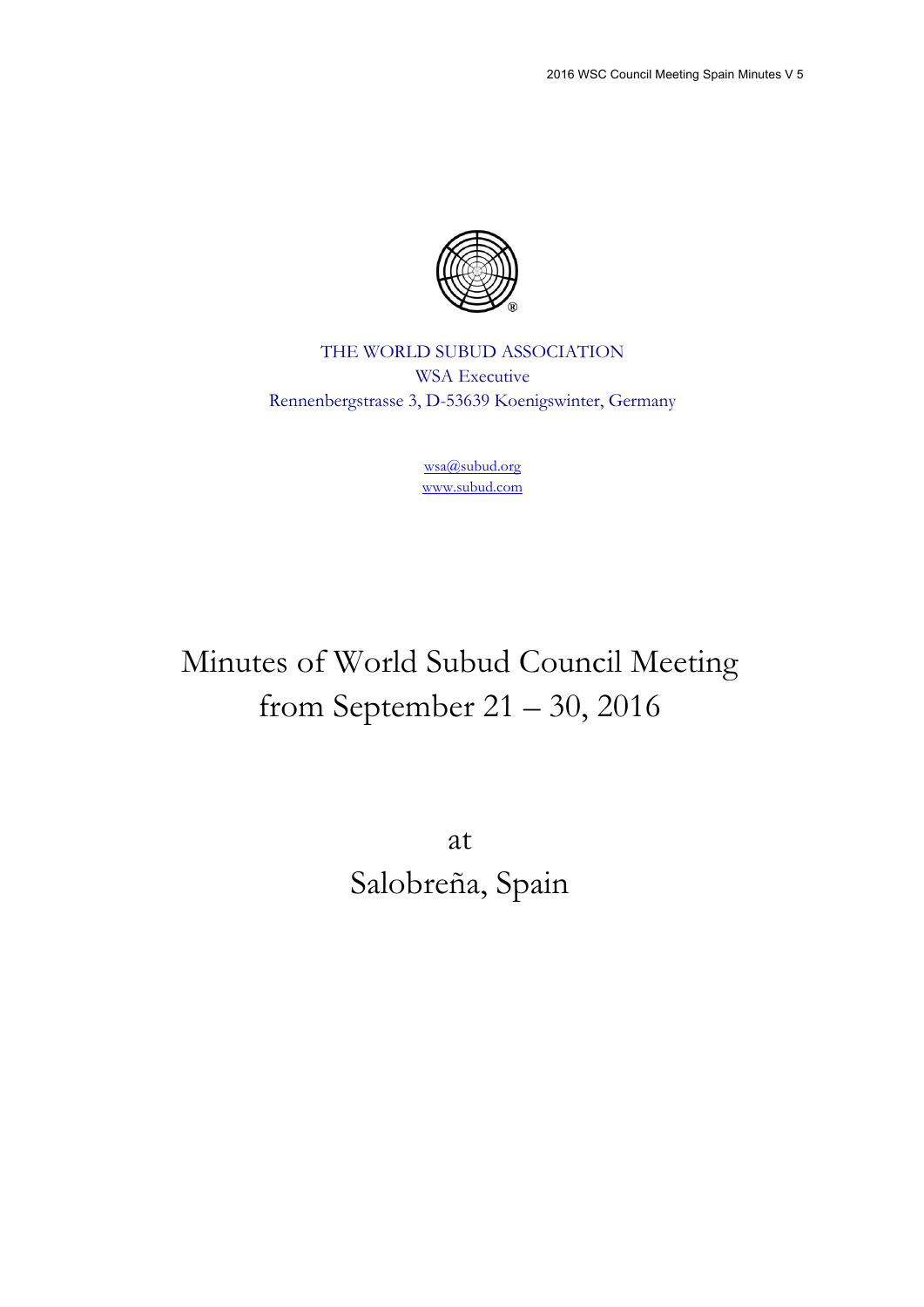We, the undersigned, hereby certify that the attached minutes are a true and accurate record of the 2016 World Subud Council Meeting held at Salobreña, Spain, from September, 21 – 30.

\_\_\_\_\_\_\_\_\_\_\_\_\_\_\_\_\_\_\_\_\_\_\_\_\_\_\_\_\_\_\_\_\_\_\_\_\_\_\_\_\_\_\_\_\_\_\_\_\_\_\_\_\_\_\_\_\_\_\_\_\_\_\_

\_\_\_\_\_\_\_\_\_\_\_\_\_\_\_\_\_\_\_\_\_\_\_\_\_\_\_\_\_\_\_\_\_\_\_\_\_\_\_\_\_\_\_\_\_\_\_\_\_\_\_\_\_\_\_\_\_\_\_\_\_\_

Date: Ismanah Schulze-Vorberg, WSA Executive Chair

Date: Salamah Dick LeClaire, WSA Secretary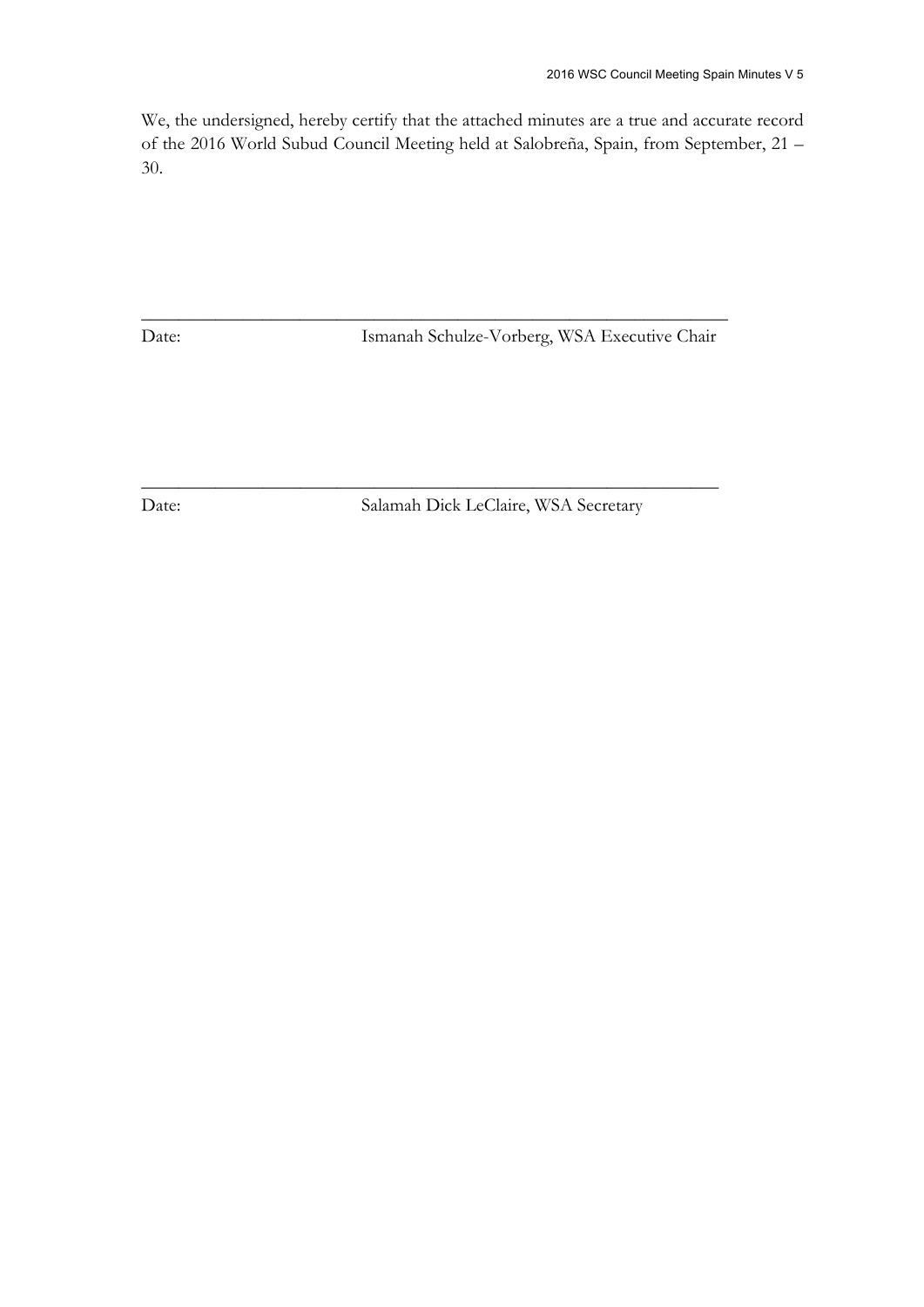#### **Attendees**

| World Subud Association Chairperson                   | Elias Coragem Dumit     |
|-------------------------------------------------------|-------------------------|
| World Subud Association Deputy Chairperson            | Lucia Boehm             |
| World Subud Association Executive Chairperson         | Ismanah Schulze-Vorberg |
| World Subud Association Executive Vice Chairperson    | Anwar Ziesel            |
| World Subud Association Treasurer                     | Hilaria Dette           |
| World Subud Association Accountant                    | Elwyn Waugh             |
| World Subud Association Administrator                 | Salamah D. Le Claire    |
| Muhammad Subuh Foundation Chairperson                 | Marston Gregory         |
| Susila Dharma International Association Chairperson   | Kohar Parra             |
| Subud Enterprise Services International Chairperson   | Hadrian Fraval          |
| Subud International Cultural Association Vice Chair   | Felix Prieto            |
| Subud International Health Association Chairperson    | Maxwell Fraval          |
| Subud Youth International Activities Coordinator      | George Demers           |
| Subud International Youth representative              | Marcus Vagany           |
| World Subud Association Archives Coordinator          | Armand Bisson           |
| World Subud Association Care Support Coordinator      | Arnaud Delune           |
| World Subud Association Translations unit Coordinator | Elisa Sanchez-Caballero |
| World Subud Congress WCOT coordinator                 | Romina Vianden-Prudent  |
| World Subud Association IT Coordinator                | Rashid Butt             |

#### **Zone Representatives/WSA Representatives**

Zone 1 & 2 Suryadi Haryono Sumohadiwidjojo, Zone 3 Matthew Weiss, Zone 4 Farah Czwiertnia, Zone 7 Fernando Fatah Nieva, Zone 8 Paloma Muñoz, Zone 9 Uraidah Arratia Becker. Zone 5 Hakeem Naibi and Zone 6 Rida Liobo Loote, were not able to receive visas for Spain as residents from their home countries in Africa.

#### **International helpers**

Area 1: Rashida Cooper, Isti Jenkins, Rosario Moir, Nahum Harlap, Lewes Hayward, Matthew Moir,

Area 2: Olivia Brady, Dahliani Drejza, Sjarifah Roberts, Sahlan Crona, Arifin Konrad,

Area 3: Myriam Ramsey, Suzanne Renna, Sarita Rodriguez, Sjarifuddin Harris, Mahmud Nestman, Hoan Toan Phan.

#### **Other Attendees and Observers**

Asmaniah Fraval, WSA archivist;

Halim Korzybski, Osanna Waclik and Muchsin Silva, MSF trustee candidates.

Carla Bock Moreno, Paloma de la Viña, Ivan Smith de la Viña organizers of the WSC meeting, Rayner Sutherland invited guest,

MSF trustees, Executive Director and Administrator,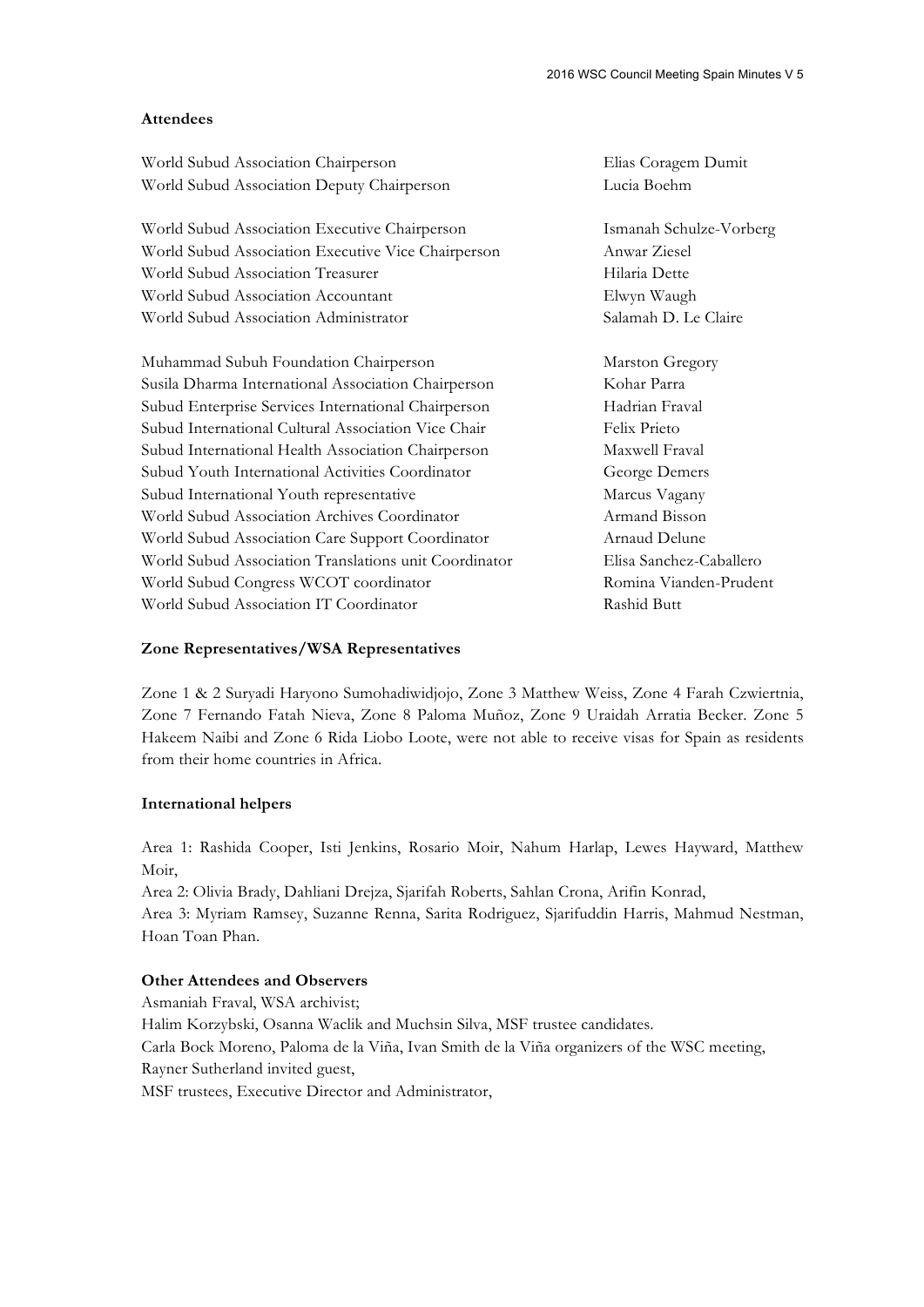Viktor Boehm, Susila Dharma Board Member.

Many spouses of council members were in Spain but did not attend meetings on a regular basis. These were Mary Crona, Camille Roberts, Sandy Renna, Maria Prieto, Monica Silva and Daphne Alexopoulou. Some members from Europe were also present.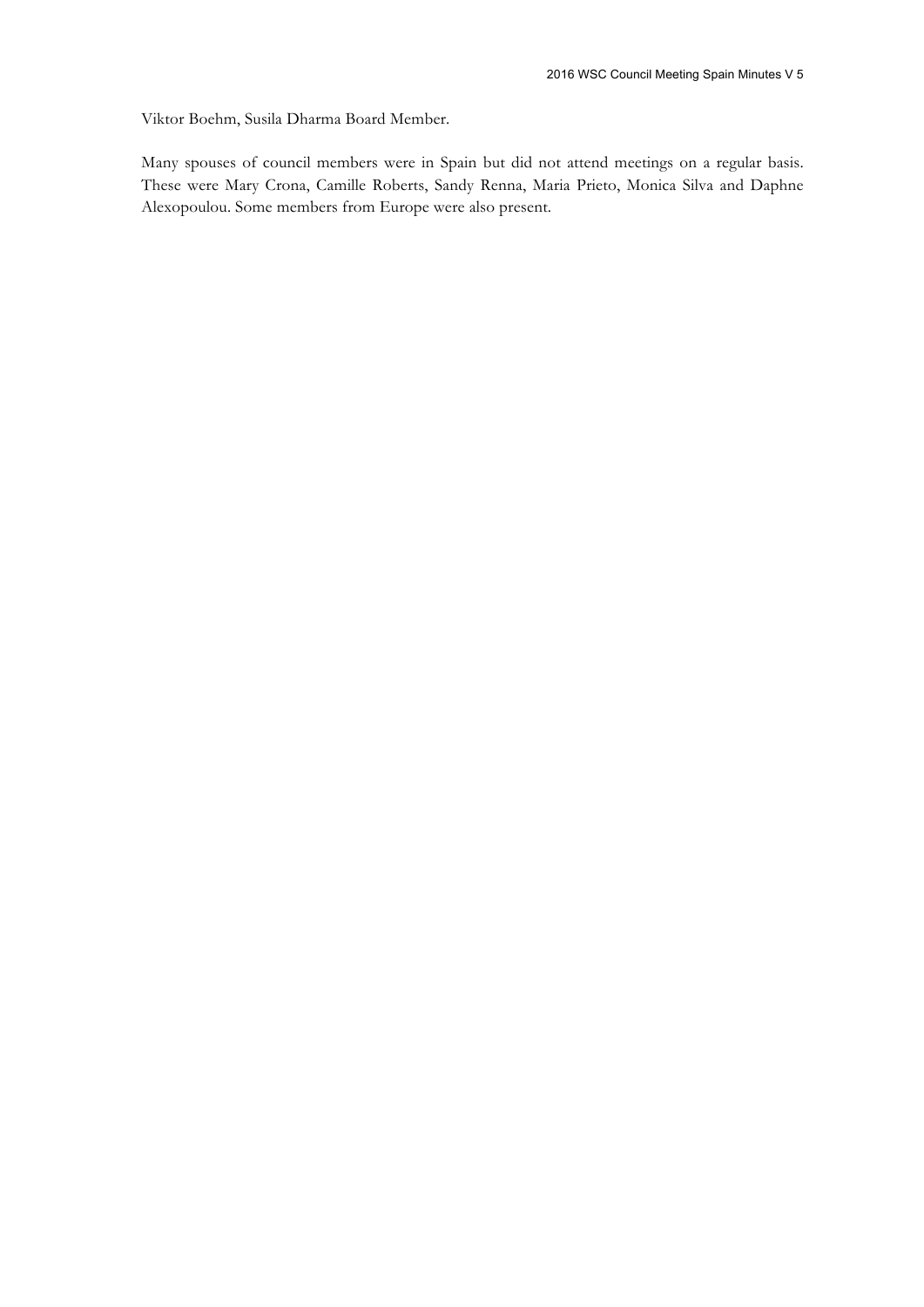# **Content**

|       | After a warm welcome to all and acknowledgements, the first piece of business was the<br>signing of the minutes from the previous council meeting held in Chile in 20152 |
|-------|--------------------------------------------------------------------------------------------------------------------------------------------------------------------------|
|       | Fernando Fatah Nieva proposed that the minutes of the World Subud Council meeting<br>held in Santiago de Chile in September 2015 be approved as previously circulated. 2 |
|       |                                                                                                                                                                          |
|       |                                                                                                                                                                          |
|       |                                                                                                                                                                          |
| 3.2   | Identify topics, sort them out, form working groups, and develop Action Plan4                                                                                            |
| 3.3   |                                                                                                                                                                          |
| 3.4   |                                                                                                                                                                          |
| 3.4.1 |                                                                                                                                                                          |
| 3.4.2 |                                                                                                                                                                          |
| 3.5   |                                                                                                                                                                          |
| 3.6   |                                                                                                                                                                          |
|       |                                                                                                                                                                          |
|       |                                                                                                                                                                          |
|       |                                                                                                                                                                          |
|       |                                                                                                                                                                          |
|       |                                                                                                                                                                          |
| 6.1   |                                                                                                                                                                          |
| 6.2   |                                                                                                                                                                          |
| 6.3   |                                                                                                                                                                          |
| 6.4   |                                                                                                                                                                          |

Page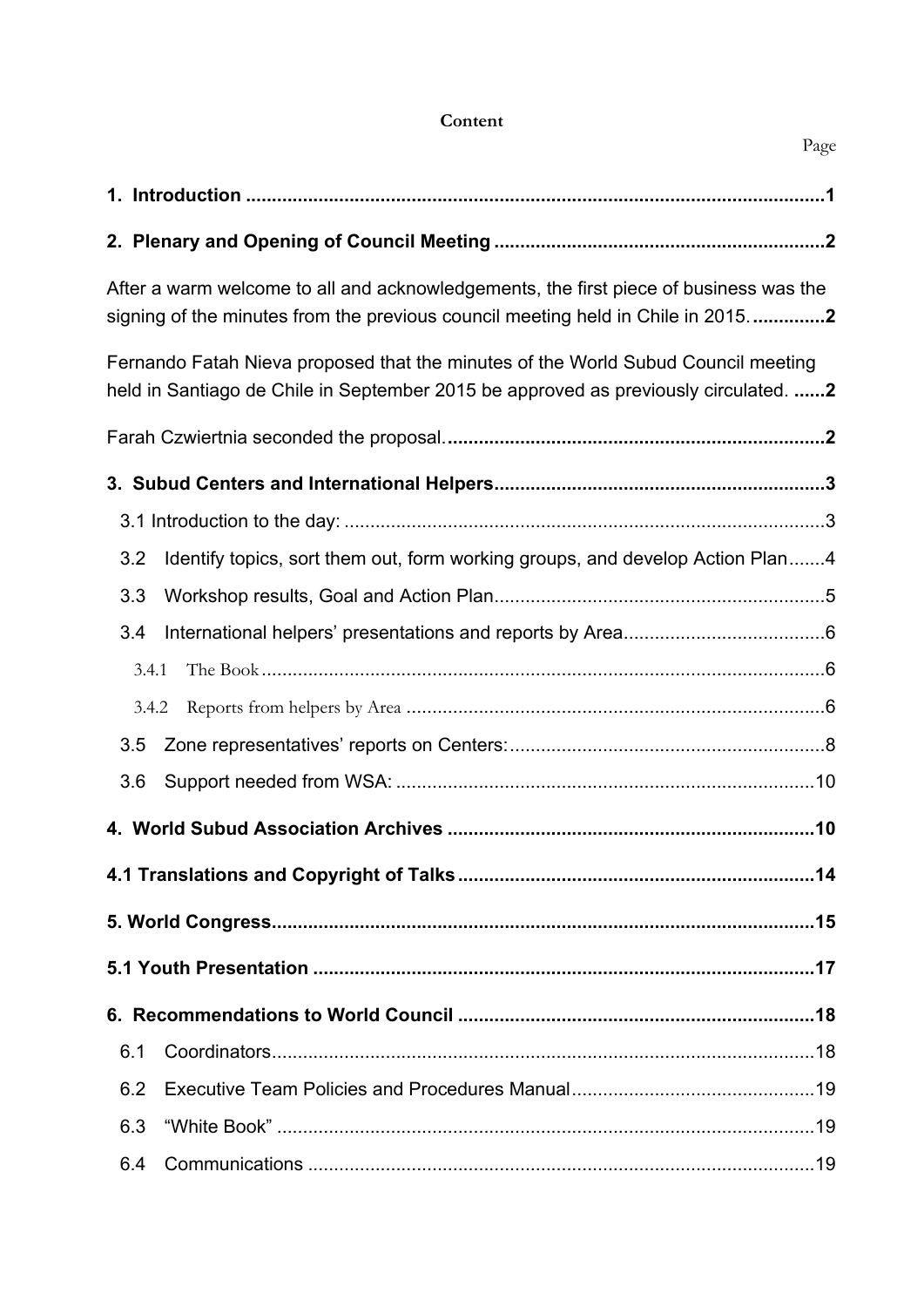| 6.5  |                                                                          |  |
|------|--------------------------------------------------------------------------|--|
| 6.6  |                                                                          |  |
|      |                                                                          |  |
| 7.1  |                                                                          |  |
| 7.2  |                                                                          |  |
| 7.3  |                                                                          |  |
| 7.4  |                                                                          |  |
| 7.5  |                                                                          |  |
|      |                                                                          |  |
|      |                                                                          |  |
|      |                                                                          |  |
| 10.1 |                                                                          |  |
| 10.2 |                                                                          |  |
| 10.3 |                                                                          |  |
| 10.4 |                                                                          |  |
| 10.5 |                                                                          |  |
|      |                                                                          |  |
|      |                                                                          |  |
| 12.1 |                                                                          |  |
| 12.2 |                                                                          |  |
| 12.3 |                                                                          |  |
| 12.4 | World Congress. This was a wonderful day led by Romina Vianden-Prudent30 |  |
| 12.5 |                                                                          |  |
| 12.6 |                                                                          |  |
| 12.7 | Companion Book; Bapak's Advice and Guidance for committees31             |  |
| 12.8 |                                                                          |  |
| 12.9 |                                                                          |  |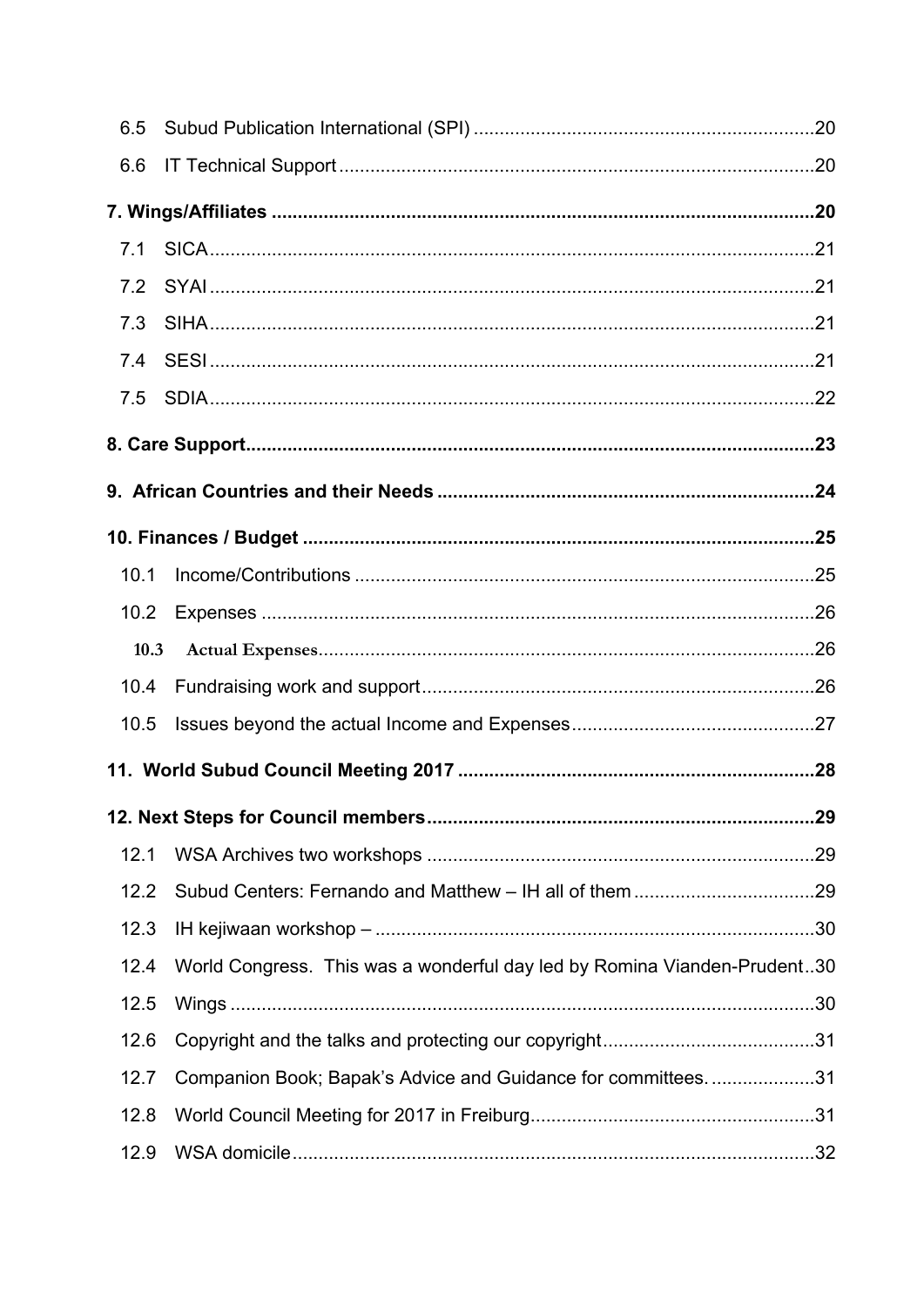| 12.11 Tool kit/information packet for fund raising for zone representative32 |  |
|------------------------------------------------------------------------------|--|
| 12.12 Security in communication and reduction of the bulk of emails 32       |  |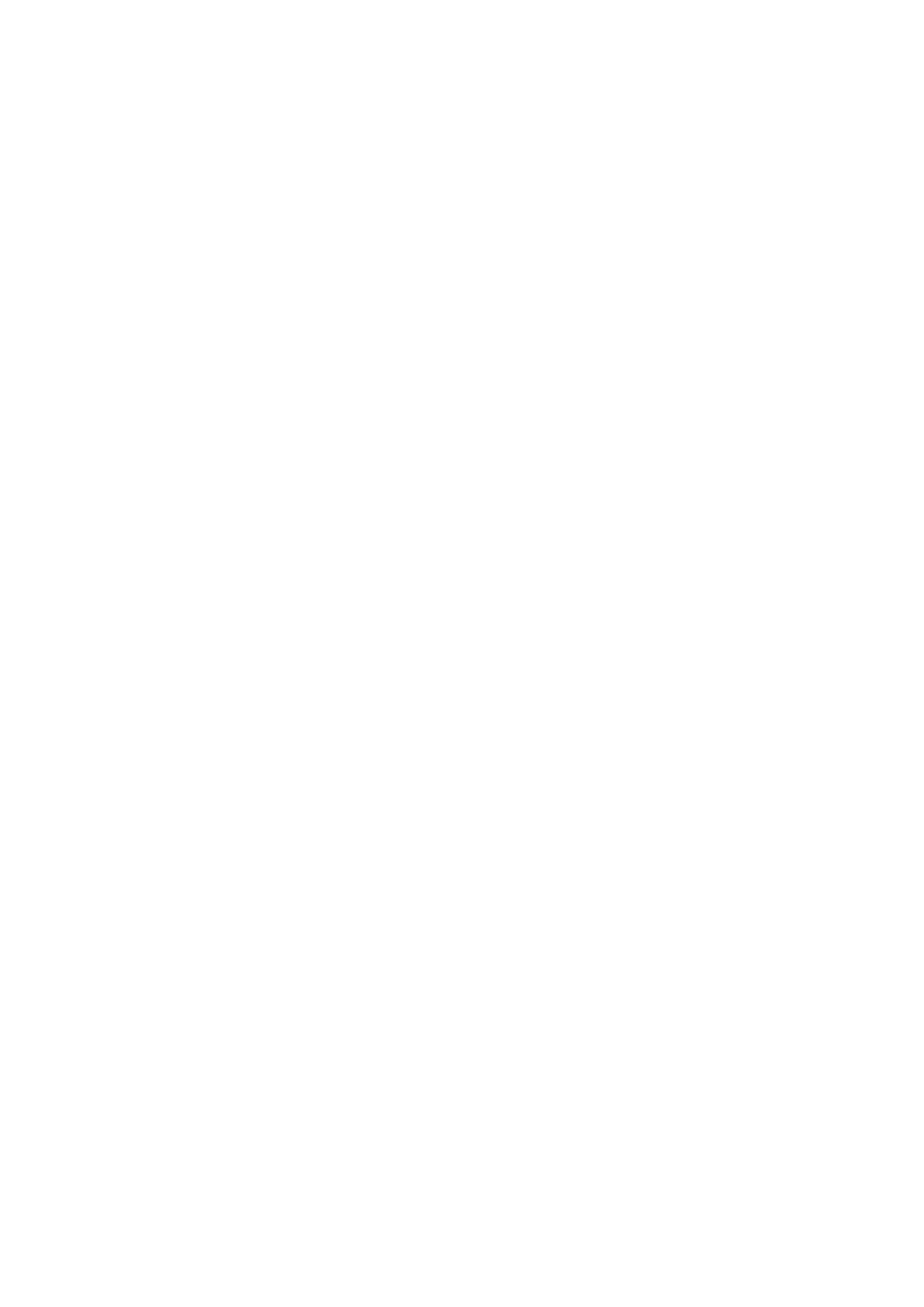#### **1. Introduction**

World Subud Association Chair, Elias Coragem Dumit, welcomed everyone and was especially pleased that members of the World Subud Council made a special effort to be present at the Council meeting held in Salobreña, Spain from September 21 to September 30, 2016. Matthew Weiss was welcomed as the new Zone 3 representative. Noted was the unfortunate absence of two representatives, Hakeem Naibi, Zone 5 and Rida Liobo Loote, Zone 6, due to their inability to receive visas and the late arrival of Uraidah Arratia, zone 9 due to business commitments. It was noted that for the World Congress in 2018, great efforts would need to be made to obtain visas for all Subud members in areas that present problems in this endeavor. Welcomed also was Romina Vianden-Prudent as the Subud World Congress 2018 organizing team coordinator and Rashid Butt as the new IT coordinator.

Thanked for their hard work in preparing the meeting venue were Carla Moreno, Paloma de la Viña and Ivan Smith de la Viña. Carla Moreno and Elisa Sanchez Caballero, translation coordinator, provided translations for our Spanish speaking representatives.

Of special interest for this meeting were two factors: first, the Inauguration of the Subud Alujarras center in Jaramuza/Orgiva, Spain latihan halls and second, the testing of the new MSF trustees for the next four-year term. A visit to the Orgiva center was arranged where all participated in the first latihan in the new halls and experienced the celebration.

Working with international helpers present, the first day was devoted to becoming one body and one dewan. The next day, testing for the MSF trustees was the main focus. Present as candidates for testing were MSF trustees Michael Heathcote, Hanna Baerveldt and Bachtiar Lorot and new candidates Halim Korzybski, Muchsin Silva and Lydia Farrand, absent was Elaina Dodson. These persons were tested by the international helpers and their appointment voted upon by the Directors of WSA. The new trustees are Michael Heathcote, Muchsin Silva and Elaina Dodson. One more trustee is needed to complete the roster and the search for new candidates will start in October.

In his opening remarks Elias Coragem Dumit spoke of his understanding that it is our responsibility at this time, to set Subud on a course of long term stability and continuity. At this time we are transitioning between the older generation of members who knew Bapak and who are now dying out and the new members who are coming to Subud. We cannot take for granted that everyone has the same vision and clarity so it is our duty as an organization to set things straight and clear so that anyone coming to Subud understands and can make a clear decision: "oh this is Subud this is where it is going – Is this for me? Yes, I would like to join – No, I would not". As we undertake and carry out long term projects which sometimes find difficulty in having continuity due to the change over of our officers every four years, it is our duty to provide a clear plan that can be carried out and assures stability and continuity so the long term projects can continue even as the teams change. As we select priority areas, all were encouraged by Elias, to look at current needs but also have a perspective into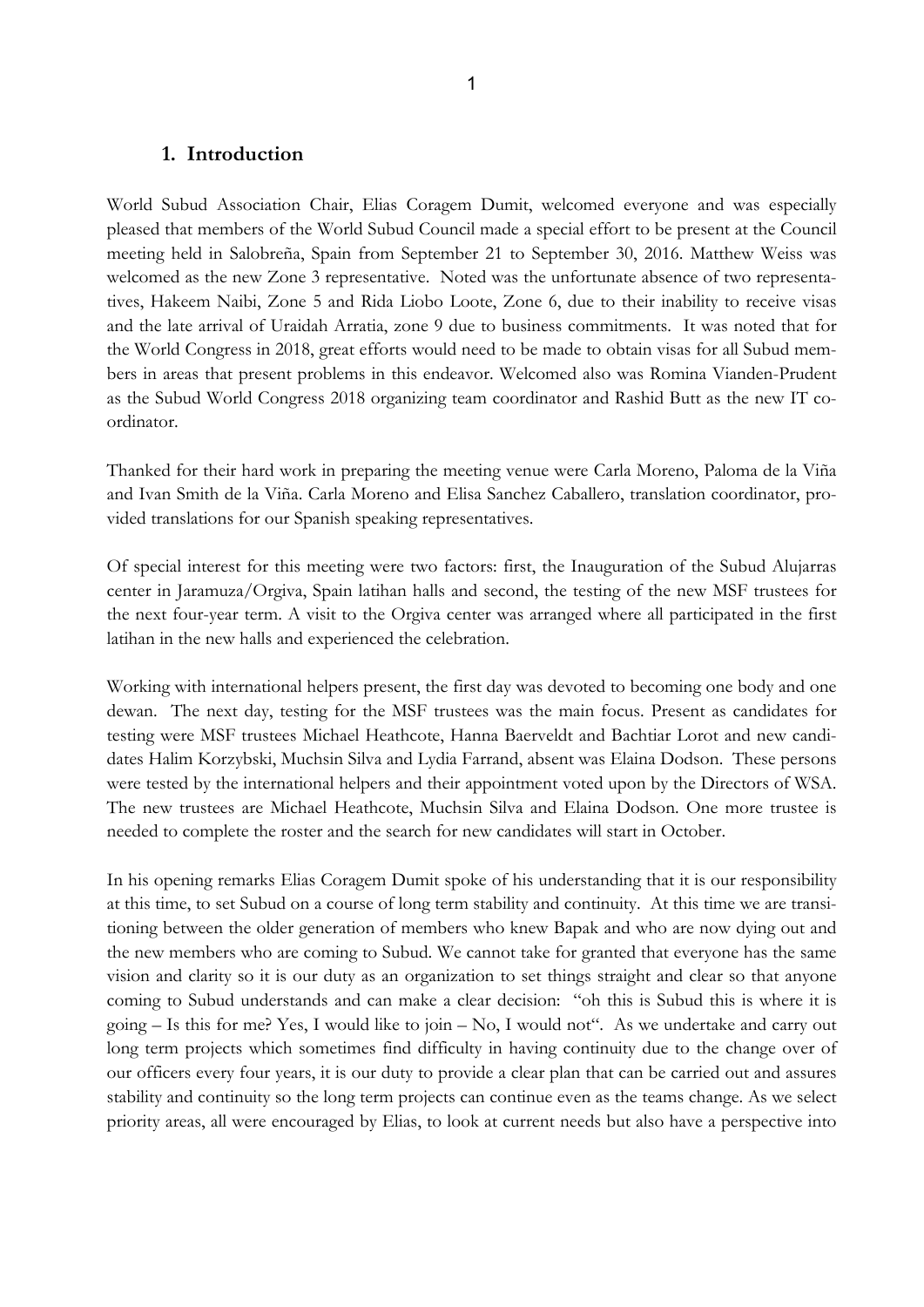the future where we can have a path so that in areas that need long term caring and nurturing we can point to a clear direction. We have three instruments to help in our decision making process:

- 1. Subud World Council decisions
- 2. Voting and Consensus to set policies
- 3. Strength of Congress resolutions. As policies are set and conclusion are reached here, representatives bring them back to the countries in each zone so that policies may be formulated as proposals to the World Congress in 2018. In light of this task, Zone 3, Subud France, presented a request to the Council that we do not set too many new policies for the next congress but that we re-assess resolutions from previous congress to work on, adjust and improve.

Prior to the meeting, it was decided that members of the council would meet by function to identify their successes, needs and goals for the next year and to work on the goals of this meeting. Results of their meetings have been shared with other council members. Africa would have a separate working group to help identify the special needs and possible solutions for zones 5 and 6 with regards specifically to a bi-zonal meeting in 2017 as suggested by Council in Chile in 2015.

The various areas of interest; Archives, Centers, Helper work, World Congress, Wings, Communication and webdesign, Africa, Executive work, congress recommendations review, and action plans, would each have their separate sessions to present to council as a whole. Where necessary working groups would be formed to identify the needs and possible solutions to each area of interest. These working groups would continue the work after Spain. After all presentations and discussions were complete, the draft budget for 2017 would be presented during the last days of the meeting, and would reflect adjustments made due to the financial situation of WSA. It would then be reviewed by those present and agreed that it would be presented as a draft budget.

# **2. Plenary and Opening of Council Meeting**

After a warm welcome to all and acknowledgements, the first piece of business was the signing of the minutes from the previous council meeting held in Chile in 2015.

Fernando Fatah Nieva proposed that the minutes of the World Subud Council meeting held in Santiago de Chile in September 2015 be approved as previously circulated.

Farah Czwiertnia seconded the proposal.

A consensus of the council was taken – no additions or amendments were suggested. It was mentioned by Ismanah Schulze-Vorberg, WSA Executive chair, that a clarification note on archives, which in no way changes the minutes, was added to the minutes. The vote was taken

| Suryadi Haryono  | Zone 1&2 representative | approved |
|------------------|-------------------------|----------|
| Matthew Weiss,   | Zone 3 representative   | approved |
| Farah Czwiertnia | Zone 4 representative   | approved |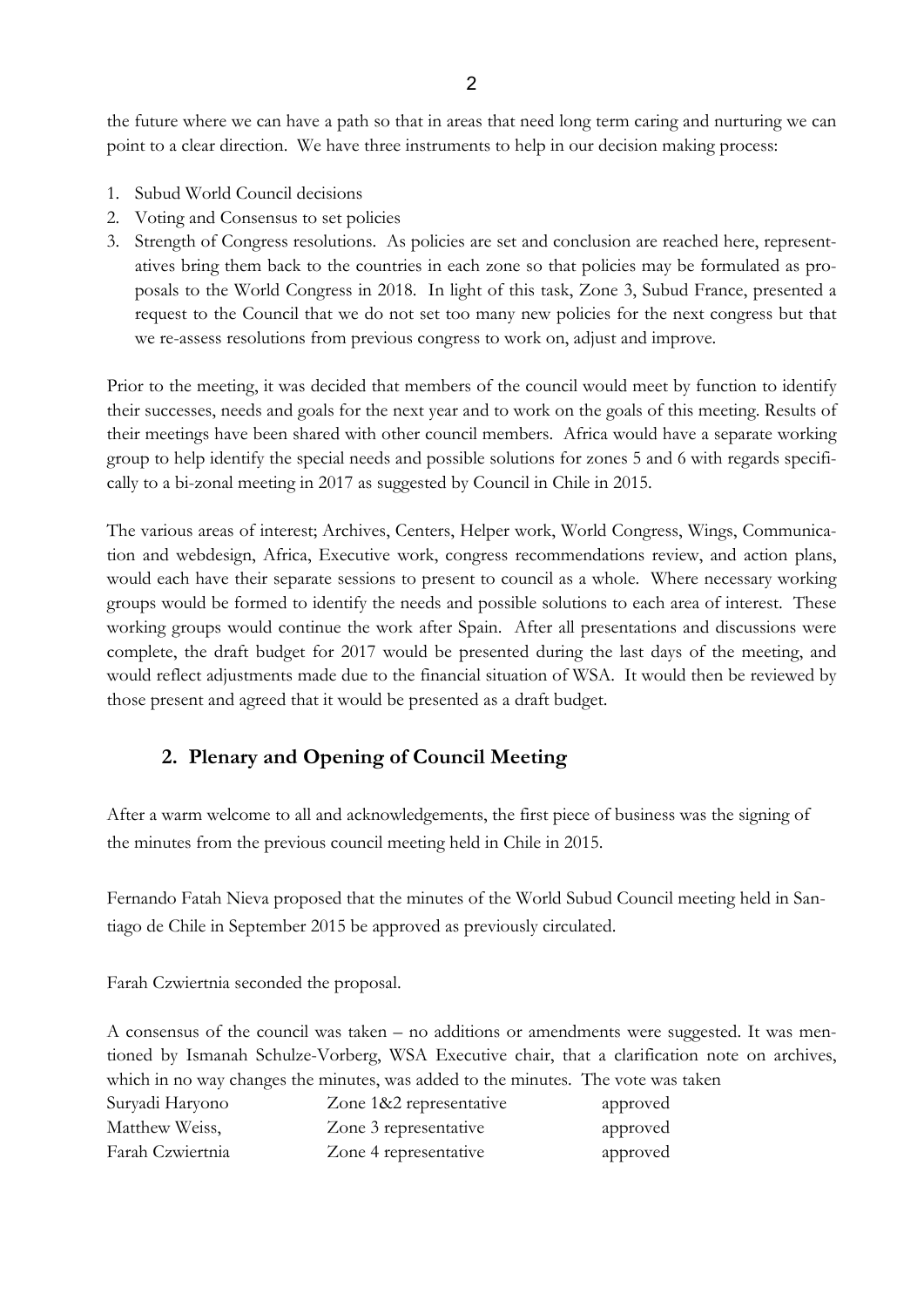| Fernando Fatah Nieva          | Zone 7 representative | approved |
|-------------------------------|-----------------------|----------|
| Paloma Muñoz                  | Zone 8 representative | approved |
| Elias Coragem Dumit Chair WSA |                       | approved |

No oppositions or abstentions.

Hakeem Naibi, Rida Liobo Loote and Uraidah Arratia sent their regrets.

The minutes, in all three languages; English, French and Spanish were signed by Ismanah Schulze-Vorberg, Executive Chair WSA and Salamah Dick LeClaire, Administrator/Secretary WSA and sent to the archives in Canberra. A signed copy in English is being kept in the WSA office.

Since the various members of Council met by function in the first three days of the meeting and were able to set their goals in accordance with the sense of priority as to our mandate at this time: that is, to prepare for and set Subud in a course of long term stability and continuity, it was decided to set the agenda for the next few days of the meeting:

- Plenary and Orgiva
- Subud Centers and Helpers go around the world Working groups in the afternoon
- World Subud Association Archives
- World Congress; presentation, testing on content and significance and workshops
- Communication, Wings/affiliates
	- o IT presentation Rashid Butt
- Africa, Review of Congress Resolutions and Action Plans, and Finances/Budget

The international helpers and centers were placed on day one of the agenda to insure the presence of MSF trustees during their presentations. This is in response to the Congress recommendations that "**there is a need for helper capacity building**" and that "**support for Subud houses was a major priority of MSF"**. In their report the international helpers can address both their work with local and national helpers and their observation of the health of the different centers and conditions of houses in each area.

It was felt that it is not only important to report on the work of the wings but also to acknowledge the need for working together to present the face of Subud to the world in each zone.

It was further suggested that Hilaria Dette, WSA treasurer, present a preliminary budget overview prior to the meetings so that there would be a "awareness" of the state of the budget in planning the work and activities of the world Subud council for 2017.

# **3. Subud Centers and International Helpers**

## **3.1 Introduction to the day:**

Elias gave an explanation of how he would see the day develop. He reminded everyone of the fact that one of his main focus points during this term is Subud Centers as this is the place where the reality of Subud takes place, where the latihan takes place and the development of Subud happens. He feels that from the feedback he has received on the importance of supporting centers, it is like a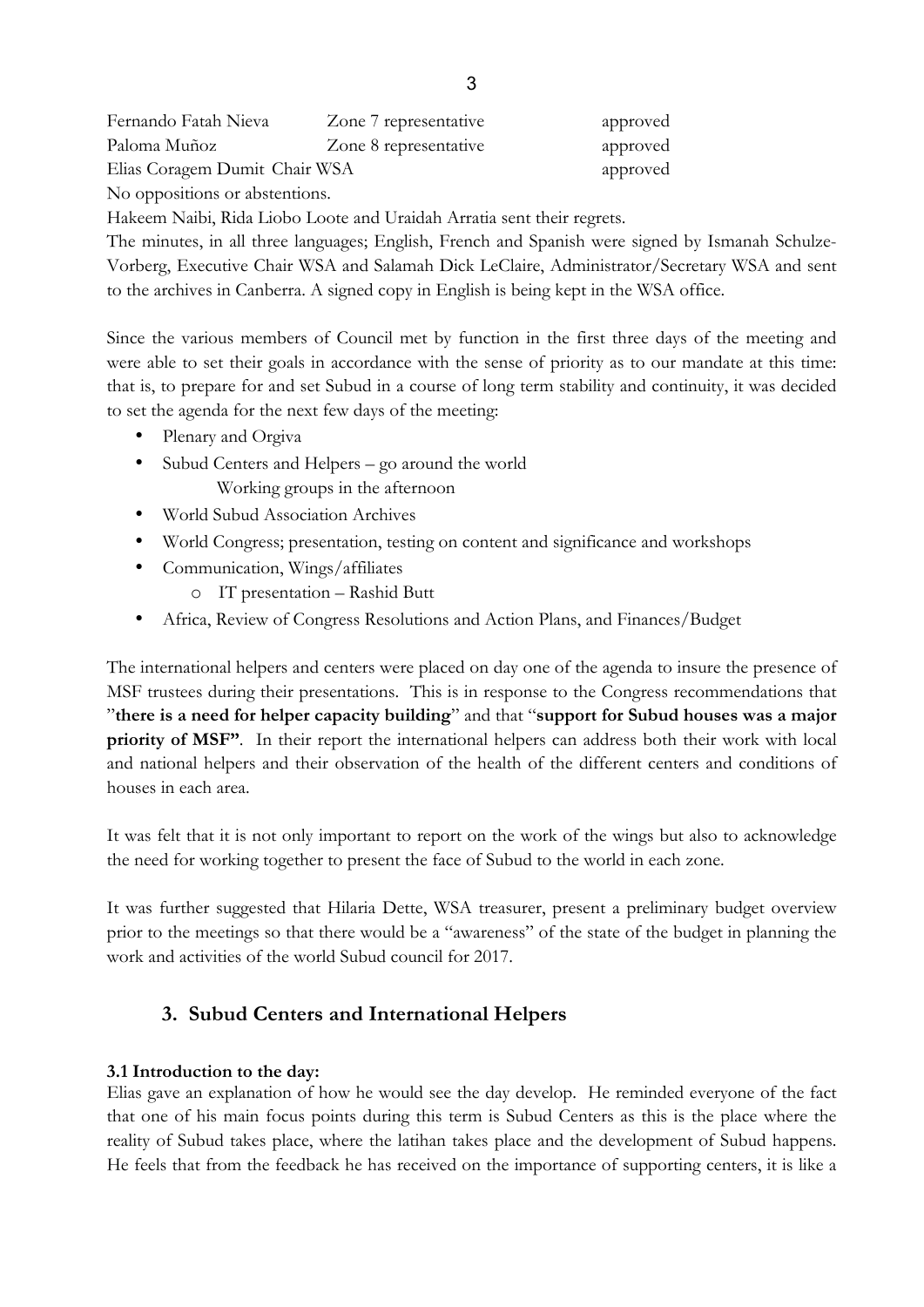mandate to reflect on this issue and to bring forth ideas and convert these to whatever seems real in terms of action we can take as the body of the World Subud Council.

He proposed two parts to the day – First we get in the context together and identify some things which are common and need to be looked at and then in the second part form working groups to look deeper into the identified needs of Subud Centers. After identifying which priorities we need to do from these workshops the idea is to have an **Action Plan** on how to support Subud Centers and to have people responsible to support the plan. We acknowledge what has already been done to support the centers and look at what else we can do in a collaborative way. Look at what brings a special inviting light to a center and makes one want to be there.

An ongoing team which would continue the work after the council meeting would be formed from the members of each working group. One coordinator from each group would be selected to oversee the ongoing process throughout the coming months.

Discussion followed as to the terminology being used to define center, group, house. Since it is impossible to achieve consensus on a definition, it was decided to use the following generic definition for center. A Subud center is basically a group of members organized which exists and does latihan together in a certain place.

# **3.2 Identify topics, sort them out, form working groups, and develop Action Plan**

Brainstorming without censorship of words that would identify the concept of a Subud Center then took place. Although two main ideas are relevant in all discussions, that is, communication and accountability, a list of words (see transcription from Subud Centers recording) was developed and sorted into three main topics which would serve as workshop topics for the second half of the morning:

- **1. Kejiwaan** work of helpers, relationships, PR to outside Subud, Committee and members Commercial use of premises
- **2. Management/Finances**  planning process income/economics of center, maintenance, physical accessibility, marketing and multi-functional use, sustainability, state of house
- **3. Support to Members/Humanity**  Hall, administration, organization legal part of the center, projects and wing activities

Each workshop would be comprised of international helpers, zone representatives, wing coordinators and members of the WSA team.

Workshop 1 Kejiwaan: Farah, Suzanne, Myriam, Hoan Toan, Lucia, Asmaniah, Salamah

Workshop 2 Community: Matthew, Suryadi, Isti, George, Felix, Sjarifuddin, Olivia, Sarita, Elisa, Arnaud

Workshop 3 Finances: Paloma, Fernando, Maxwell, Lewis, Rosario, Marcus, Nahum, Hadrian, Halim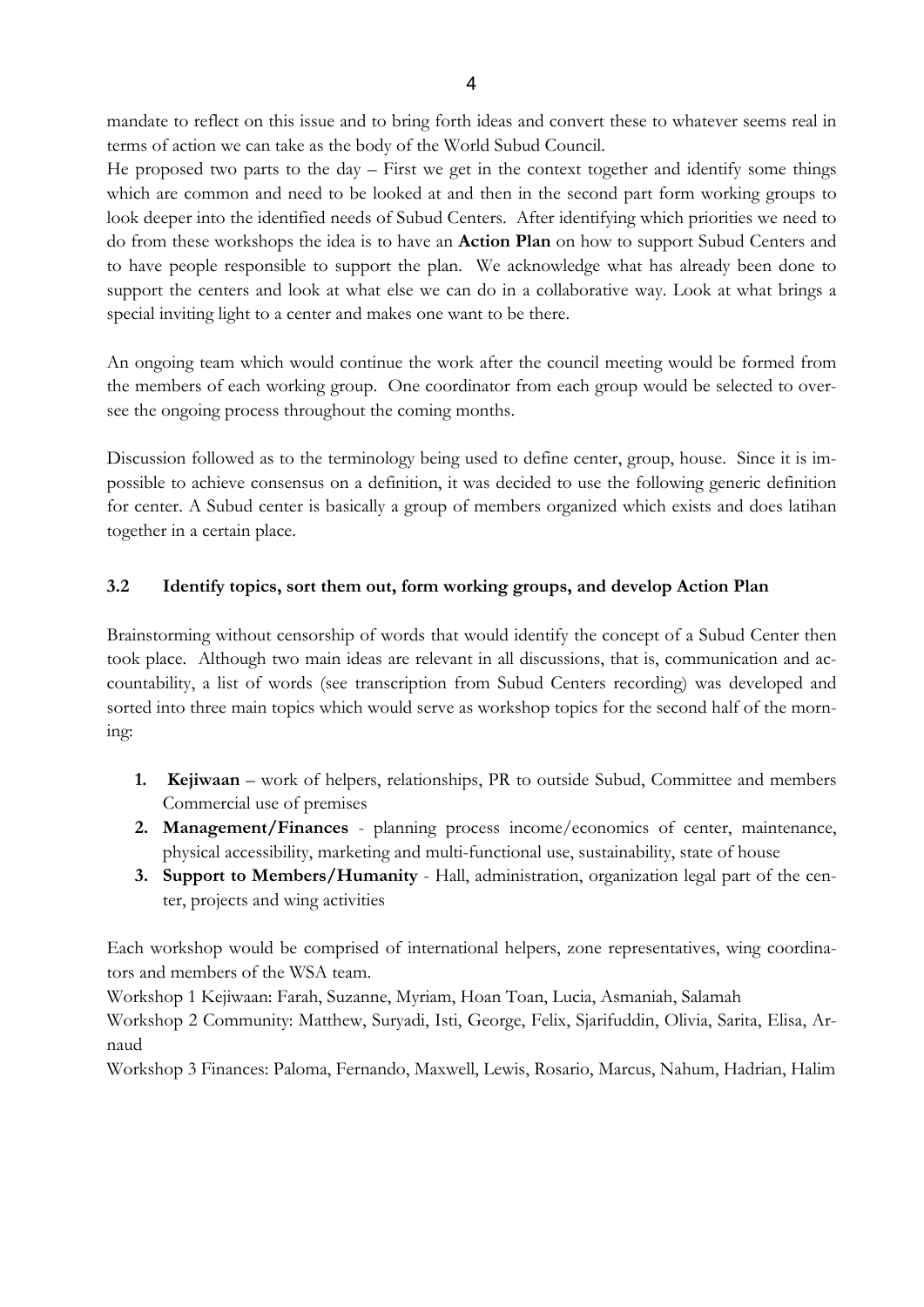#### 5

#### **3.3 Workshop results, Goal and Action Plan**

**Workshop 1** – **Kejiwaan** According to participants basic for the center health is helper duties, men and women working together, harmony and trust between helpers and committee, and availability of helpers to "listen" to members. It is also important to follow Bapak's advice to have regular helper latihan, helper/committee latihans and as part of the "capacity building" mandate from world congress, groups can have time to do some introspection with testing as to strengths, weaknesses and performance of duties which takes trust and courage. The latihan times need to be flexible to accommodate modern schedules. There is a felt need to have care of new members after their opening as a way of continuing helper/member bonding. It is important to see the local, regional, national and international dewan of helpers as a horizontal not hierarchical line.

Gatherings big and small were seen as motivating growth. Poland was an important model for bringing people back to latihan and having them experience the positive effects of latihan in the work being done by wings, affiliates and individuals.

Important to identify with members is how they view the latihan: as the center of their lives or as something additional to their busy schedules.

**Action Plan** is to continue kejiwaan capacity building and to find ways to facilitate small gatherings and get togethers that encourage community building. Each one is to be responsible to remind their own center of the importance of regular helper/committee latihans and trust building.

**Workshop 2** – **Management and Finances** According to participants, a major point to consider in management is the accountability of the state of the houses/centers. A check list/survey would be developed that each center could fill and thereby bring an understanding of the state of the premises; this in compliance with a request from MSF that centers be accountable for their own premises once the funding from MSF has provided these premises. It was agreed that ways of making the centers sustainable was an important point. Centers needed to be the center for multi-functions of fund raising, wing activity, community building, enterprises and that these all work together.

**Action Plan** is to develop a check list/survey that can be sent to the various groups and also can be carried to groups by international helpers as they travel that they can also use to assess the state of the centers. Look at successful centers such as the Centerprize in Los Angeles, groups in Australia and others which can be recommended. Matthew Weiss was identified as the representative who would be responsible to formulate the survey.

**Workshop 3 – Community and Humanity** Participants felt that harmony and maintaining a good and inspiring atmosphere were paramount in the success of group/center life. Disharmony and aging groups were seen as symptoms of Subud centers not working. It is important to identify the assets and to find the ways which are needed to maintain premises and to remain accountable by local groups. Centers should look at fund raising ideas, group activities, social activities, wing activities that help to bring the group together and give a spark of life to the group. The relationship between committee and helpers was seen as paramount to harmony.

**Action Plan** is to look at ways to make the centers more interesting and attractive as a community taking the Cali Colombia experience of introspection by helpers to help find new ways to attract members, as an example. Look at successful groups around the world.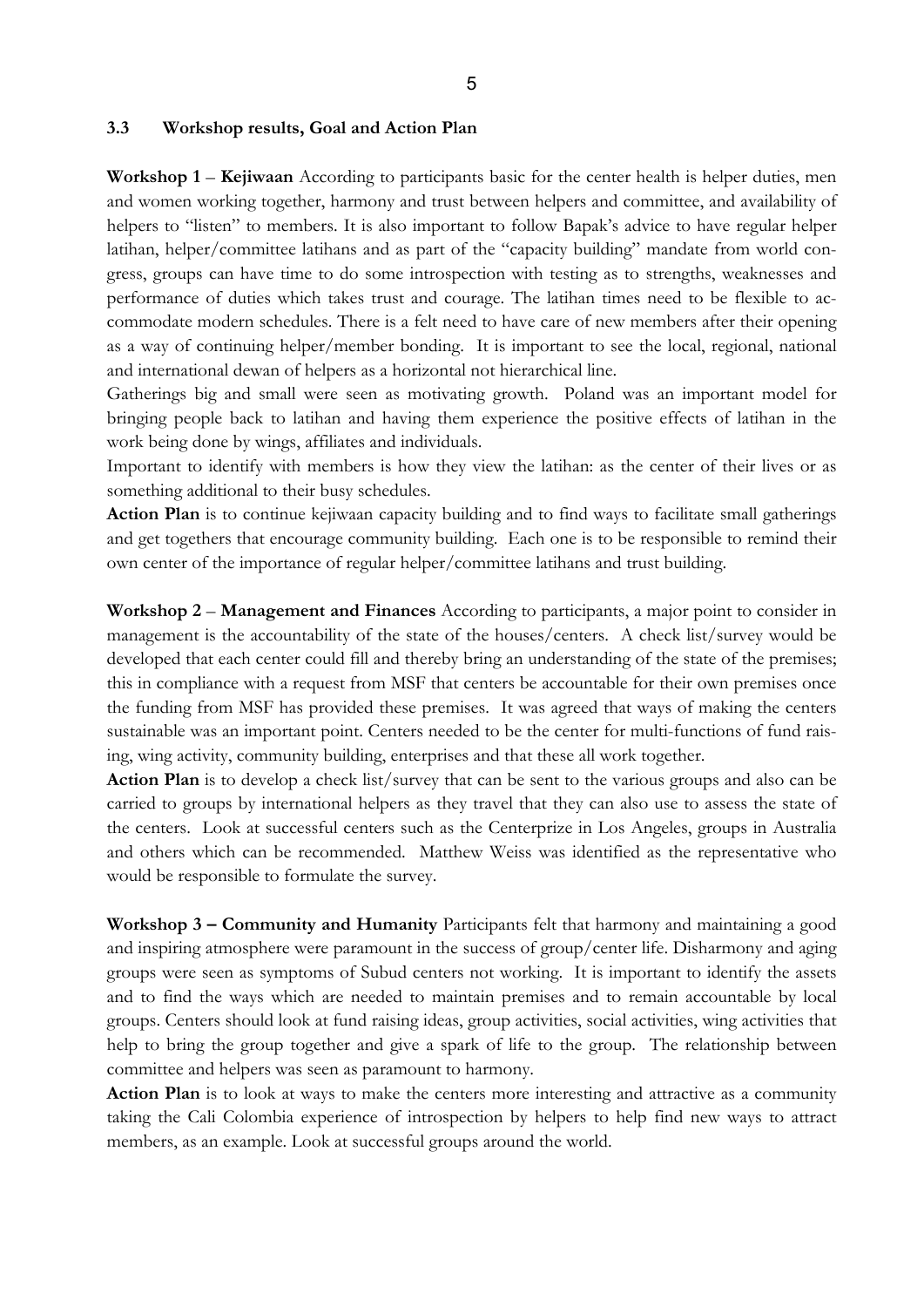## **3.4 International helpers' presentations and reports by Area**

#### 3.4.1 The Book

In the beginning of the session, the international helpers reported on their work concerning the new **edition** of the book "Bapak's Advice and Guidance for Helpers". As per Ibu's request they are working on replacing some of the quotes used previously which were from provisional translations of Bapak's words to his words from final translations. They are working on reorganizing the book so that it is more easily read, clearer, legally and culturally acceptable everywhere and so that it covers more completely what the helpers around the world seem to need to help them perform their duties. They have, as a dewan of 18 helpers traveling the world, asked the helpers wherever they are, what it is that is important for them to have included in this latest edition of the book. It is important to understand that the book was not written by Bapak but by a dewan of international helpers using some of Bapak's words to explain and support what is being said as a guidance to helper work, and that they are not changing, by re-working the book, Bapak's words. It is also important to know that because Ibu has been giving many clarifications on this work that some of her words will also be added to the Book of Advice and Guidance to Helpers. A new title will be given to the book.

**Action Plan**: Continue the work on the book, have it ready for translation before world Congress and prepare the helpers around the world to accept this latest edition of the book as something that the international helpers are doing as requested by Ibu Rahayu to keep the quotes from Bapak and reflect the words used by Bapak as closely as possible and, therefore, come from final translations. Helpers try to maintain the purity of the latihan and helper work for future generations.

Travel reports at the end of visits to be sent to zone representatives in each area without sensitive content.

Insure the long term view of Subud to the future.

## 3.4.2 Reports from helpers by Area

In response to one of the MSF trustees the international helpers reported as to the scope and meaning of their work based on their travels and visits to various countries. Each of the areas had the individual international helpers report to the council. Each area is very different as to the scope of their work, the number of countries they must visit, the culture of the countries they visit, the physical distance between the countries they visit and the languages spoken in the of countries they visit.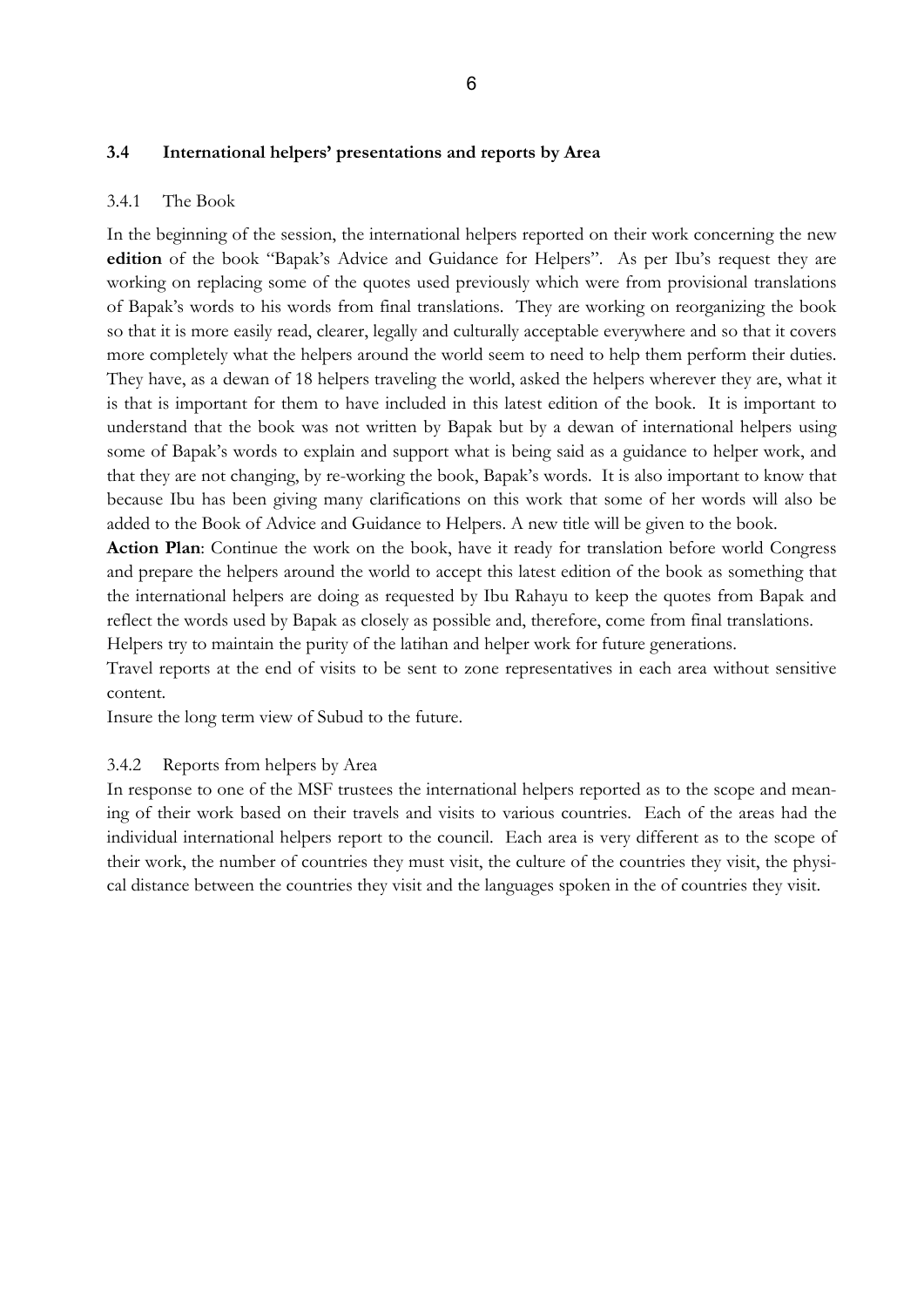### 3.4.2.1 Area 1

In area 1, the international helpers consist of Rosario Moir, Rashida Cooper and Istigoma Jenkins on the women side and Lewis Hayward, Nahum Nesbit and Matthew Moir on the men side. The area is very large geographically and consists of many different cultures, languages and religions. The costs of traveling from Australia and New Zealand where the international helpers are mostly located, to other countries in the area is very high and makes it necessary for the helpers to combine the number of countries they visit at the same time. To save on costs, they travel in pairs or by fours, except where they see it necessary to be a full dewan.

In some countries, religious beliefs can make sharing in the latihan difficult for members. In other countries the culture can make it difficult to accept the non-hierarchical positions of helper and member work. In other countries the language barrier with English can make the members feel isolated from the rest of the Subud world which makes the visits of the international helpers very important. In visiting the countries year after year, the helpers can see that as the members, local, national helpers and KCs become familiar with and trust them, more good results from testing and latihan can result. Their visits are seen as very important. They lend support to members who otherwise would just be isolated.

**Action Plan** – as per testing, their mandate is to visit as many groups as possible in Australia, to continue to visit other countries and per the request of some countries to return for a third visit next year. Their plan of action as they visit is to continue to work with helpers on all levels to create unified dewans and to effect changes where the latihans seems to be stuck.

## 3.4.2.2 Area 2

In area 2, the international helpers on the women side are Sjarifah Roberts, Olivia Brady and Dahliani Drejza, on the men side Arifin Konrad and Sahlan Crona, there is a current need for a third man. There are 44 countries to visit which makes it difficult to cover the whole territory. They have to date been able to visit zones 3 and 4 and not been able to do much work in zones 5 and 6 (Africa) although Olivia was able to visit Melawi this year. What they found to be true in their area is that many helpers had no cards as the forms had never been properly filled out and sent to the international helpers. (This is now being remedied)

The helpers found that their visits have strengthened the latihan and the dewan feeling among the KCs in the zones and with the dewans of national helpers in the various countries who now do joint latihans every week or fortnight. Further, the difference between zone 3 and 4 is quite evident, as zone 3 has long time established dewans of national helpers and good relationships between the various national dewans whereas in zone 4, many of the countries are small and fairly new so they don't have the same bonds between them. The cultural differences create a way of looking at the roles of helpers and committee members differently, often creating a need for stronger committees and volunteers for committee positions. These groups are mainly in Ukraine, Russia and Moldova which are quite strong and dynamic but small.

Many of the groups in the zone have a mixture of aging and new members which seems to be true throughout our Subud world. The bi-zonal meeting in Poland this year is seen by all as a wonderful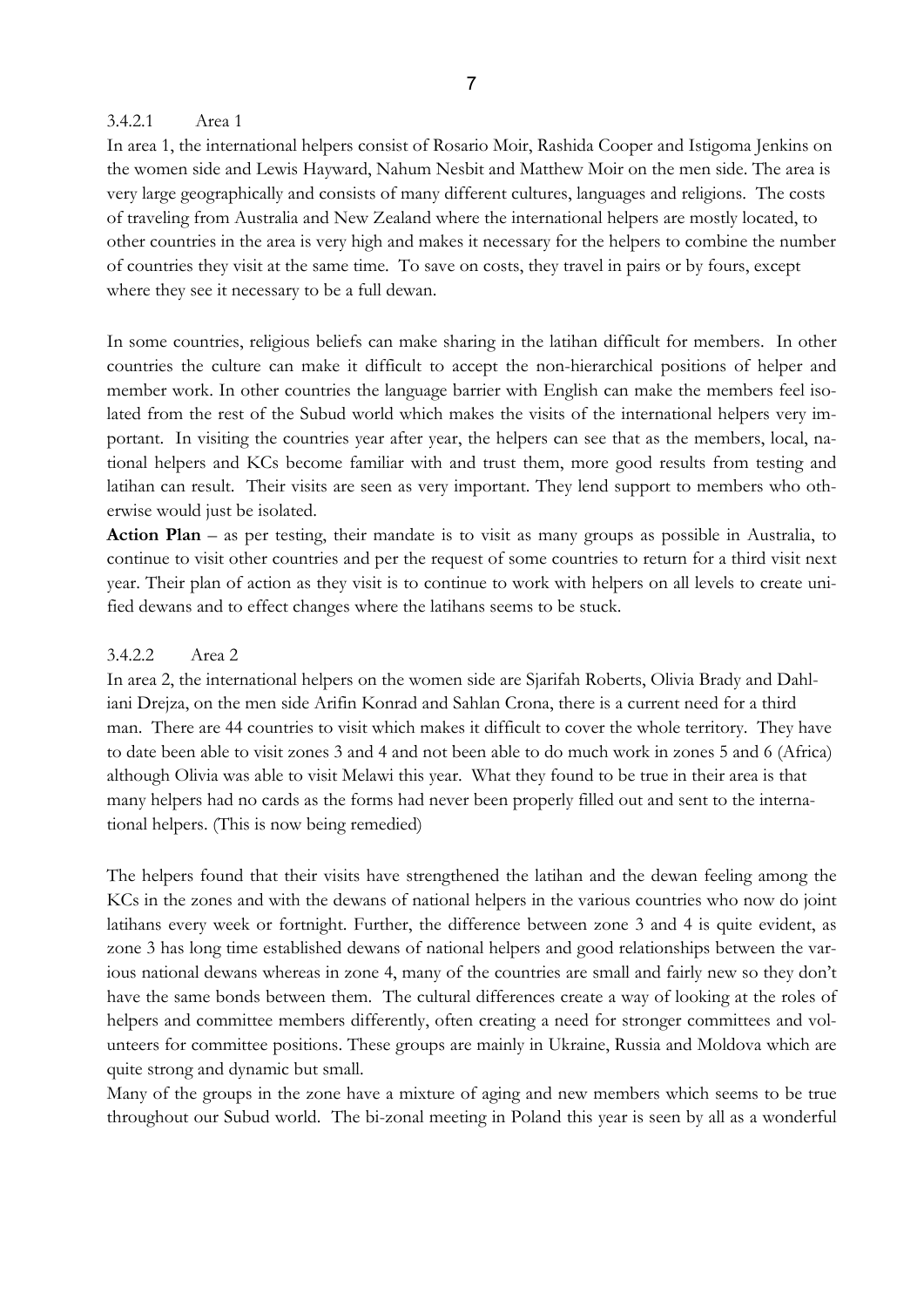way to strengthen the various arms of Subud and to have people feel the vibration in the wings, affiliates and in the helper work without having a need to explain the presence of this vibration.

**Action Plan**: to visit and work with the members and helpers in the zones 5 and 6, Africa, and to continue to work with the Eastern block countries and support the WSA and World Congress teams.

## 3.4.2.3 Area 3

In area 3 – the international helpers are Suzanne Renna, Myriam Ramsey and Sarita Rodriguez on the women's side and Mahmud Nestman, Sjarifuddin Harris and Hoan Toan Phan for the men. The area is made up of North, South and Central America. They were able to visit many countries: Mexico, Cuba, Suriname, Colombia, Ecuador, Chile, Brazil, Argentina, US and Canada. They visited the countries either as a group of 6 or in fours. They have spent much time visiting Latin America and not so much on North America. Because the distances are large and the number of countries or centers they need to visit is great (13 in Colombia alone), they have traveled, at times, for several weeks. Their visits on the whole have been well received and helpful to the local, regional and national helper dewans as well as the KCs and individual members. They have been able to test on difficult situations that face groups or groups of helpers and to find jointly solutions to these existing situations but they have also been able to bring the joy of the latihan to members and seen the effects of the latihan in the bonding relationships among the KCs, helpers and members. With each visit to certain areas they see changes and stronger latihans. Many helpers in the area are now receiving their helper's cards after years of being helpers as forms were not completed or signed.

**Action Plan**: to visit several centers in Canada and USA and to continue to visit Mexico, Cuba, Surname and to visit countries in Latin America especially those not visited to date in support of the zone representatives in the area and continue special helper workshops to strengthen the understanding of duties.

## **3.5 Zone representatives' reports on Centers:**

Zone 1 & 2 - New Zealand has highest per capita of people doing latihan. Auckland has a good income producing project. Australia has houses in several centers. Indonesia has 27 houses in 27 centers – Cilandak has the greatest population and supports in part, the Wisma Subud center. The archive center is in Wisma Subud. Rungan Sari is a center which has income as it rents out YMS premises for functions and events to people in the greater Palangkaraya area. Its members are active and involved in several Susila Dharma and SICA projects in the local communities. Singapore rents its facilities, India has one house, Bangkok has its own house, Japan has one house which is on leased land and so vulnerable. Vietnam uses the house owned by the sister of a member made available to the Subud group for latihan.

Zone 3 - There are houses in most of the countries in the zone. The Bucelas project is being redeveloped. The group in Italy is a very aging group, only 3 to 4 regular members and there are problems with keeping up with the cost of maintenance of their house. They are thinking of renting their house on yearly basis to get income. Belgium is not part of the zone as they do not fit the criteria to be a member-country.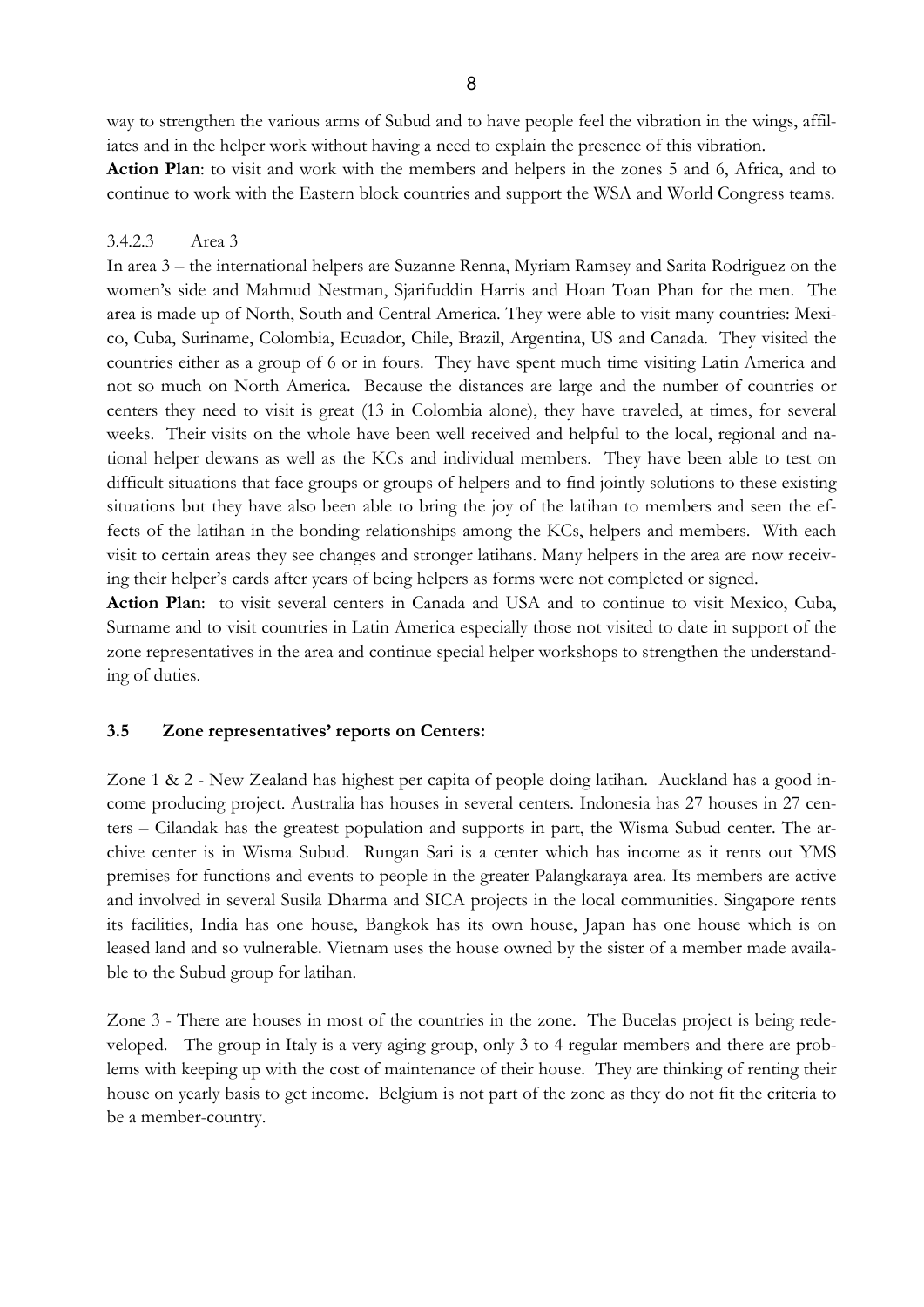Zone 4 - There are 24 countries with approximately 30 Subud houses/centers some are rented places. Some of the Eastern block countries cannot afford to rent space for latihan. Some of the centers in Germany, Ukraine and Norway have started to use their property to help finance their centers. The house in Norway has a very high value as an asset at this time.

Zone 5 & 6 only center visited by international helper to date is Melawi this year. South Africa has two houses which are costly to maintain as South Africa offers no tax relief to Subud as it is not a religion. Johannesburg group is aging and wants to sell their house as their capacity to make contributions has diminished over the years due to retirement time period, for many of the members.

In Congo, there has been a change of attitude among the members and surrounding community to Kinshasa house, which was recently renovated. The house is nice, clean and appropriate for renting for events by groups outside Subud. There has been a good result in Kingantoko with the land now legally declared as Subud land. Other countries in this zone have houses or rent facilities for latihan. Nigeria, as well as other countries in zone 5, have members who are active and do latihan either in isolation or rented houses.

#### **Action Plan** for Zone 5 & 6:

There should be on-going work after the council meeting to help support Rida Liobo Loote and Hakeem Naibi who were themselves unable to attend the council meeting. Africa will have its own session later in the meeting to address topics of concern to these two zones.

Zone 7 - There are Subud houses in Suriname, Mexico, USA and Canada. Cuba to date has no house although during the Americas Gathering, they assessed the possibility of buying a house in Havana. The US has 1800 active members – 56 centers in 7 regions and 15 houses. There are several projects helping to support different centers; Amani Center, LA centerprize, Seven Circle project. Each region in the US has its own congress and there have been some "capacity building" workshops on both the East and West Coast. Zone 7 has a budget for the zone representative to travel with the international helpers.

Zone 8 - There are 14 centers in Colombia (7 houses), 3 groups in Ecuador (2 houses) 3 groups in Venezuela (3 houses) 1 group in Costa Rica, no group in Panama but several members doing latihan together. The wings are active in this zone with projects being initiated and facilitated by the wing representatives. The youth are also very active and participate on all levels of activities in their groups.

Amanecer: Positive reports for the strategic planning for sustainability of the Amanecer center have been reported by the groups working on this project: Fundación Amanecer, MSF Colombia and Colombia, President Frederica Pulido and Daniela Urrutia. (See attached report)

Zone 9 – Basically the zone is doing well but as explained by Elisa Sanchez Caballero from Argentina, the Mina Clavero center in Argentina needs the support of the WSA in its financial struggles and in its decision to sell their property.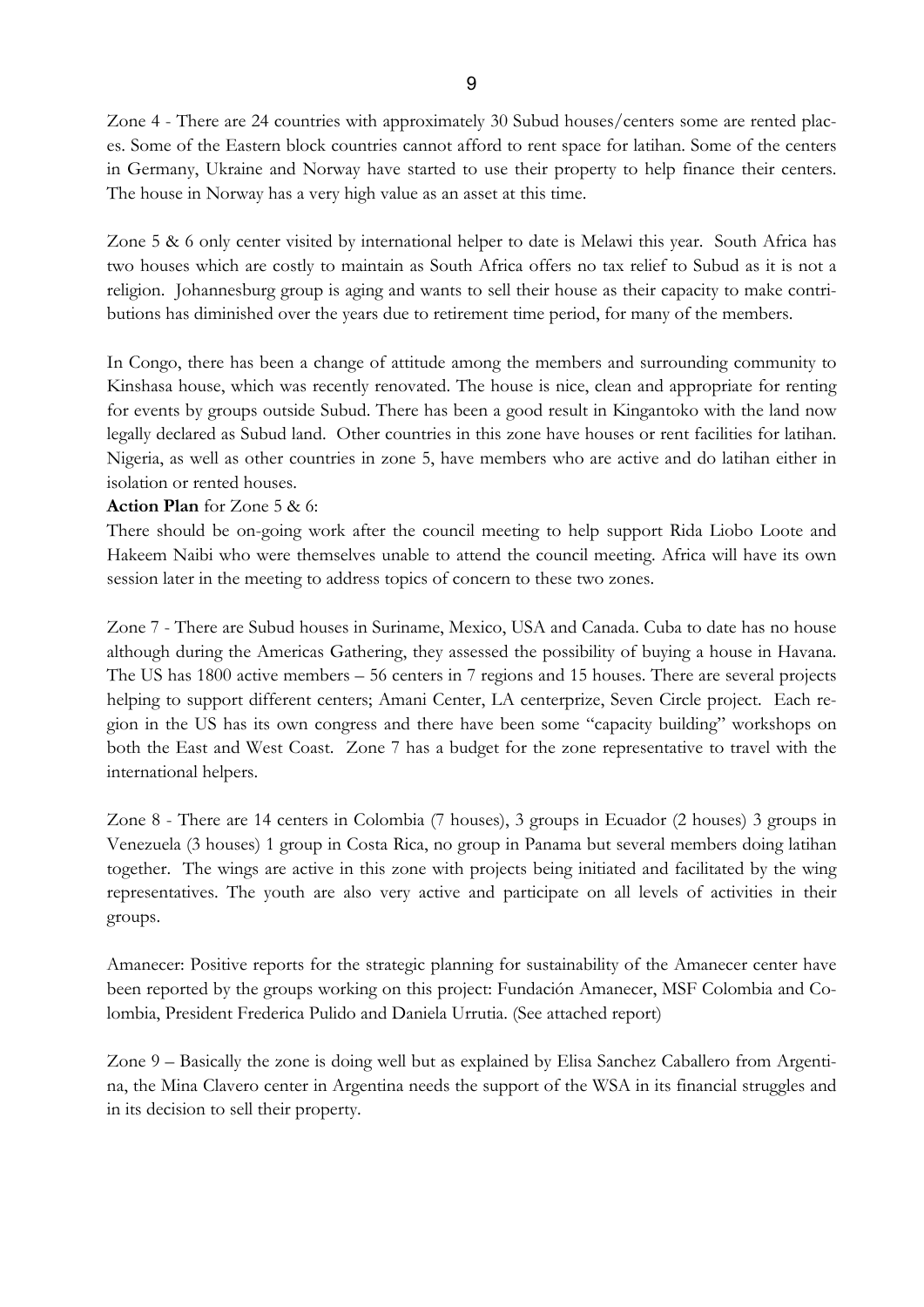## **3.6 Support needed from WSA:**

At the end of the discussion by international helpers there was a general consensus that there needed to be a budget for zone representatives so that those who do not get support from their own zones can also travel with the international helpers to understand more about the local and national committees and their needs in the respective zones and to provide support to the committees in their zones. When both representatives and helpers travel together there is more harmony between outer and inner life of Subud centers.

It would also be important for the zone representatives to be able to assess the state of houses as to maintenance, repair, upgrade need and commercial endeavors, and thus, be able to report to both MSF and WSA their assessments.

#### **Action Plan for Centers**

1. Continue communication between workshop members on the support needed by centers from the organization – Fernando Fatah is to keep communication between workshop members

2. Develop a checklist/survey for center chairs to answer, that would help them keep track of the needs of the center properties and latihan spaces and send back to zone representatives – Matthew Weiss is to prepare the survey/checklist.

3. International Helpers can also have checklist to have during their travels. Rosario Moir and Isti Jenkins will be the liaison helpers

4. Liaison on these topics for MSF will be Lucian Parshall and Marston Gregory

5. Check the wing chair needs for support both on country and local center basis. A Wing chair coordinator will be selected to join this group.

6. Zone representative prepare a travel budget

7. Talks and publications to be translated into all languages agreed upon

# **4. World Subud Association Archives**

**Part A** morning session: looking at the needs of the World Subud Association Archives

The day was started with an inner assessment of importance of the archives – we all felt that this is of highest importance for the future of Subud. A video "A Glimpse of WSA Cilandak archives" – prepared by Suryadi Haryono and Farlan Williams in Cilandak was presented to Council and has made us more familiar with the nature of the work that is being performed. Of course, we cannot get all the information about everything but we have a very good idea of the nature of the work being performed, the way it is being performed and that speaks of our collective awareness.

At the beginning it was reiterated by the coordinator that the basic mission is threefold:

- 1. Collect materials
- 2. Preserve the materials for future generations (both in talk and in historical documentations)
- 3. Give access (not distribute but gives access) to the materials being preserved and stored.

A review of the Resolution presented at the Puebla Congress in 2014, that is, that the Archives form a separate body to the World Subud Association based on the need for continuity independent of the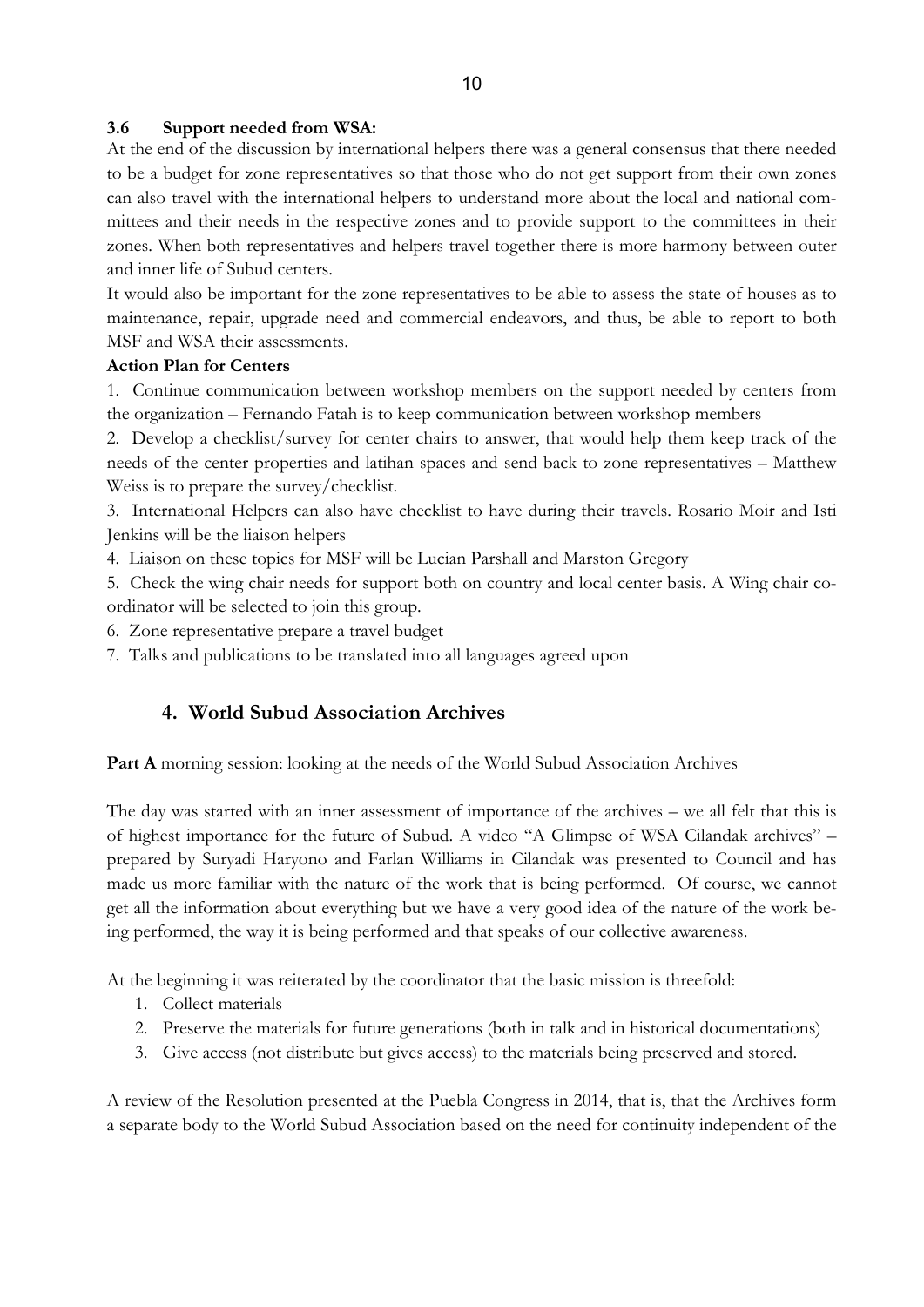four year terms of the Executive team of the association which was rescinded, was reviewed. It was agreed at that time that the archives are to be known as the World Subud Association Archives.

**Action Plan** for this meeting:

- 1. Shared awareness on importance and meaning of significance of the archives
- 2. Have the zonal representatives prepare two proposals which will be presented to the member-countries for discussion prior to the next council meeting and for their delegates to bring as proposal to Congress 2018. We would like to have an agreement/consensus by the council and especially a vote by the zonal representatives on these two points:
	- a. to add a paragraph to by-laws that defines the position of the archives with relation to the executive.
	- b. to agree to finalize the Operational Charter following the recommendations from world council in Puebla.

Presentations by both Armand Bisson, Coordinator of archives, and Asmaniah Fraval focused on these two main recommendations from the archive dewan to council at this time. It is understood that the recommendations to make the change in the by-laws will need to be voted upon during Congress 2018 by the country delegates and as such wording needs to be reviewed and approved of by a lawyer chosen by the association. Important, at this time, is to vote on the writing of the amendment and finding legal advice as to the exact wording. Representatives of the association will have a chance to review the wording and placement of the amendment before next council meeting.

Further, important at this time is to agree to continue the work on the Operational Charter which defines how the World Subud Association Archives and the World Subud Association Executive work together. It gives general guidelines so that these form a procedure to be followed by anyone wishing to have access to archived materials such as talks and historical documentations proving that Bapak was here, gave a talk in a certain place on a certain date. All talks and supportive materials form the materials to be stored in archives.

Therefore three recommendations were presented to council:

- 1. Due to the need for Continuity it is recommended that the Archive Coordinator should be appointed at mid-term rather than at world congress, so that there is somebody in council who knows and understands the history and progress of the work being done by the archivists and can explain to a new team.
- 2. That there be an attempt to identify the archives in our legal system –That is the placement of an amendment in the by-laws which specifies the relationship between the two parties; the archives and the executive. The amendment is to read as succinctly as possible to convey that the archives are an integral part of the association and that the work is
	- a. to preserve the words of Muhammad Subuh Sumohadiwidjojo and Ibu Rahayu Wiryohudoyo in their purest form for future generations
	- b. collect and preserve records giving evidence and historical development of Subud.
- 3. That there be an agreement that the work on the Operational Charter continue at this time.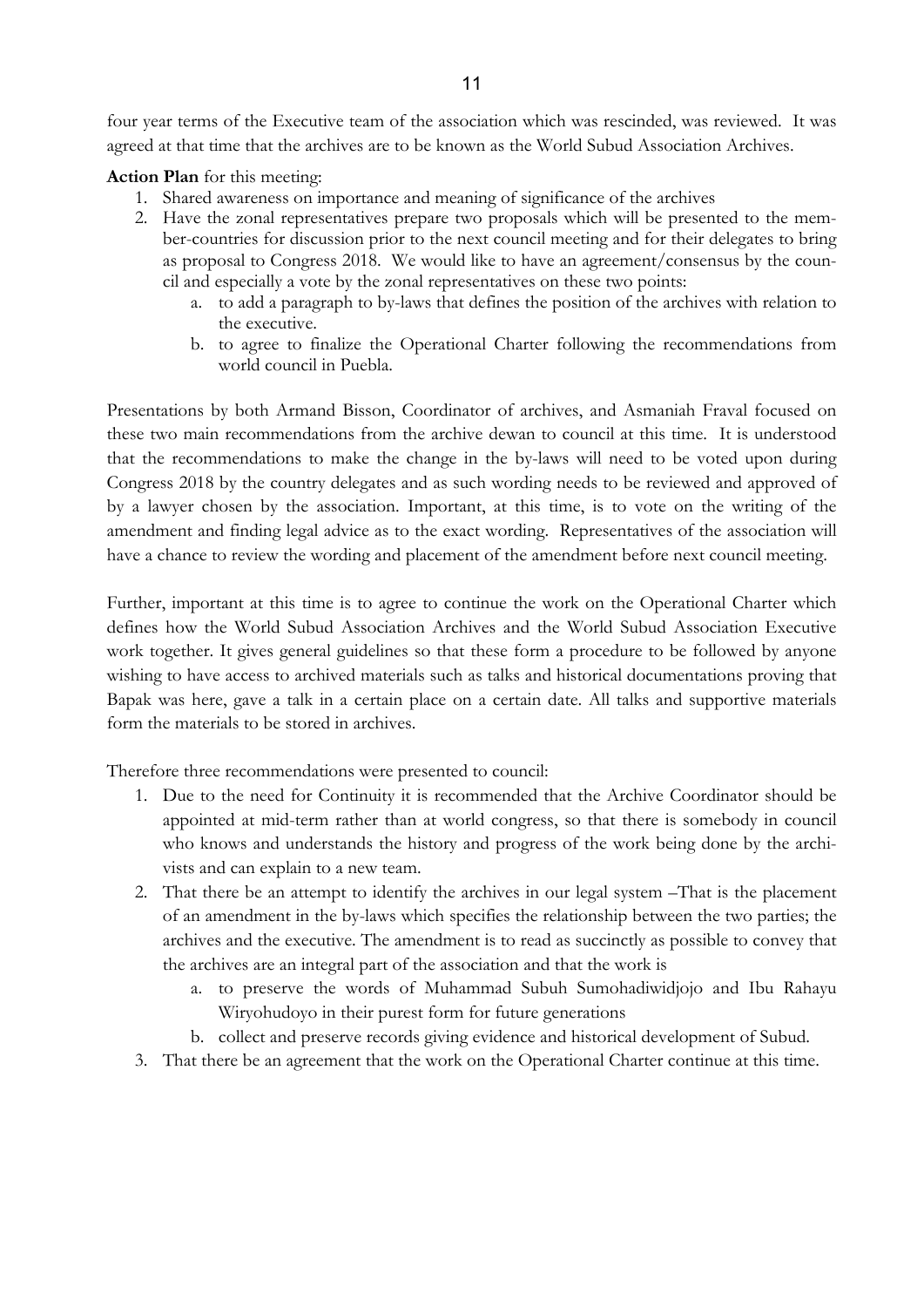**PROPOSALS** – to be voted on by the representatives/WSA directors to WSC (the voting on these two points was done on Thursday September 29, 2016).

First Point: it was proposed that the following amendment be considered at this time in order to identify the archives in our legal system and that the representatives pass this amendment to the member-countries in their zones to be discussed and proposed to Congress in 2018.

I propose that we vote on formulating the following amendment:

'The World Subud Association Archives (WSAA) are a permanent and integral part of the World Subud Association (WSA). The relationship between the WSA and the WSAA is defined in the WSAA Charter.

It is recognized that the work of the WSA Archives is to:-

a) preserve the works of Bapak Muhammad Subuh Sumohadiwidjojo and Ibu Rahayu Wiryohudoyo in their purest form for future generations.

b) collect and preserve records giving evidence of the historical development of Subud.

c) The WSAA is defined by the WSAA Charter which outlines its relationship to WSA, its aims, vision and mission, its management, operating and financing structure.'

## **Proposed** by Matthew Weiss

## **Seconded** by Farah Cwiertnia

Discussion in the Council – the reason for this is so that officially in our constitutional by-laws for the World Subud Association the position of the archives as being an integral part of the association is recognized and part of our by-laws. The position of this amendment is up to the legal authority. The exact wording will be reviewed and changed if necessary. At such time the wording of the amendment will be sent to archives and WSA for review.

**All in favor** – no abstentions – Unanimously passed by 6 representatives present at the meeting.

Second Point: It was proposed that the by-laws amendment as formulated by the World Subud Association Archives be put forward to the world congress in Freiburg in 2018 by member-countries (delegates) keeping in mind the discussion of the Council members in Salobreña

**Proposed:** Matthew Weiss **Seconded** Paloma Muñoz Consensus of the Council members present at the meeting in Salobreña - **All in favor;** no abstentions - Unanimously carried by 6 representatives present

## Third Point. It was recommended and agreed upon that

a) the archive committee continues to work on the Operational Charter as requested by the World Congress in Puebla in 2014 and that the members to work on this Charter be the following: World Subud Association Archivists, Archive Coordinator, International Helpers; Matthew Moir and Dahliani Drejza, and the World Subud Association Executive team. We would like that the Zone representative liaison members be informed of the work and asked to periodically join in the discussions. The work in progress on the Operational Charter is noted in the addendum "Towards and Operational Charter:"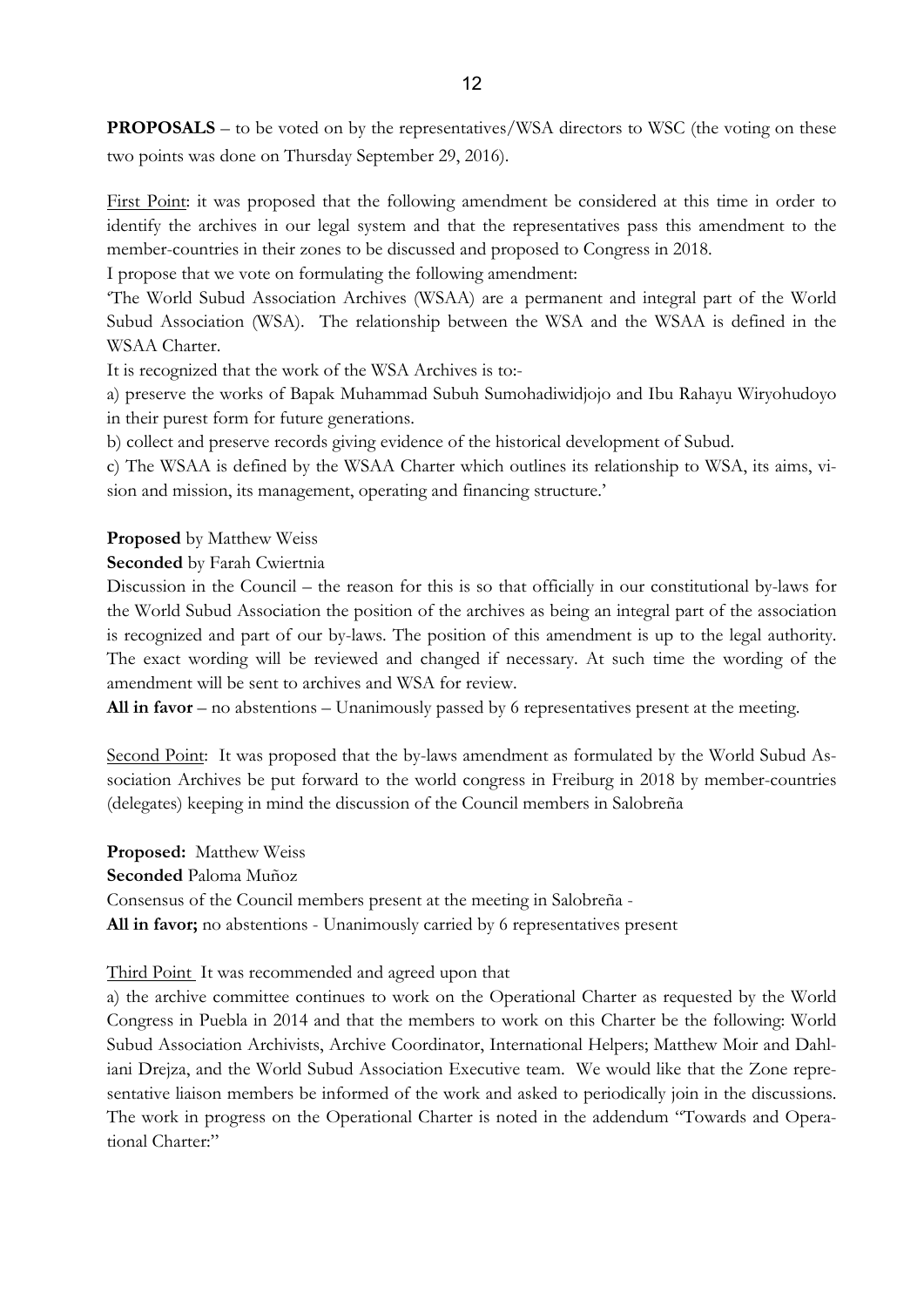b) there be a standing committee to cover different points of view to work and liaise with the archivists on the Operational Charter. Suryadi Haryono, Area1, Matthew Weiss, Area 2, and Fernando Fatah Nieva, Area 3 will be the representatives to liaise with the Archivists. The timeline on completing the work of the Charter is world congress 2018.

As the proposal to have the coordinator appointed mid-term of a four-year term for the sake of continuity, the World Subud Council with Executive team decided that this should be true for all coordinators working in the Executive, therefore, this proposal was discussed and voted upon at a later date in the meeting. (Thursday, September 29, 2016)

A presentation on the importance of the media preservation and the work done by Amalijah Thompson on the transfer of the Memnon tapes to LTO tapes was acknowledge as a big part of the work being done in Canberra at Art Sound, a rented studio.

The discussion on the final resting place for the tapes was brought up and a workshop ensued that would look into this matter more closely.

As there are close to 1 million documents including talks, letters, videos and supporting evidence being stored, the importance of an accurate numbering system for all data being processed and stored was emphasized. This is part of the work in progress of the archivists at this time.

A manual which incorporates certain philosophy statements, certain rules, and ways of working to create unity and continuity in documentation and therefore very technical, is currently in process of being written. This manual is for the use of the archivists to facilitate unity in their work.

As part of the long term project in preservation of documents by WSA archivists, identifying and defining the meaning of an archive center becomes important. It is common to use the concept that we have five archive centers, however, it has become increasingly important to state that we have one World Subud Association Archive in five different locations. The one archive domicile that is fully functioning is Cilandak. The others Canberra, Phoenix, Tokyo and UK are mostly storage locales. The need to bring awareness that in the future, as funding becomes more long term, other locations will be developed into real archive centers was identified. The centers are viewed not only as a building in which documents are stored but as part of a fully functioning Subud community that has the support of the countries hosting them.

Further, as part of the long term support of the archive work a discussion on the need for proper financing occurred and it was clear that special fund raising would be needed. At the moment financing is more specifically for the day-to-day activities of the archivists in their work in the different centers. It is noted that the Cilandak archives are supported by YMS.

The work of the archives is a long term project which will continue beyond the work of this Council and requires that we look at the path and the plan that we are to take to develop a consistant and long term plan to secure all our archival materials.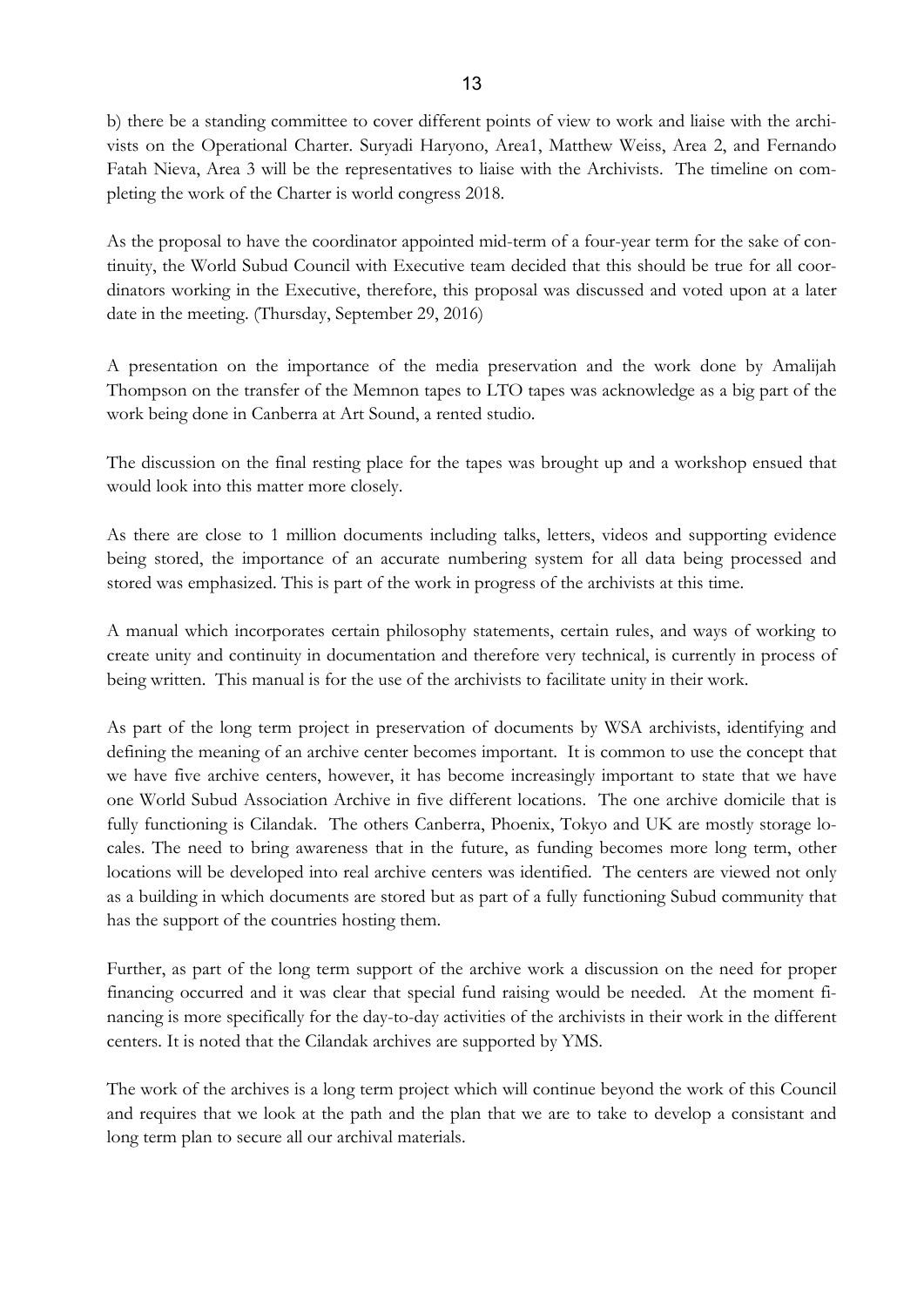The two documents (Archive recommendations to Council and Towards a Charter for the WSA Archives) presented to the council are to be reviewed by the representatives and voted on.

Part B: Looking at the financial needs of the World Subud Association Archives; A presentation by Hannah Baerveldt on fund raising was shared with the council. Workshops were formed wherein participants looked at both long term and short term needs of the archives.

Workshops 1 coordinated by Fernando Fatah is the Long Term Planning and Development of Archive Centers. This includes the long term funding requirements and the work with various country chairs. Members in this group are Hilaria, Uraidah, Farah, Maxwell and Olivia

Workshop 2 coordinated by Matthew Weiss and Asmaniah Fraval is the Final Storage Place of the archive materials. This includes all digitalized documents and supporting documents such as travel logs, newspaper articles, journals, photos, clippings, that is, all supporting documents proving that Bapak gave was indeed here.

At the end of the workshops a vision statement was issued by all council members present:

## **VISION Statement for Archives**:

We believe in the value and significance of Bapak's legacy to make accessible the essence of Subud for the benefit of all humankind. We envision five attractive places professionally organized. We diligently commit to the continuity of this project over the long term to ensure Subud stays alive and real according to Bapak's legacy. This vision for the year 2024.

**Action Plan**: establish contact with coordinators and members of the workshops and continue the work on the topics throughout the coming year and come up with proposals to the next council meeting. Further action: It was decided that we should contact country chairs of hosting countries for their support with the archive centers and work for the future development of centers other than the one in Cilandak.

Persons who agreed to take on responsibility for the communication with centers and country chairs:

Area 1 – Suryadi to stay in contact with Cilandak, Canberra and Tokyo archive centers

Area 2 – Matthew Weiss to stay in contact with UK and Achel

Area 3 – Fernando Fatah to stay in contact with USA – Phoenix

# **4.1 Translations and Copyright of Talks**

Elisa Sanchez-Caballero, Translation Coordinator presentation to Council Meeting in Salobreña, Spain on September 28th, 2016

Main topic is the preservation of Bapak's and Ibu's words. It is a must that, beyond the use of the code, when we use a quote, that we note from where and when the talk was taken. Even though there is a final translation sometimes people will take the words from a provisional translation of the same talk or from a Pewarta. This is not the same. So it is very important to check so that we know that the members can read the entire talk, and that it be indicated if it is a final or provisional version.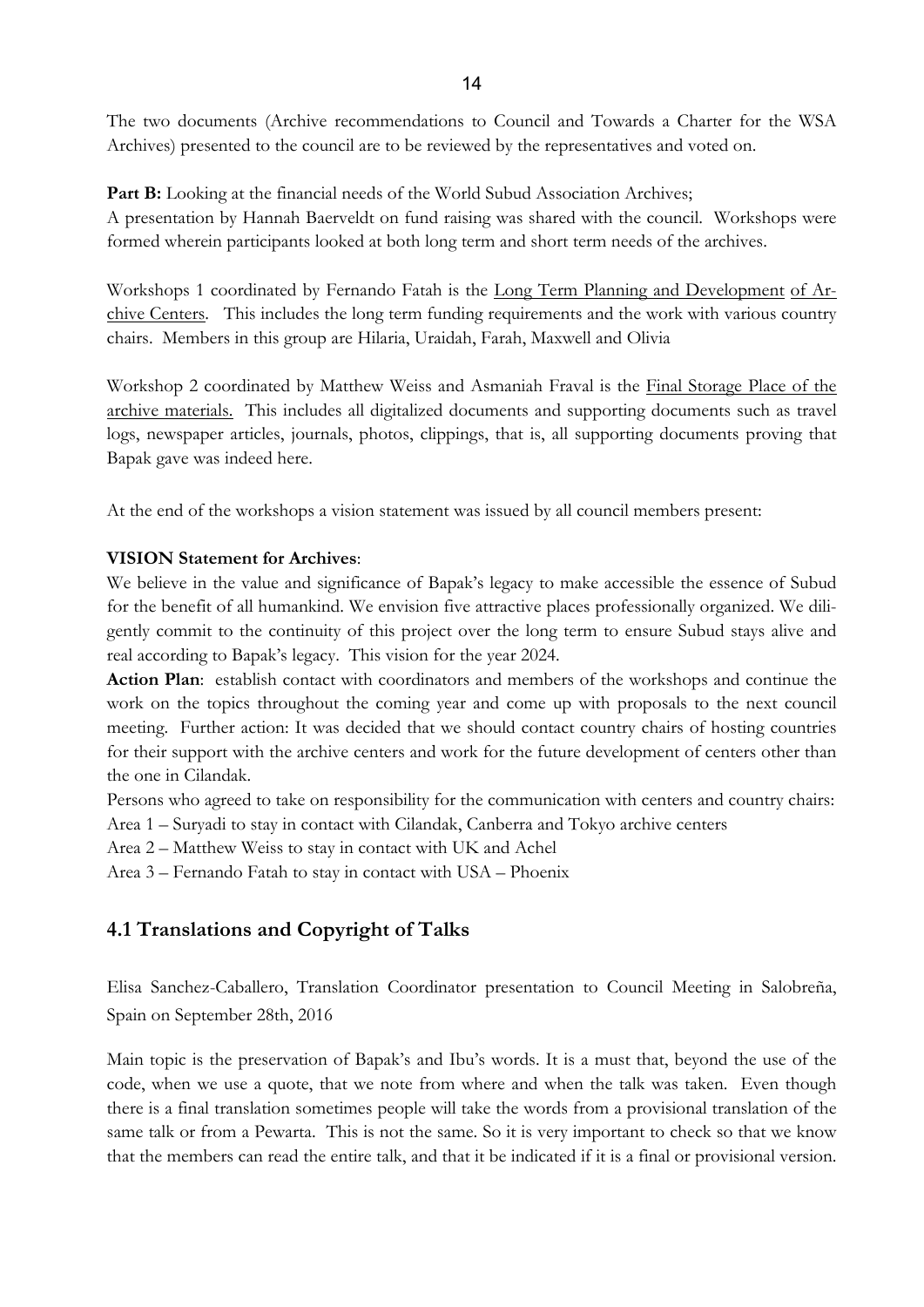Further, it is important that we remember that Bapak and Ibu's talks are meant for Subud members and not meant for everyone to read on Facebook or other Social media. It is important to respect Bapak's wishes about talks being for members. The talks are copyrighted and as such it is necessary that people ask permission and get the authorization from WSA Executive before quoting or publishing a talk in its final translation form in newsletters. We need to put a disclaimer identifying the legal obligation as we distribute Ibu's or Bapak's talks. We have a legal obligation to uphold the copyright or we could lose it in a legal court – Without defending the copyright, we can be told in a legal court that the talks are now public domain and available to anyone. It is important if someone does an informal translation even of a talk that is a final version that they indicate that this is their provisional translation and that they are informal translators. (this happens in countries where translations are not readily available and a group member with English does a translation)

It is important not to use Bapak's or Ibu's words in isolation to support what we are saying and at the same time we should always use descriptive titles that apply to the quotes we are using. For example, if we are taking quotes about Kalimantan then it should be titled as such. We, as Subud members everywhere, have to take care of the good name of Subud, as this is one of the 10 aims of the association. As it is the wish of WSA Executive and helpers everywhere that as many members as possible have access to the talks you do not always need to ask for permission to distribute talks to individuals what you need to do is make sure that you always insert a disclaimer explaining the copyright issue. The disclaimers are available in 7 languages so that you can always ask for a disclaimer in any of these languages: Dutch, Portuguese, Spanish, French, Japanese, Russian, Indonesian and English.

However, when you publish talks in newsletters which are sent out on the internet you should have authorization to publish these and always have the source available and whether the talk is from provisional or final translation. It is a gray zone, however, as this borders on infringement of the copyright. Anything in the books/Volumes 1 - 30 are final translations anything from 1970 onward, at this time, is still provisional. It is important that you not attach yourself to words but begin to understand the meaning of a talk – the words may change when a provisional talk is made final.

**Action plan**: To continue to work on insuring that Bapak's and Ibu's words are preserved for future generations. To support the copyright of talks by having WSA insure that the correct process is followed in both translation work and distribution process and that proper identification codes and disclaimers be used in the distribution process. To follow up on infringement of copyright when necessary to legally preserve our copyright.

# **5. World Congress**

Romina Vianden-Prudent, coordinator of the World Congress Organizing Team (WCOT) gave a presentation on the work of the World Congress at this time. (View her power point presentation as an addendum). Her wish at this time is to establish the significance and the content of the congress in 2018. The WCOT is the body which is responsible to make sure that the venue and all the logistics for the congress are in place to insure a smooth and effective congress.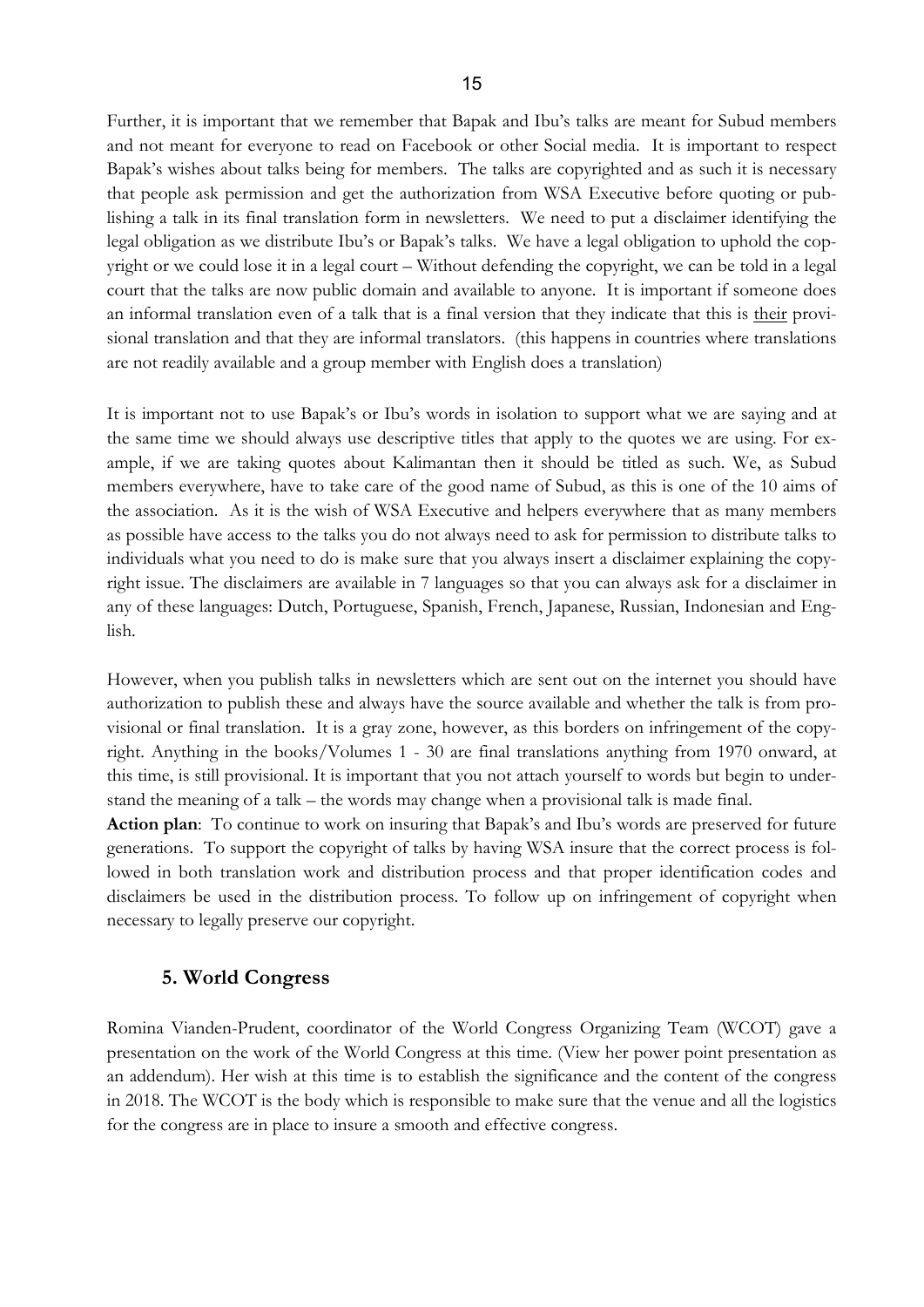The work of the Council at this time is to establish the content and significance of the congress. Each member of the council did some testing after latihan to understand their inner feeling and view of what the congress should be. In three words or short sentences each person wrote down their receiving which were later shared showing that there are some things in common from all and some things that differ.

In her presentation, Romina, introduced the team members and his or her area of responsibility, showed pictures of the venue and the surrounding areas and spoke about the work on the logistics they are currently coordinating with the town of Freiburg. She explained that the planning for the logistics of the venue is actually a three phase process:

- In this first year 2016, there is time to establish the team, to establish the way they work together, to set policies, to clarify legal issues –
- Beginning with 2017 the motor starts running not only faster but issues become more meaningful and clearer –
- At the end, the last 6 months in 2018, means that fine tuning is happening, working together with their full effort and everybody is aware of this. Preparing in full force all phases/departments for the congress to happen.

Romina had passed out questionnaires to representatives reviewing their opinions on how a good congress would function. She will review these and report to Council. Further, she explained that the budget was not yet ready as they needed to take into account more details of the costs. The team is planning on presenting the budget for approval before the end of the year and expects the budget to be approved by March.

There is a great sense of accomplishment in the work being done in preparation for the world congress at this time. It is a picture of a culture in process. The team sends out a newsletter every two weeks. In this newsletter, not only work in progress is reported but also tips about Freiburg. Those who are not on the receiving list, please sign up at this time. There is a link to the newsletter on the FYI (For Your Information) WSA newsletter.

Two workshops were formed to be facilitated by Fernando Fatah. These workshops are to identify the view of council members on what they believe makes a good effective Congress for all who are present; that is, delegates, representatives, helpers, members young and old, families and children from around the world, with the aim to apply these findings to the World Congress 2018. The aim is to create the content and vision of the congress together as whole body, not as an individual decision. A joint vision was formulated:

# *Vision for the World Congress 2018…*

"We envision through our shared latihan and testing, that we will be creating space for the unexpected, where young and old can interact and integrate to develop together the vision for Subud in the future, guided by Bapak's legacy. It is our vision to give the next generation a strong and integral part in the organization of the World Congress in 2018.

To have an alive and successful world congress, we know that we have to work guided by God Almighty and in the spirit of Susila Budhi Dharma. To achieve this, it's each member's responsibility to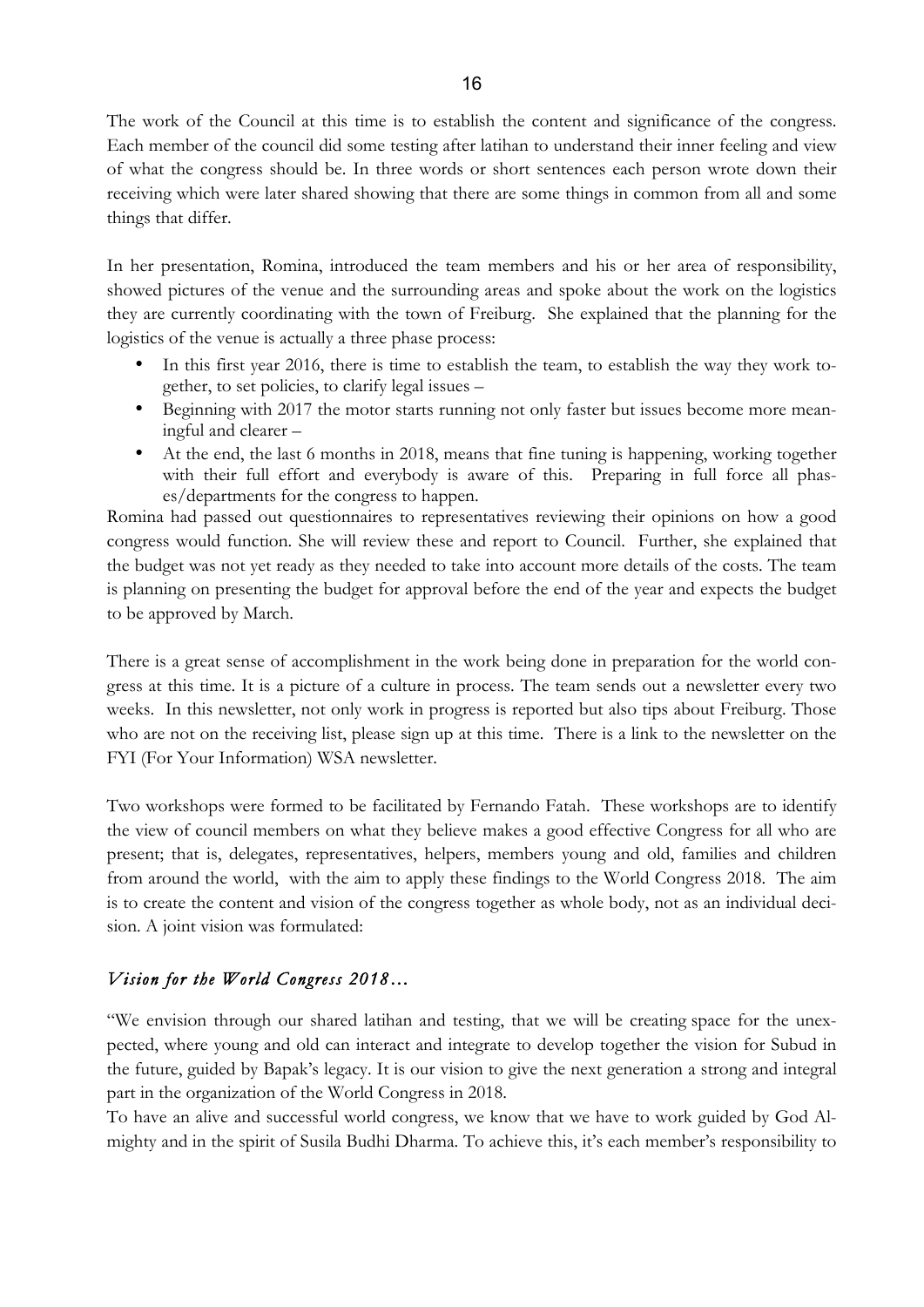prepare for the world congress their own inner space and harmony. Through integrating all members, countries and Subud entities in a harmonious, respectful, creative and well organized way, we work together as one body. Through our activities we will invite the general public to witness and experience the benefit of the latihan."

**Action Plan**: to continue to liaise with the WCOT and to support the team in all ways available to us. Help to develop a statement to present to the city of Freiburg about Subud, its culture and its wings/affiliates and projects internationally acknowledged. This would be a slogan and to finalize the logo for congress.

# **5.1 Youth Presentation**

Marcus Vagany – Subud Youth representative for area 2 presented to Subud World Council meeting in Salobreña, Spain, Wednesday September 28, 2016. Other Reports from

- European Gathering in Poland in July/August from Zone 3, Area 2 youth representative, Rhyana Blakeley, was read by George Demers, SYA Coordinator. Both reports are attached as addendum herewith.
- Americas Gathering in Cali, Colombia in August from the Area 3 youth representatives, Arif Rivero, Zone 7 and Konrad Muñoz, Zone 8 was read.

In his presentation to Council, Marcus Vagany representative to SYA from UK emphasized the work being done by the team of youth representatives. He had a photo presentation of the entire SYA team from all three areas: Area 1 Davina Flynn, Rahman Schionning, Area 2, Marcus Vagany and Rhyana Blakeley, Area 3 Zuleika Pevec, Arif Rivero and Konrad Muñoz. Although George is the one attending meetings he is supported by the entire team. Currently, the team is very excited to support the work of the Family Youth Association and the Workshops for children developed by Hamilton and Hassana Winthrop. The youth representatives want to see both of these groups represented at the Congress in 2018.

Currently, the youth are doing some fund raising to support youth going to Basara and will double their efforts to be able to bring youth to Congress. The new youth team for zones 3 and 4 are combining their efforts to do fund raising not only for the youth but also for WSA as they heard the plea for funds and want to do their share as fully responsible members of Subud.

Marcus spoke about the grants for young entrepreneurs having been awarded last year. Currently, the fund for such awards is not strong but nonetheless there is hope to have some projects funded. There is the wish to have one or two gatherings for the youth in 2017

- 1. to have a youth gathering similar to the Basara Camp where all the wings unite together to produce one strong camp in Cuba. If this is logistically impossible or too hard, then the gathering could take place in Cali, Colombia using the Gran Salon in Amanecer for this purpose.
- 2. To have a youth gathering in Europe either in Italy or Greece.

This discussion will be presented tomorrow during the WINGS presentations to Council.

**Action plan**: To have the Family Youth Association as part of the events at the world congress 2018 in Germany.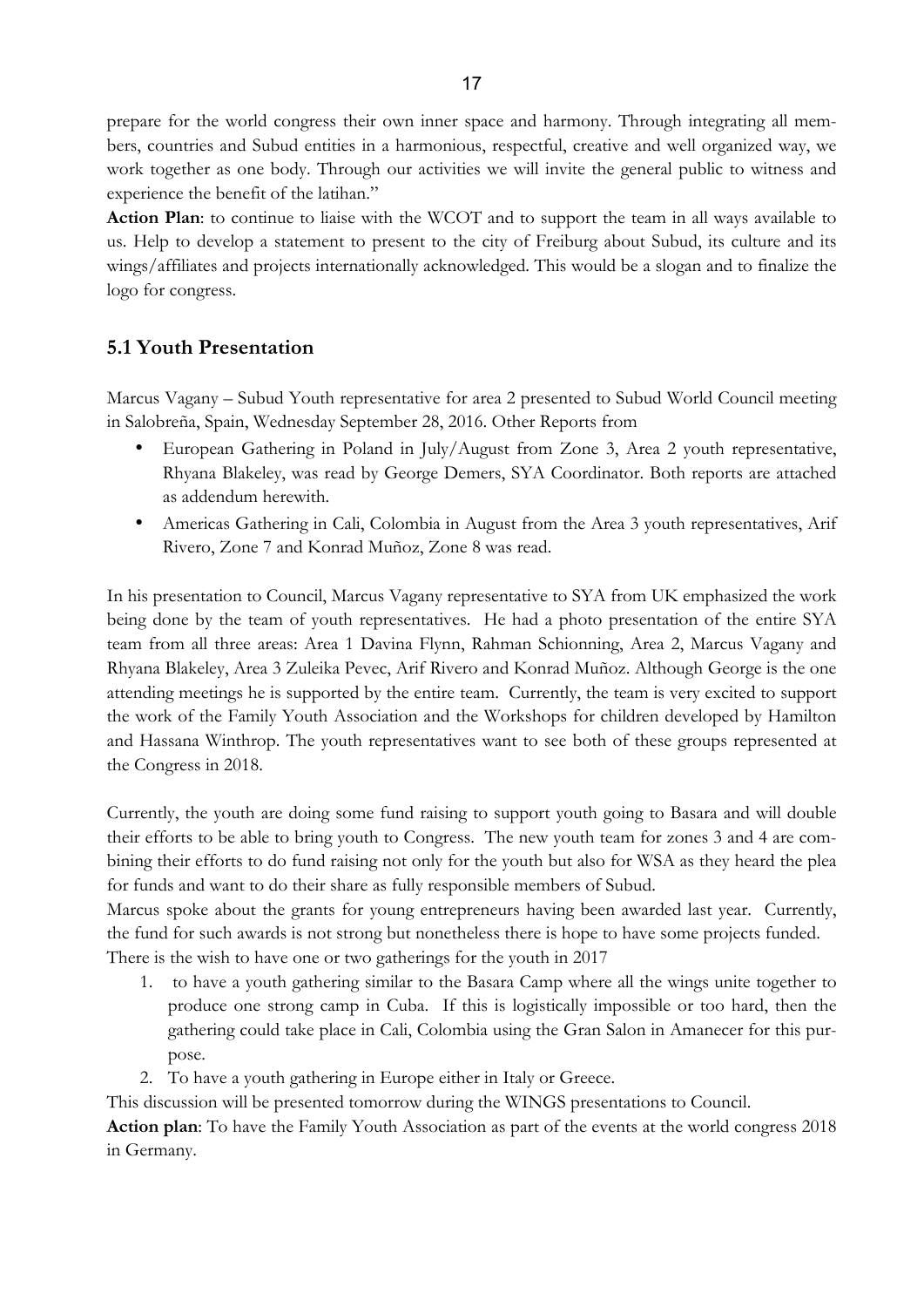To have the workshop developed by Hamilton and Hassana Winthrop for children to have an open forum for questions and answers be part of the events of the world congress 2018 in Germany.

# **6. Recommendations to World Council**

# **6.1 Coordinators**

It was recommended and proposed that there be staggered terms for the World Subud Association coordinators to encourage continuity so that not everything and everyone stop at the end of each four-year term. If the coordinators are appointed mid-way between four-year terms then the coordinators would have the history of the work in progress and thus insure some continuity and stability to the work. There was a consensus by the council members that this recommendation should be accepted. This is the year when new coordinators need to be appointed by Council. However, it was agreed that there needed to be a clear process established for this and steps to be taken:

- Clear job descriptions be developed with the help of the existing coordinators
	- o abilities needed for the position established
	- o what the person intends to bring to the position
- Call for proposals be made for the various coordinator positions
- Transparent process be established with the help of international helper testing
- Current Coordinators can reapply
- Contracts be written for each coordinator's position

The Executive has the right to appoint new coordinators based on competency and can review contracts every year. Such contracts can be renewed or not based on the informed decision of the Executive.

The main point stated during the council discussion covered the importance of having staggered terms to insure continuity and to clarify that the council is approving the procedure and reviewing the process for an open procedure and open testing for the positions.

# **PROPOSAL**

Proposed that there be a policy to have staggered 4-year terms for the selection procedure of the World Subud Association Executive Coordinators.

I propose to approve the policy procedure to appoint WSA executive coordinators every 4 years but in staggered terms starting at the mid way between one world congress and the other, to contribute to the continuity of the work and that the agreement can still be reviewed every year, effective from now.

**Proposed** by Uraidah Arratia **Seconded** by Farah Czwiertnia Consensus of the Council following the above discussion **All in favor:** No abstentions – Unanimous vote by the 6 representatives present at the meeting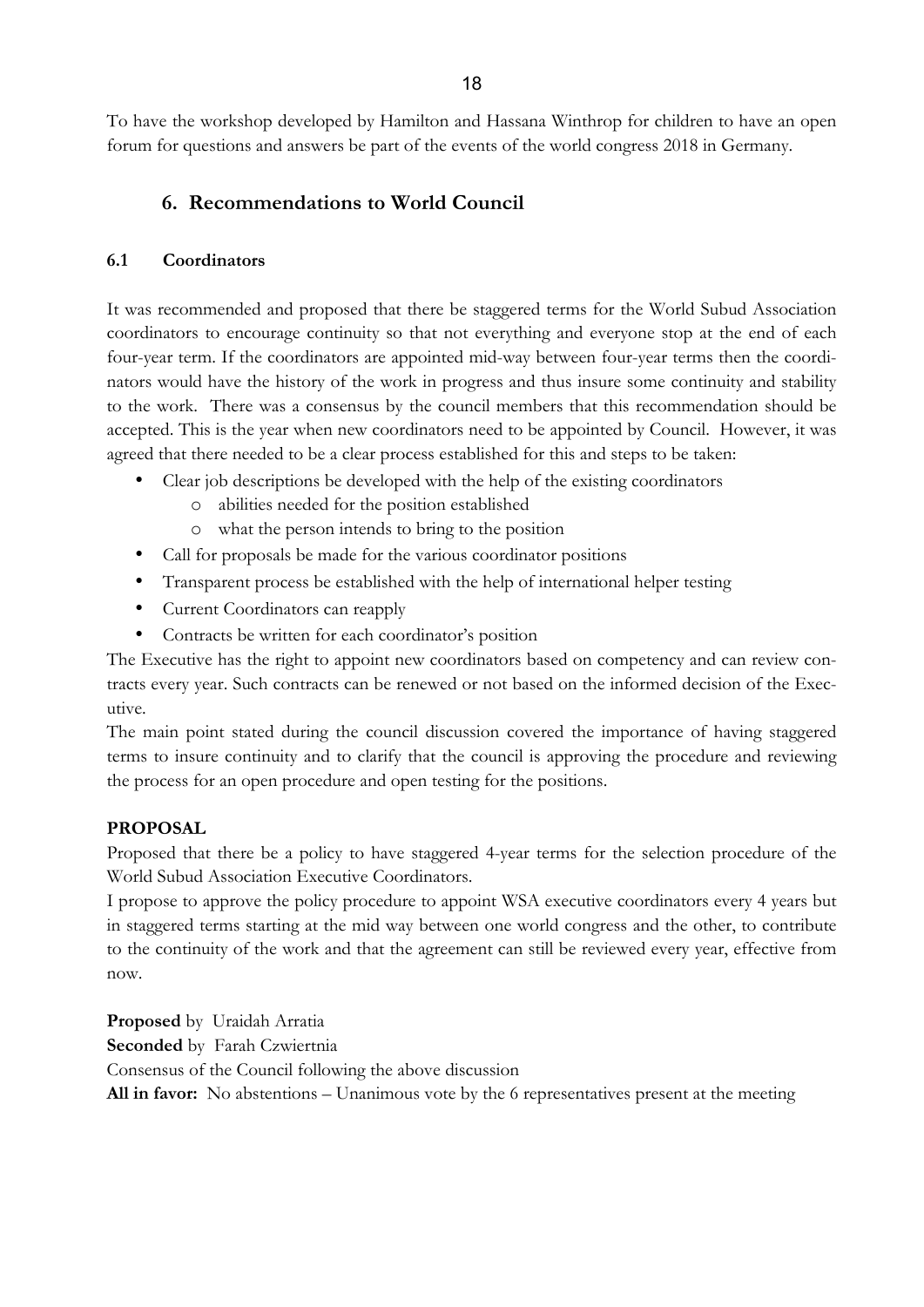#### **6.2 Executive Team Policies and Procedures Manual**

A manual on policies, procedures and guidelines consolidating the existing policies and procedures along with new ones seen as necessary to the functioning of the Executive team, be written. This will be a work in progress until the next council meeting in 2017. The council was informed that a person familiar with writing such manuals was needed and asked to identify anyone with such qualifications.

**Action Plan**: to have a procedures and policies manual complete and ready to handover to the next WSA team at the world congress 2018.

## **6.3 "White Book"**

It was a recommendation at the Congress in Puebla in 2014, that each member receive a book that outlines the advice that Bapak gave on the functioning of local, national and international committees. The book "On the Subud Way" was suggested, however, when Audrey Waclik from Ibu's office looked into the sources of the quotes for this book, many inaccuracies were found, that is, translations used are not final versions, or are not authorized translations, some codings are not correct or talks being quoted could not be found. So it was suggested and decided that a new book be developed that will help Subud members to identify Bapak's advice for committee work.

**Action Plan**: Have a team of people who would look at how this book should be, what needs to go into it and what it should look like. After this the work of writing the book could proceed. Several members present offered to give WSA support in this work: Osanna Waclik and Paloma de la Viña volunteered. Viktor Boehm as a member of the previous committee to develop "On the Subud Way" was asked to join. Elias Dumit, WSA chair, has volunteered to be part of the initial team. International helpers liaison as part of the developing team are Suzanne Renna and Hoan Toan Phan.

#### **6.4 Communications**

Ismanah Schulze-Vorberg made a presentation to council about the current communication policies. Although sharing inspiring stories with Subud members is important, we feel that members be kept updated on the work in progress, thus insuring transparency and having members begin to understand how and why we work and why there is the necessity of the WSA. Our magazine called Connect is the vehicle to publish inspiring stories and FYI (For Your Information) is the vehicle to publish the work in progress, where reports from representatives, from meetings, and World congress can be available to members. The intention to publish the FYI in five languages and on a monthly basis became obviously too ambitious. A more realistic approach is to publish every two months and in as many languages as possible. The FYI also links Subud members to other publications such as Subud Voice and the World Congress Newsletter. Our intention is to have the Connect magazine available to be read on line and in Subud.org in four languages; Spanish, French, Indonesian and English, three times a year.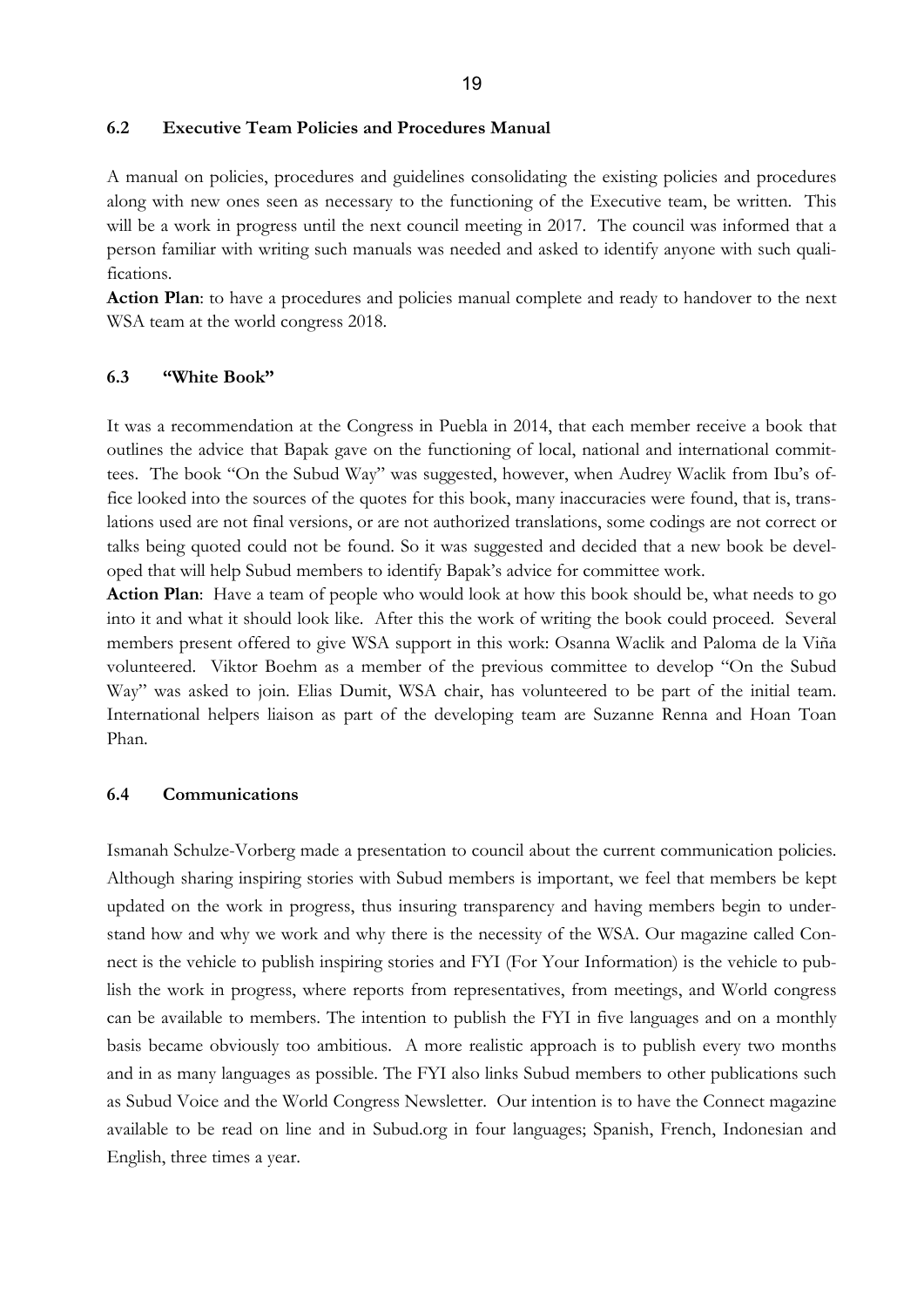#### **6.5 Subud Publication International (SPI)**

It was reported by Ismanah and Anwar who attended the SPI AGM in Orgiva, Spain on September 19 and 20 that this was a good and open meeting to which they were invited. The entire board was present including its new director Rainier Sillem and new board member, Stewart Horthy. There were many topics discussed. One of which was the decision by Raymond, Sharif and Tuti to put aside the translations for the volumes of Bapak's talks in order to support the international helpers in their work on the new book for helpers (title still to be decided) It will be the new edition of the book "Bapak's Advice and Guidance to helpers" . Many of the quotes for this book are from talks which are not yet in final version and it is the decision to use only final translations for this book. Another topic dealt with the intention by SPI to renew their website and build up a library with digital forms of the volumes and audio files that are now complete. This project coincides with WSA decision to build a more secure Subud Library site. Although not a final decision, but a point being presented to council, is the fact that WSA intends to look into the project of creating a new library jointly with SPI so that the two entities do not work in tandem but together. Hilaria Dette, WSA treasurer, mentioned that there is already a budget line to SPI of 25,000USD

#### **6.6 IT Technical Support**

Rashid Butt, Coordinator. Rashid gave us an overview of his past experience working on Subud projects in technology. He is looking into the needs of WSA at this time, to build a new website, communication vehicle and more secure library. He is looking for a team of experts and volunteers in the technical field to support his work. According to Rashid, IT is messy and also insecure so you have to do the best you can. There are different layers to IT, hardware, operating systems and middle layer. It is complicated and we need to do our best. There are definitely ways to have more security and greater ease of communication within our organization than with google for example. It is his plan to build sites where different members of the arms of the organization will be able to communicate together, store information that is easily accessible and have a way to keep track of messages and conversations that does not depend on emails which are at best cumbersome and easily lost. Such a development would create an easier way to complete the process of handover at the end of the team's term in office. One of the tools which Rashid is hoping to look into and see how well it can apply with WSA stakeholders is SIGNAL which is reportedly the most secure way to communicate at this time. It is independent of all the big corporations in the IT world. (Rashid's presentation is an addendum to these minutes).

#### **7. Wings/Affiliates**

(SDIA, Kohar Parra, SICA Felix Prieto, SYAI, George Demers, SIHA, Maxwell Fraval, SESI, Hadrian Fraval)

There was a wish, based on testing after the morning latihan, that the WINGS change the format of their presentation. They decided on a way of presenting to council which would be in keeping with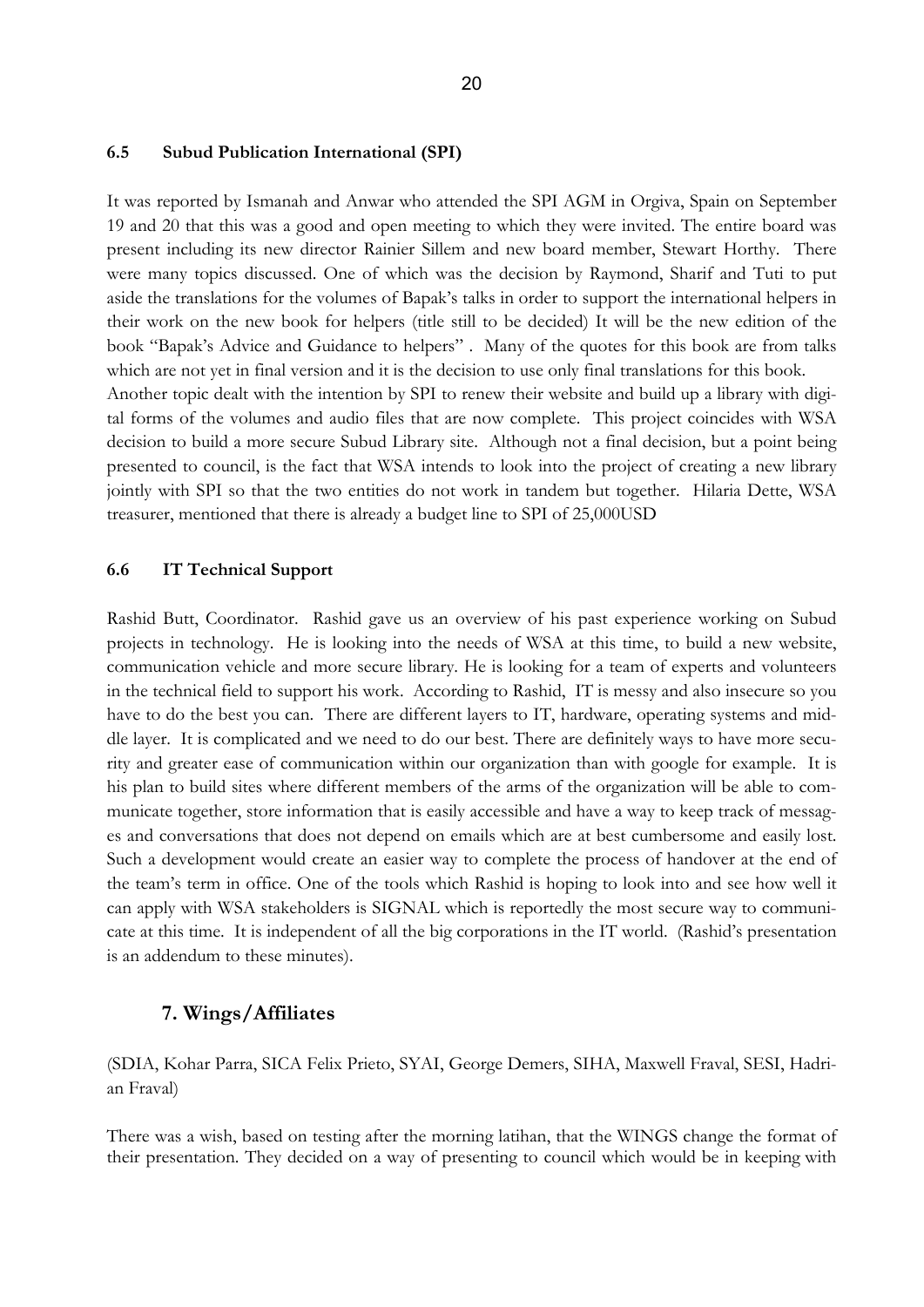what is seen as growth and movement in Subud, wherein SDIA, SICA, SYAI, SIHA and SESI, each gave a brief statement of what it would look like if council members, the executive, the international helpers, the wings and affiliates were to join together in working as one body not as separate arms and legs, but as ONE body to effect the development of projects. In as much as this idea was enthusiastically accepted, each coordinator gave a brief summary of what he/she felt was important:

#### **7.1 SICA**

Felix representing SICA, feels it is important to find a convergency of meanings when we try to interpret or explain what culture is and what art is and where they meet with spirituality. As we know everything starts with the latihan. We as Subud members, expect two things awakening of our soul with the grace of God and also awakening of our human culture and the light in general. If we all agree that this is the meaning, then SICA can be the expression of our human culture that can touch others

#### **7.2 SYAI**

.

George expressed that what we all share is that we are all working for Subud despite the fact that we all have different jobs in our roles. He read a quote from Bapak on the establishment of a youth program when Machmud Fiederowitz became the first coordinator in 1983. In this Bapak states that the youth are the flower of Subud and talks of the importance of allowing the flowers to blossom.

#### **7.3 SIHA**

Maxwell stated that SIHA although the most junior of the wings underlines the realization that one of the most potent influences on health is the emotional/mental state that we have and how we carry this into our interactions with each other. So, caring for ourselves and those around us is essential to all activities. The state of our health determines our ability to act.

#### **7.4 SESI**

Hadrian feels that talking about the WINGS has always been a challenge. He views all of us as one body divided for convenience. We all represent the activities that human beings carry out in this world. It is through that activity that we can show that in the same way that Almighty God works and worked to create the universe, we in our turn work and show the outcome of our efforts. In SESI two points surface: First; young people aspire to find their goal, what is their role in this world and how can they achieve it. Second; when they have found their goal, then SESI tries to enable them to reach their goal to achieve what they need in this world. He believes that if we come closer together and work collectively as a unit we can accomplish a lot more.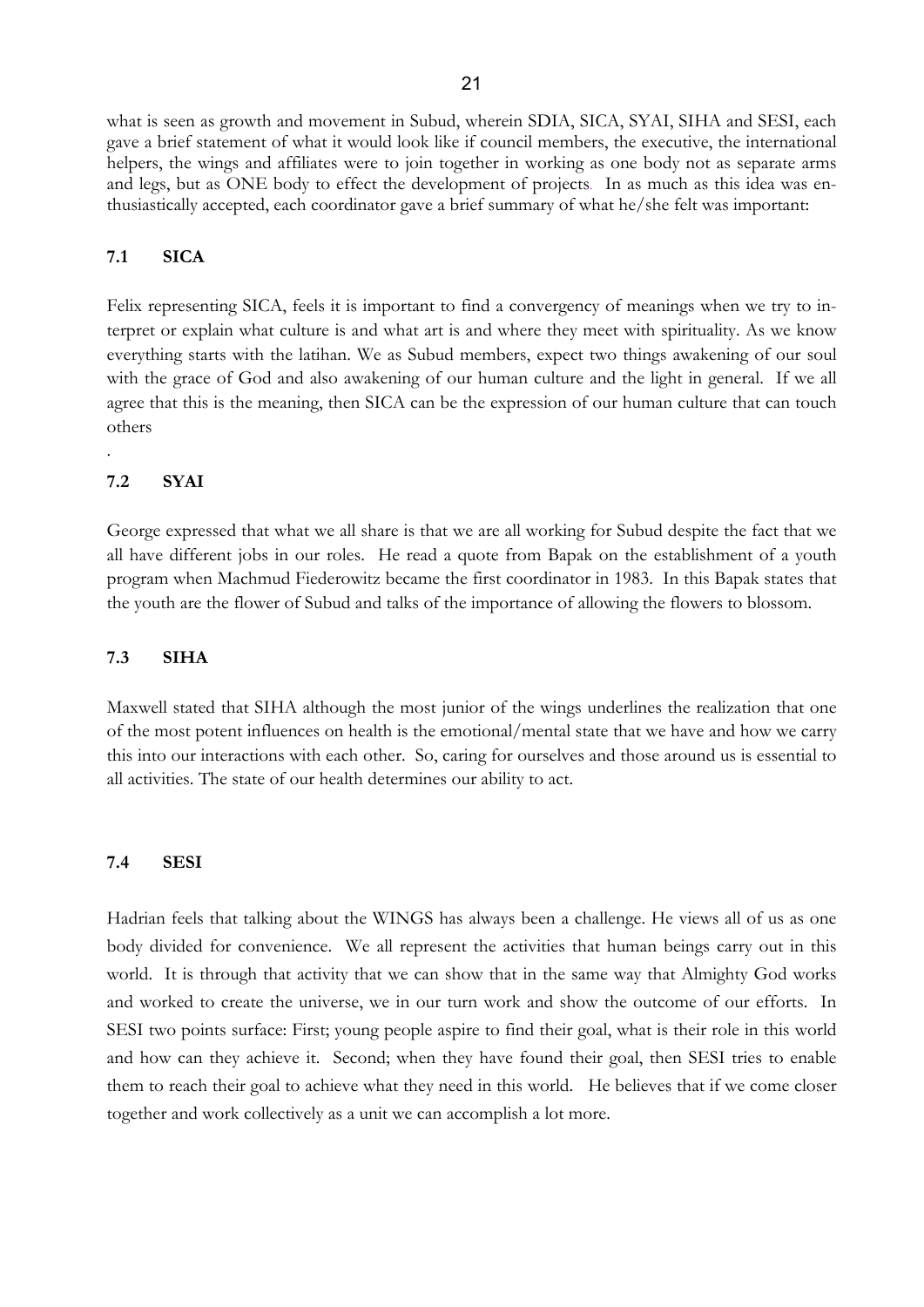#### **7.5 SDIA**

Kohar stated that, in a recent conversation with the representatives, they both came to the conclusion that there is a big difference between the structure of WSA at different levels – how we hope it would function and how it functions in reality are not the same. If we look right now at the council; how the helpers, committee, wings and the executive work together is not how it exists on the local or national levels. Often times, the wings are never part of the conversations that take place to see how groups can function better, work together and grow. As the work done by the wings is often the door that attracts people to enquire about Subud the projects need to be well integrated within the groups so that the reality that those looking into Subud find, truly reflects the picture being presented to them in the outside world. So that the doors that lead to latihan stay connected to the center of the organization in all its parts and activities.

Each coordinator then gave a more in-depth presentation of their work and how they see the possibility of coming together to work each in their own role. They talked about each piece affecting the whole organization and how we can bring all parts together to function as a whole. The limbs of the body work independently to support the movement of the whole body to advance forward. Important fo us as a whole and individually to realize that the money needs to be invited to come to us as it waiting to serve us.

Next step was for all of us to engage in kejiwaan work designed to answer among others, three main points that the presentors had. They would like to:

- Look at doing more work together as a whole and how we could work together in better way.
- Explore the inner reality of the effects on all if the structure of the organization reflects the integration of wings at all levels to make sure there is a balance so that the structure includes wings, helpers, committee and the executive – on all levels; local, national and international.
- Look at the budget as a statement of our priorities. To make sure that the budget correspondents to the statements that we make about youth being the future of Subud and that the work that SIHA SICA and SDIA are doing is wonderful. How to make the budget an acknowledgement of our support. Within this the coordinators know that it would be very difficult to take the same pot of money and stretch it even further.

So the question is HOW do we grow together the pot of money that exists for Subud so we can do more and we can cover all that we want to. We want an inner understanding of how to raise the funds available for all activities in Subud.

The idea is to get the inner reality that is beyond what our head says is right or wrong, possible or impossible. A testing session occurred after this and the results were similar that the working together of all of us is very powerful and that in that way we all work together in a forward movement. Also that the wings are indeed a full expression of every part of each of us and that they are reflected in our activities regardless of whether we actually identify with this wing or that wing. There was a feeling that there is abundance all around us and, if we have the courage then we can find that abundance and with the right attitude to welcome the money, it could come as it wants to serve us and our needs.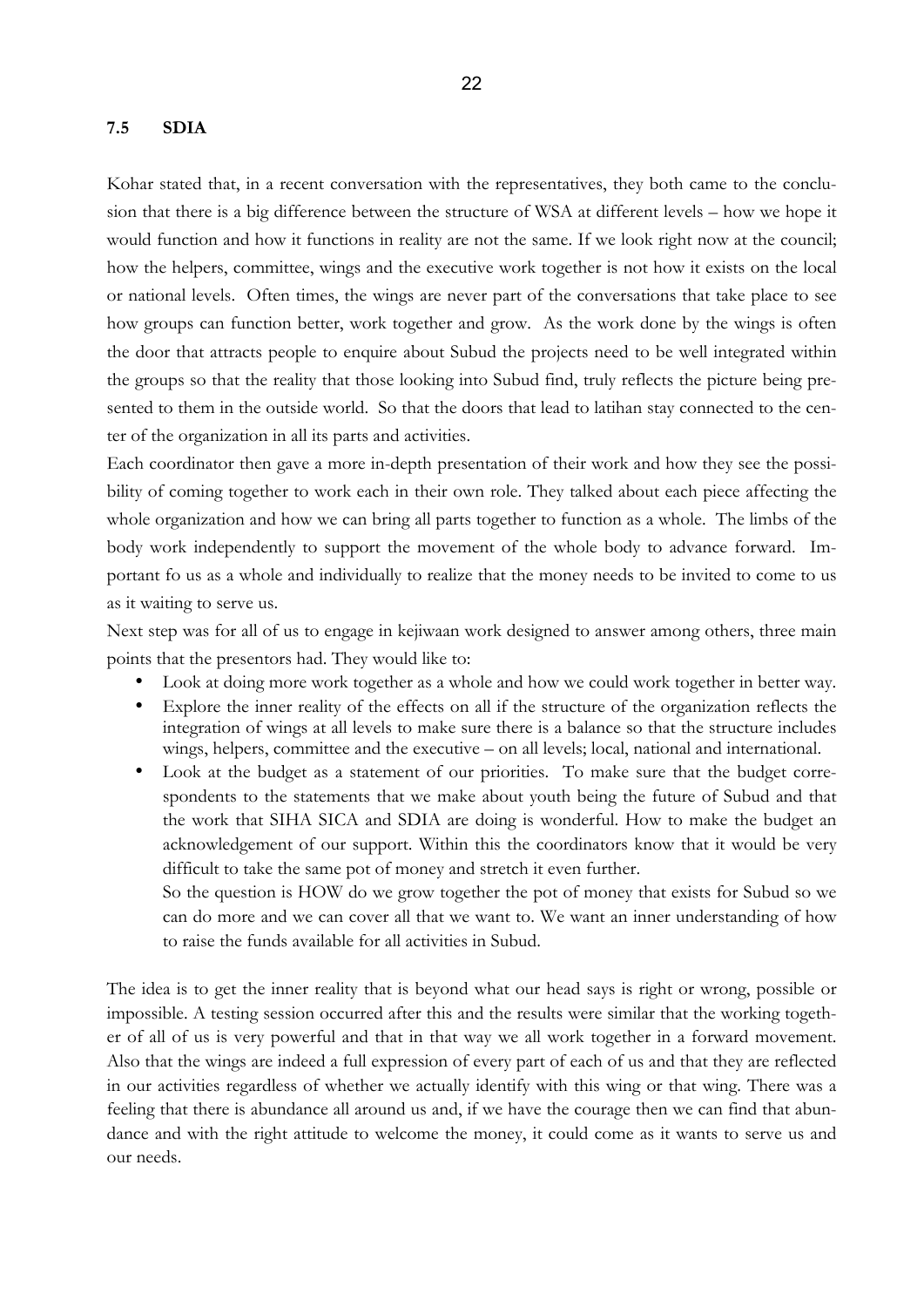Elias shared that he believes that what is important in terms of opening the door for money to come is having a vision. When we envision what we would like to achieve and allow ourselves to have that vision even if we don't have the money. With the vision in front of us then we can manage each step of this vision, according to the reality. We can allow ourselves to have the dream. At least we create the space for the unknown and gradually we are able to understand a little bit of Bapak's vision and find ways of translating it in today's world. We allow not only for the money to come but the human resources that we need to accomplish this.

# **8. Care Support**

Arnaud Delune, Coordinator WSA Care Support, presented to the World Subud Council Meeting in Salobreña, Spain on Thursday September 29, 2016. He reported that, much as many years before, the care support financing was never enough but that the funds available to the program were distributed both for educational grants and medical assistance in the African countries, Cuba and Venezuela. Prior to distribution of assistance testing verifies the benefits of such assistance to the potential recipients. Always support is given with the goal that recipients will find ways to support themselves and not be dependent on donations and grants. Those asking for assistance are asked to look into the available help within each of their countries first. Then after all national benefits are exhausted then come to Care Support for help.

This year there have been some new developments which may require additional funding to continue to maintain these newly established grants.

# **8.1 Latest developments in 2016 for Care Support requests**

## Carribean:

A 3,000 USD fund for helping Carribean pensioners (pensions are about 10USD per month) managed by SD Canada on behalf of WSA CS programme, and in cooperation with Susila Dharma Caribbean. Criteria for support were developed and agreed upon by all interested parties. Thirty elderly members received 3 times 11USD out of the 1,000USD that was brought to the Carribean to date. A further \$500 shall be sent with the next visitor to the area. A discussion with Marini, chair of Susila Dharma Caribbean, resulted in having a small fund established there for emergencies; a further 500USD will be dedicated for this. On her visit to the Carribean, Virginia Hamida Thomas of SDIA, will see with Marini whether it shall be possible to start some small project generating an income for the elderly members.

# Venezuela:

A fund was started at the Gathering of the Americas in Cali, Colombia, to help the Venezuelan members purchase urgently needed medicines (mostly cardiovascular and neurological) in Colombia and bring them back home (200USD), which was successfully done. Rahman, a National Helper living in the Cucuta group, near the Venezuelan border, is acting as our intermediary and is organizing the logistics for further purchases for which 800USD were sent. As a result of our inquiries, 300USD per month would cover the costs of the medicines needed by the members, plus having an emergency stock of medicines such as a few analgesics and antibiotics.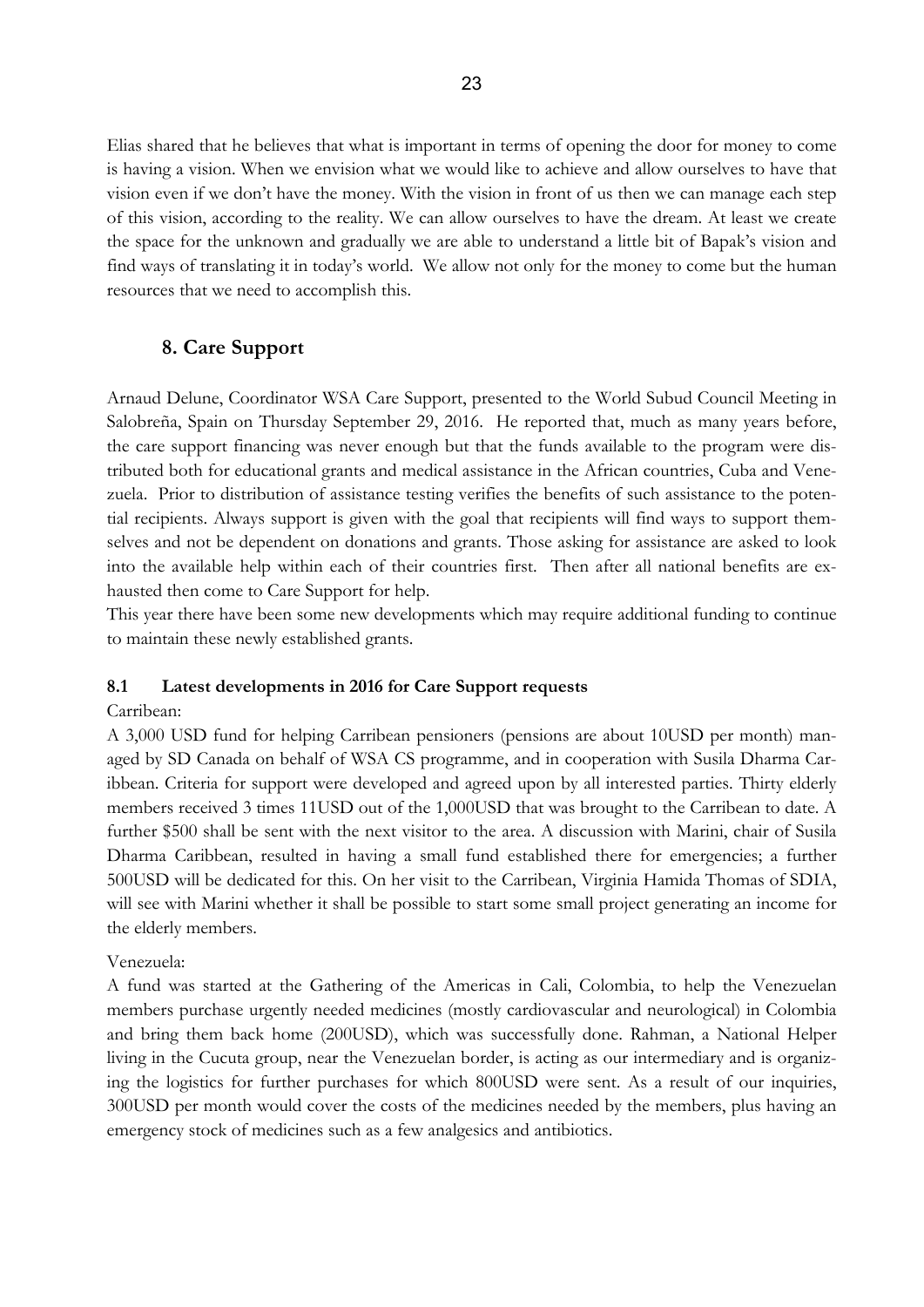#### **8.2 Recommendations:**

- Caring for Our Own should be acknowledged as a priority of our organization– Not yet too widely put into practice.
- Budget needs to be increased by about 4,000USD above the 2016 budget for 2017.
- Encourage the Creation of National Emergency Fund wherever it is feasible,
- Develop a way to assist Subud members create their own jobs,
- Increase the awareness of the availability of CS.

Action Plan to make sure that Care Support testing on assisting members, is coordinated, whenever possible with the liaison international helpers; Rashida Cooper and Hoan Toan Phan.

# **9. African Countries and their Needs**

As our zone representatives from Africa, Hakeem Naibi zone five and Rida Liobo Loote, zone six were not able to be with us due to an inability to receive visas for Spain, it is our responsibility to review their requests of this council meeting. In reviewing the findings from Chile, we note that a bizonal meeting in Africa was suggested for the year 2017. During the past year both Hakeem and Rida have worked on this concept. Rida has investigated the possibility of having the meeting in Congo, in Kinshasa, thus making transportation between the African nations easy. He actively with members in Kinsasha looked at possible venues. Hakeem, after reviewing the budget and noticing the WSA restricted funds, suggested that a bi-zonal meeting in Africa might be too costly and that a bi-zonal meeting take place prior to the world congress in Germany in 2018 instead. A third proposal that a bi-zonal be held in South Africa was also brought up. These three proposals were reviewed and assessed as to their practical points

Much discussion of the pros and cons of these three proposals and took place during this session. The feeling of bringing all Africans together in South Africa was viewed as possibly difficult and that a bi-zonal in Congo might be difficult based on language and security. A pre-congress bi-zonal in Germany might also prove challenging for the issuance of visas and expenses of travel costs to Germany for participants. It seemed unlikely that a large number of members could make this journey.

It was brought up that if the testing to have a bi-zonal would be negative, it would be important to have the international helpers visit Nigeria and Congo.

The question how would we respond to Hakeem and Rida if they were present at our meeting? What is important here? Three things were made clear by several members of council:

- 1. Visits from the international helpers would support the members in Africa and also respond to the request made in Chile by both Hakeem and Rida. Visits to various parts would be necessary.
- 2. A zonal meeting in each zone instead of a bi-zonal meeting might answer more directly the needs of the zones and simplify the travel needs of the international helpers based on language alone.
- 3. That a small group which would include not only international helpers but also members of council, that is, representatives, wing coordinators and executive team members might be seen as more supportive. Farah reminded us that when she was an IH and she travelled, Gar-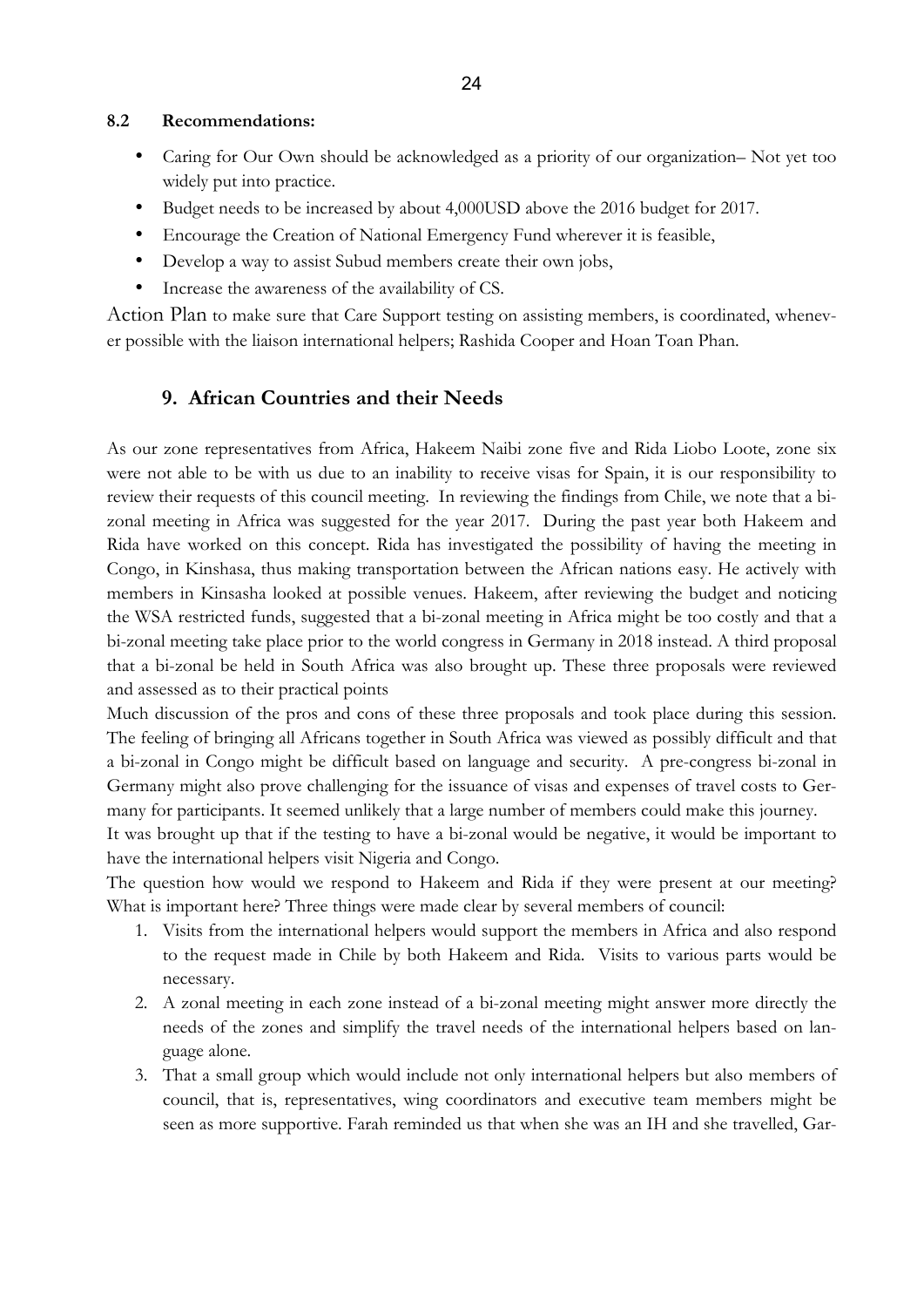rett Thompson, as the ISC chair at the time, would always travel with the international helpers and this created a wonderful balance between inner and outer.

4. Kohar asked that if it was decided to travel to Africa that Susila Dharma be apprised as there could be someone among all of its many players who could travel with them.

Since Rida and Hakeem had stated that they might be available for a Skype conversation to discuss the proposals and other issues presented to council at this time, that is the needs: for international helper visits, for help in fund raising, for project development and for basic literature (in French) for members, council decided to contact them.

Hakeem could not be reached. Rida came on line and spoke with all of us to everyone's pleasure. As the question of security had come up during the discussions, he was asked as to the state of security at this time. He said that all was calm and mostly back to normal. He stated that what he was most interested in right now is to find out if the idea of a bi-zonal in Africa or in Germany was appropriate.

## **Action Plan**

- test whether or not it is appropriate and practical to have a bi-zonal in Africa or in Germany.
- test if it would be good to have a zonal meeting in each zone; one in Nigeria and one in Congo.
- Discuss the possibility of having council members and/or executive team member(s) to travel with the international helpers to different places in Africa maybe for the zone meetings if this is a positive outcome.

# **10. Finances / Budget**

The draft for WSA budget 2017 was presented by Hilaria.

# **10.1 Income/Contributions**

The contributions of the individual members, countries and zones to the World Subud Association are essential to fulfill the aims of our brotherhood. Even if a zone needs funds during the year, it should try to contribute to the World Subud Association budget. Individual members may donate to the World Subud Association directly or through their countries and zones. World Subud Association receives grants from the Muhammad Subuh Foundation. In the draft budget of the Muhammad Subuh Foundation for 2017 are foreseen 70,000 USD for international helpers' travel and for WSA Archives. An individual entrepreneur supports Subud in a generous way. A discussion incurred about the zone contributions being calculated when individuals give directly to WSA. It was concluded that individual donations could be a sub-line in the zonal report.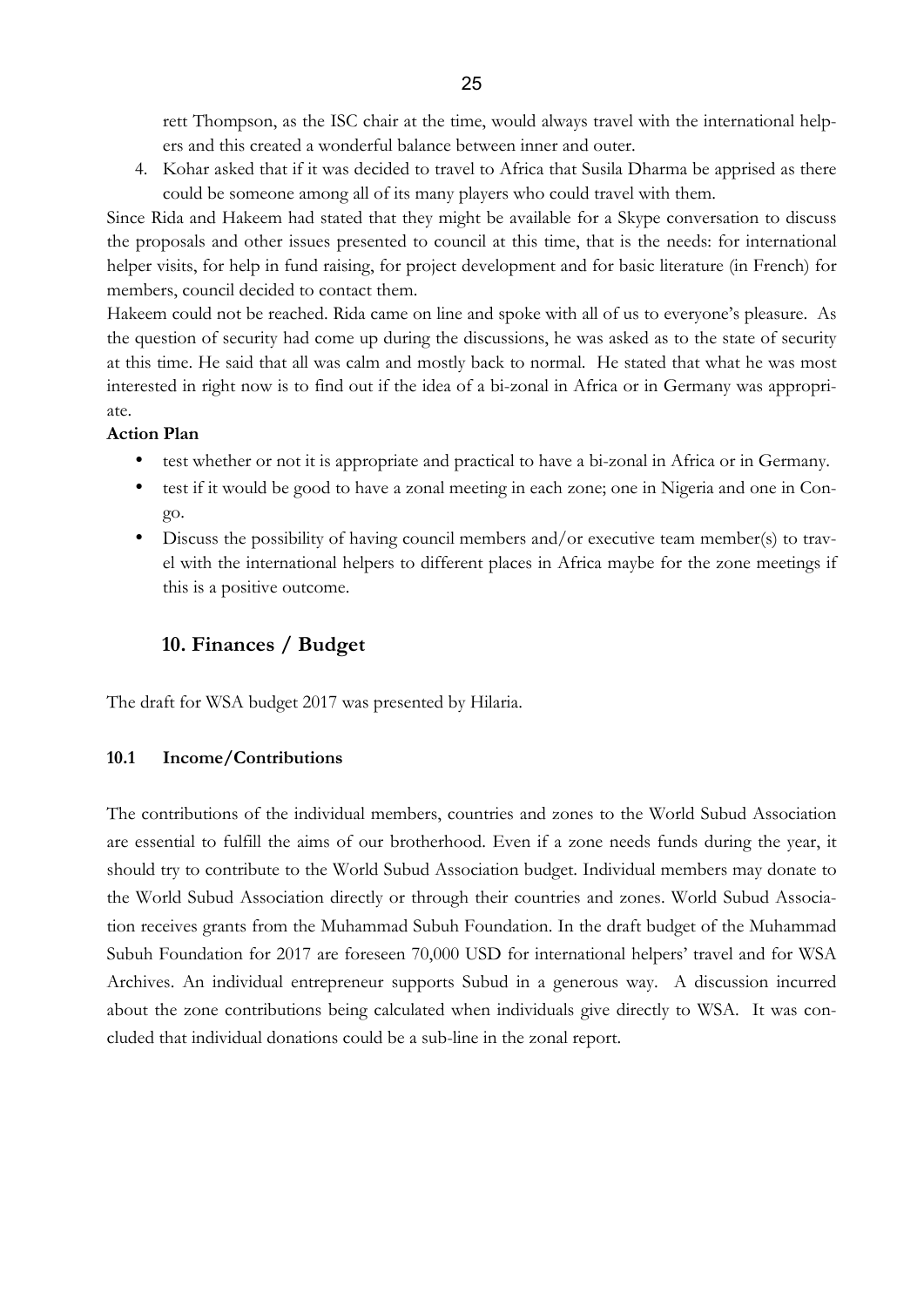#### **10.2 Expenses**

The main areas for expenses are Kejiwaan (international helpers' travel), Media Unit (including the WSA Archives), human activities (including Care Support and Youth) and supporting services. A discussion was had about the fact that the budget lines for human activity should reflect WSA's support for these activities and that it should probably be raised if there is any surplus in the budget for 2017. Youth activities will require higher funding for travel and support of its activities. A separate line be inserted for the Basara donations and expenses. Zone 3 and 4 youth are now actively fund raising for the youth needs but also for the WSA needs as fully responsible Subud members.

#### **10.3 Actual Expenses**

As one international helper of Area 1 is paying for his expenses by himself the real expenses in this area are recalculated to reflect those expenses and then withdrawn as a donation. International helpers in the various areas have different expenses due to the size of their area, the countries to be travelled to, and the number of helpers going to visit places together, and situations to be addressed. The Congress 2014 mandate to have "capacity building workshops" is part of the activities which become part of the international helper budgets. Some international helpers donate some of their reimbursement for expenses, however, these appear as actual expenses.

Hilaria had prepared a draft budget for 2017 which reflected the actual financial situation of WSA at this time and was conservative. However, she decided to have the entire council work together on balancing a draft budget which would reflect the actual needs of the organization for all its different activities. In working together and looking at the bare minimum it seems that 498,000USD is the amount needed to fund all activities in WSA and the amount of income foreseen right now is 367,000USD which would give a shortfall of 131,000USD needing to be raised through fund raising efforts and entrepreneurial and individual donations. Actually, there is currently a matching fund of 100,000 being offered. It seems that there was a positive feeling that this could be done. The result of this workshop will be made available in the form of a draft budget and circulated to the council members. Electronic voting on this draft budget will then take place and the results posted.

#### **10.4 Fundraising work and support**

Based on the recommendations of the Council meeting in Chile, WSA has, in this year, made progress to advance its fundraising efforts. It has been established that not only do the countries, zones and individuals need to contribute to the general budget but also that WSA needs to continue to work with its fundraising group which was started this year by interested members of Subud and member-countries. Eight of the countries which had stated their interest in helping to fund raise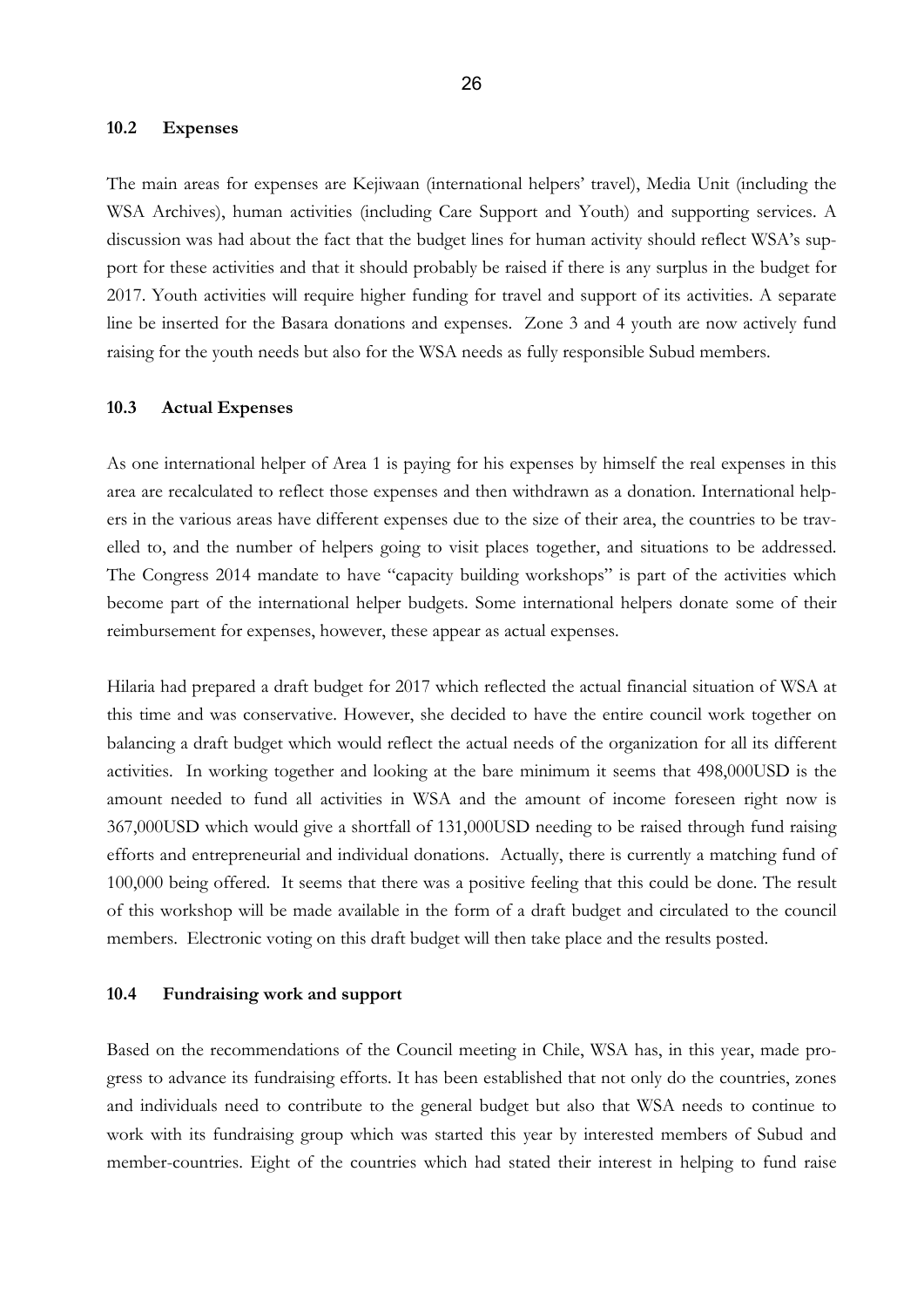during the congress in Puebla are now working to raise awareness in their countries of the needs of WSA. Only Angola and Nigeria have not yet become part of this working group.

The zone representatives asserted that it is important when presenting the budget to their countries that the lines of expenses and income accurately show what is happening and that the reasons for the needs be clearly explained and be transparent. A presentation developed by Hilaria Dette, WSA treasurer is available to all who wish to fund raise in their country/groups, at congresses or zonal meetings. The presentation is in five languages: Englsih, French, Spanish, Russian, and Indonesian. This presentation shows the interrelationship between WSA and the different activities needing funding both on a short term and long term basis.

Zone representatives receive contributions from their countries based on their requests. Whatever is needed is communicated and then contributions are received. It is important, therefore, to have enough time during the meeting to examine the budget, talk about it, and decide items of importance.

**Action Plan** To raise awareness within the zones of the financial needs of WSA. It is crucial for Zone representatives to go back to their countries from this meeting and talk about what the needs are and why the countries need to raise their contributions. Some countries are already in process of doing this.

#### **10.5 Issues beyond the actual Income and Expenses**

During the meeting there was a discussion about long term funding which would include the thoughts of starting an endowment fund. This was discussed and Bachtiar Lorot reminded everyone that it was important that the Board of Directors of WSA reflect on the possibility that to start an endowment fund for World Subud Association (WSA) could be a conflict of interest. As the board of directors and founders of Muhamad Subuh Foundation (MSF) according to Virginia law where the two were established, you have to really make an effort to not come into a conflict of interest which means that as the founder WSA should not try to control the outcome of the distributable funds for the benefits of WSA. This would constitute a strong conflict of interest because the primary function of WSA is to secure the mission of MSF which was to establish and build up an endowment fund to serve the needs of WSA.

As the need to have its own specific funds to distribute for its own purposes which are outside of the main mission of MSF namely Subud houses, international helper and archives, it was suggested that in the long term budget planning, WSA start a separate budget line for savings into a reserve fund which could then be used for other human activities as mentioned by the wings coordinators previously. A separate committee will be established to look into the possibilities of long term savings. Fernando Fatah was willing to look into the formation of this committee.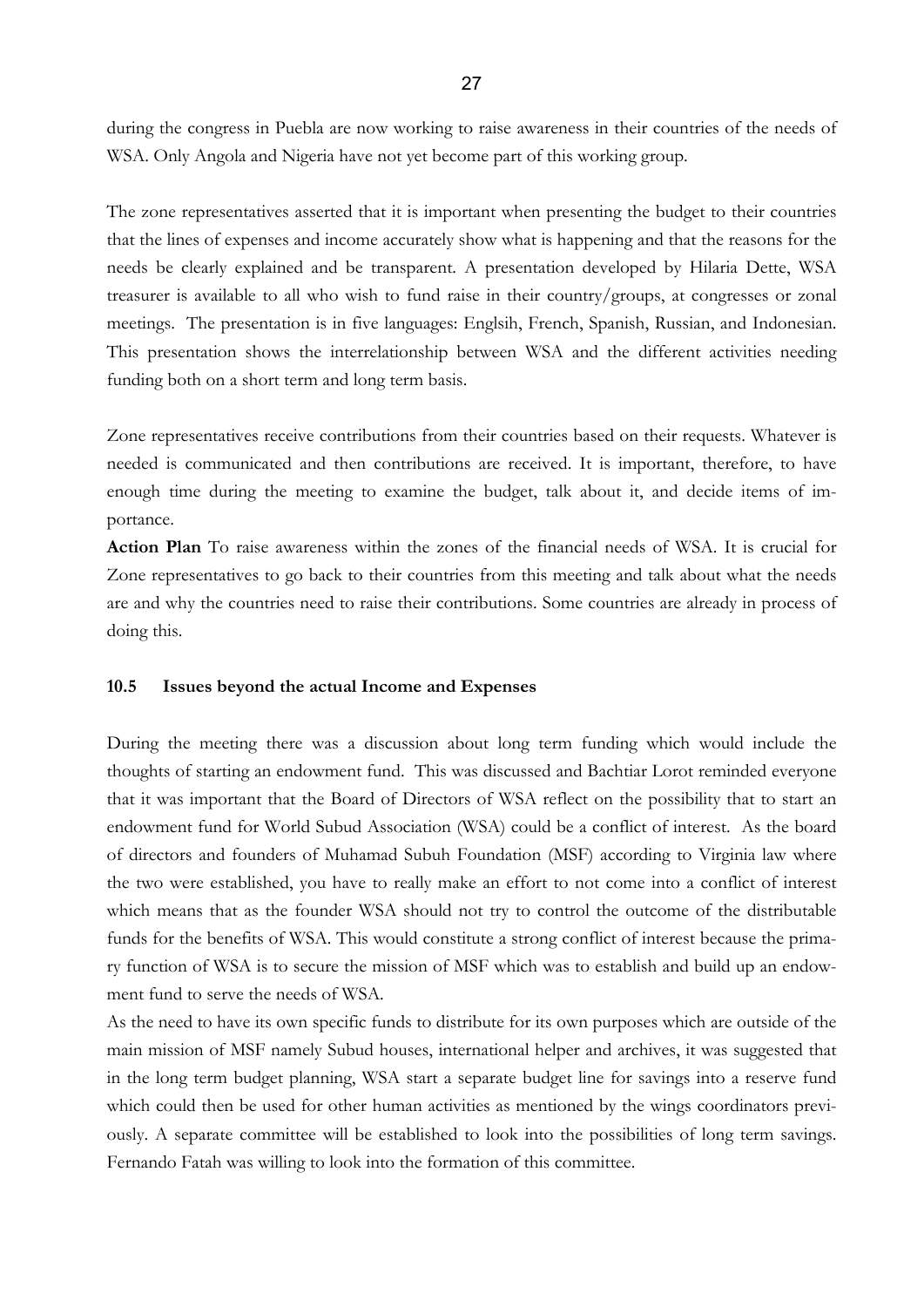Another topic brought up was the question of the stuck shares from the original Mining Corporation. As there are many shareholders who cannot afford to hire their own broker it might be of benefit to all if WSA could be the shareholder in trust on behalf of these small shareholders, as a block of shares could be handled by one broker. This could be done but would require a lot of work and this might not be the right time to take this action. However, it is important to keep in mind the possibility of the increased value of the shares as the company expands its development and the need to protect these assets for all.

## **Action Plans** –

- Look into the formation of a committee to look into the possibility of having a separate budget line that would be a reserve fund. Fernando Fatah volunteered to look into this.
- Look into the possibility of finding a solution to the situation of the stuck Kalimantan Gold shares of all parties: WSA, MSF, and small individual shareholders prior to the council meeting in 2017.

# **11. World Subud Council Meeting 2017**

Proposal for the next World Subud Council Meeting

I propose that the next Subud World Council Meeting be held in a place based on using the correct basis for this choice, that is, use of practical reasons

**Proposed** by Farah Czwiertnia

**Seconded** by Suryadi Haryono

All those in favor – All agreed Unanimous vote by 6 representatives/directors present.

Rida Liobo Loote and Hakeem Naibi sent their apology.

It would be good for the helpers to test as proposed by the representatives that the place should be tested based on practical reasons.

TESTING "Is Freiburg the right place based on practical reasons"? if it isn't an overwhelming yes then we would open to other possibilities

Testing on whether Freiburg would be the correct venue for the next world council meeting. The international helpers received that Freiburg is the correct place for the next World Council Meeting in 2017.

Consensus from the rest of Council –

Question by Elias: non voting members are you happy with the outcome

**PROPOSAL** that the next World Council Meeting be held in Freiburg: I propose that the next world council meeting be in Freiburg, Germany **Proposed** by Uraidah Arratia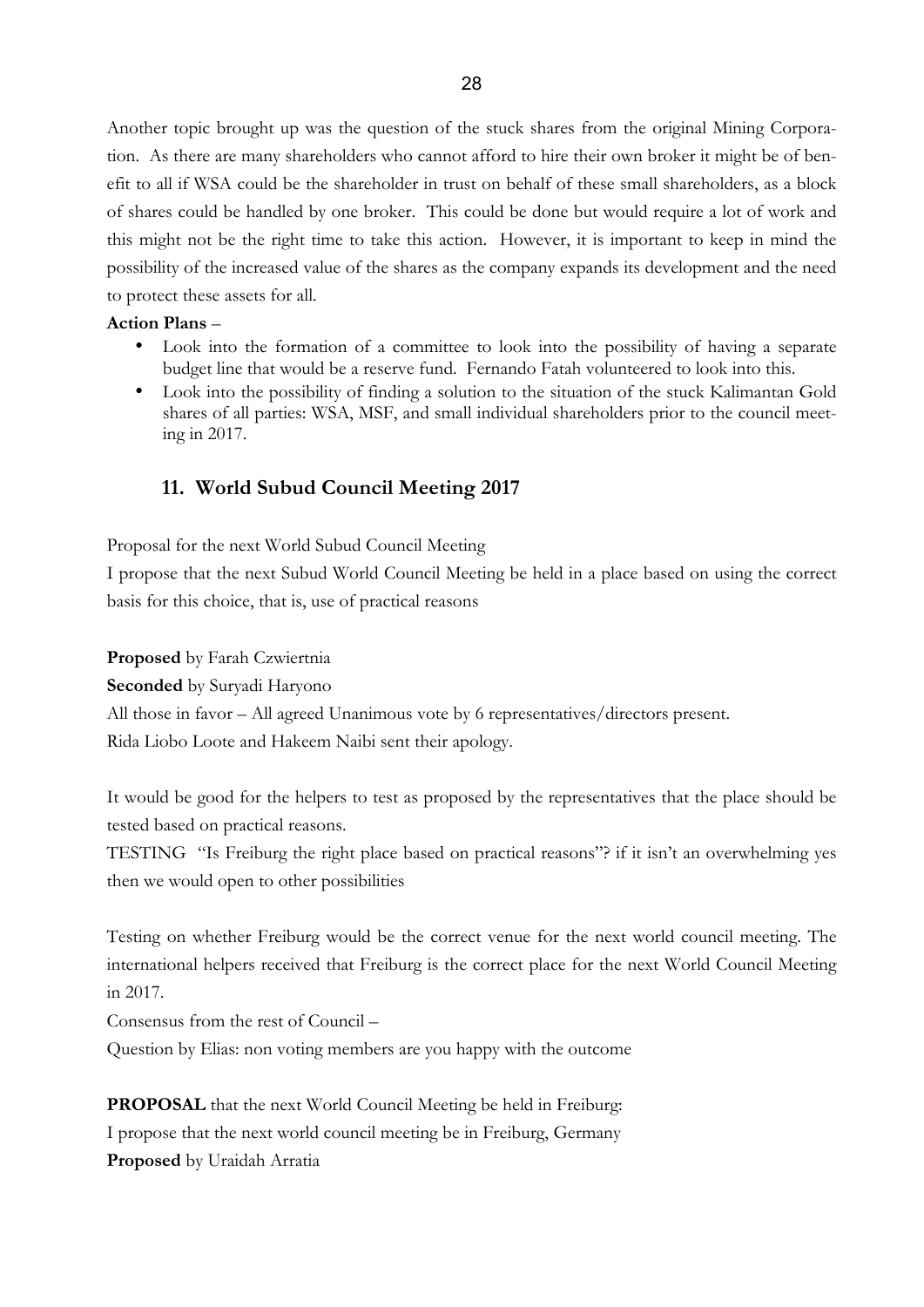**Seconded** by Fernando Fatah Nieva All those in favor - approved by 6 representatives present No oppositions and no abstentions – Unanimous vote Rida Liobo Loote and Hakeem Naibi sent their apology.

# **12. Next Steps for Council members**

On Friday afternoon, the review of the recommendations and resolutions of this council meeting in Salobreña, were reviewed and an Action Plan Table was formulated. This draft Action Plan lists all the actions requested during the sessions and workshops of the council meeting, persons involved in the fulfillment of the action and persons responsible to report back to WSA and a tentative timeline for completion of the actions. This also responds to the resolutions and recommendations from congress 2014.

## **12.1 WSA Archives two workshops**

**WSA Archive Support**: Next steps to bring into reality the vision of building up five locations.

The work needs to continue outside the meeting. People involved: Arifin Konrad as international helper, Matthew Weiss as representative and Rashid Butte would be an unbiased consultant. Perhaps the new archive coordinator would sit in this group once chosen.

Immediate plan –

- 1. clarify everything to do with archives in layman's terms so we don't get confused. We want to take have a chart that shows the location of all the documents, all the videos and tapes, what they are, how their process is going, and the movement of these documents. Probably use Amalijah Thompson if she is willing and also Indonesian archivist, Farlan Williams. This would be the first step.
- 2. have a meeting regularly by Skype. This would be outside of the regular dewan Skype meetings not to confuse issues at hand.

Final Storage of the original tapes. (Suryadi and Asmaniah)

- 3. The relationship between Cilandak and Canberra archive be re-established,
- 4. Arrange an appointment between two archives so that two people can go together to Canberra from Cilandak and also two people from Canberra go to Cilandak and have a look at the two different archive locations.

Main topic was the main storage of the original tapes and that there be a decision where the original tapes can be located finally. Suryadi and Asmaniah to stay in contact and work on this.

## **12.2 Subud Centers: Fernando and Matthew – IH all of them**

1. We are going to establish a survey on the latihan premises/houses for distribution to Subud centers – Matthew Weiss, zone 3 representative, is responsible for this. Elias stated that he will synchronize and will be available to chat at any time. -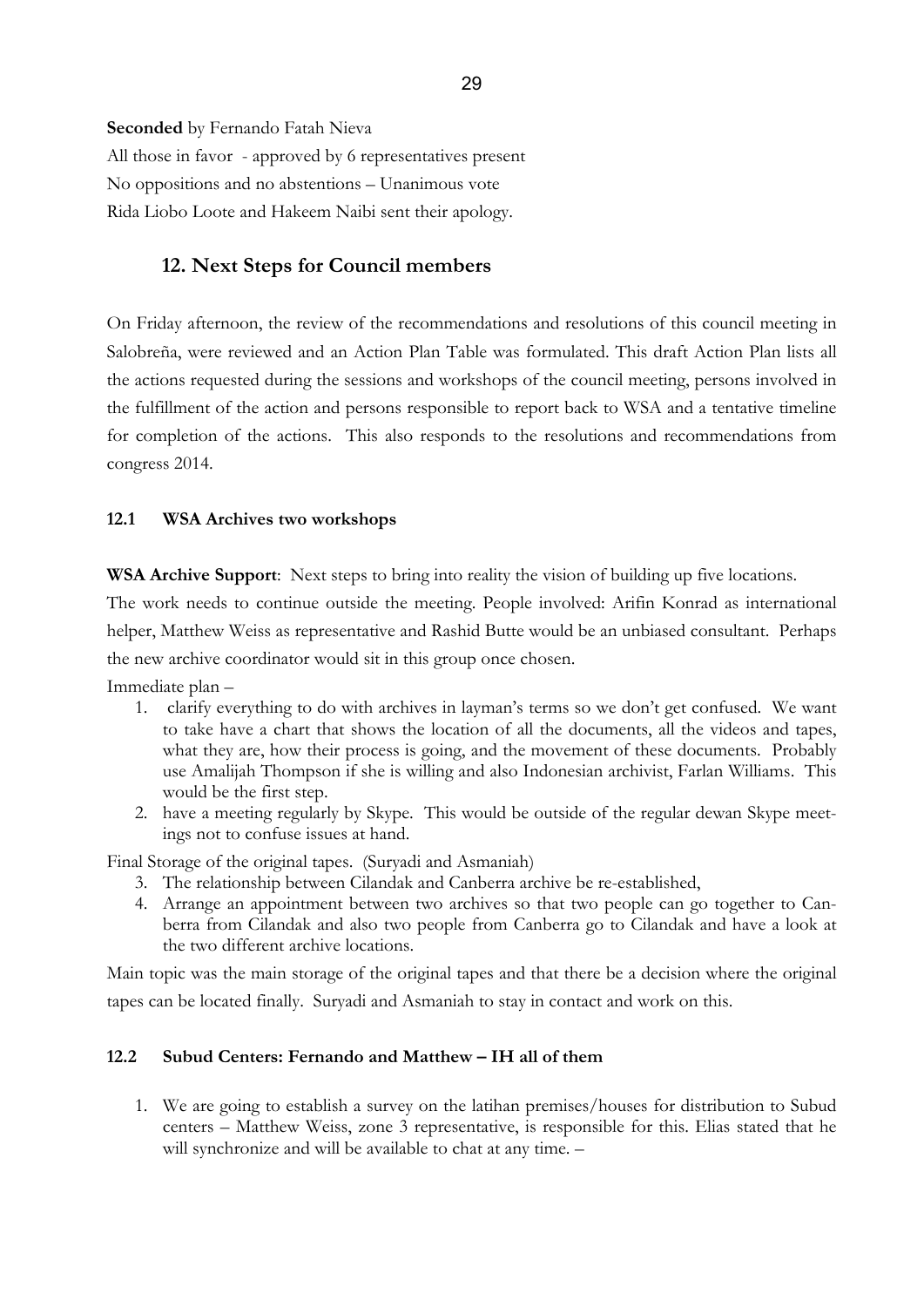2. Communication between workshop members should continue after this. Fernando, zone 7 representative, will continue to engage with members of the workshop. Person responsible for the action of this workshop (Community workshop) to be appointed. A list of the workshop members will be sent to Fernando

# **12.3 IH kejiwaan workshop –**

- 1. Book was the first part. The book is in process of its final draft and will be sent for review and the quotes used to support the work of helpers will be put into final translation version by the translating team. SPI has agreed that this can happen and to postpone, in support of this work requested by Ibu Rahayu, the continuous translation of Bapak's talks for the Volumes.
- 2. Helpers take care of the members. Helper Census and Helpers cards This is already an ongoing project which is being worked on. An online helper form is being formulated which would simplify the process of new helper appointment and census. The helpers' dewan is responsible for this with the support of the Executive.
- 3. The helpers dewan can also bring to the attention of the council, topics which they encounter and feel would be good to bring to Congress in Germany in 2018.
- 4. As there are many reports that are confidential the international helpers will let Salamah know which reports can and which cannot be distributed to all of council members.

## **12.4 World Congress. This was a wonderful day led by Romina Vianden-Prudent**

- 1. The vision of the world congress which came out of the workshops is to be completed by Kohar and Ismanah. It will be posted in a google doc available for all to look over including the congress organizing team.
- 2. International helpers tested about who should be the liaison helpers to the congress organizing team at this time and found that Myriam, Rosario and Arifin should represent each of the three areas.
- 3. Congress slogan is to be developed which would be available to the city of Freiburg.
- 4. No more new resolutions than is necessary and to make the way in which resolutions are proposed. It should be something felt by those proposing and not something that is proposed out of a feeling of obligation. Ismanah is to categorize the resolutions of the past congress and have the zone representatives look these over with their countries at their zone meetings prior to the next council meeting.

# **12.5 Wings**

- 1. A proposal which helped to identify a good process for proceeding in finding projects that could unite the efforts of the various wings to find and identify one project was received and is being explored. The action, at this time, is to look into the possibility of developing projects that would involve all of the wings working together.
- 2. There is the feeling that, efforts to look into ways of fundraising to find the funds needed to complete activities in the wings may be helpful but not necessary. The feeling is not that the fundraising should happen as a group, but that the connection between them be maintained and that they help and work with each other.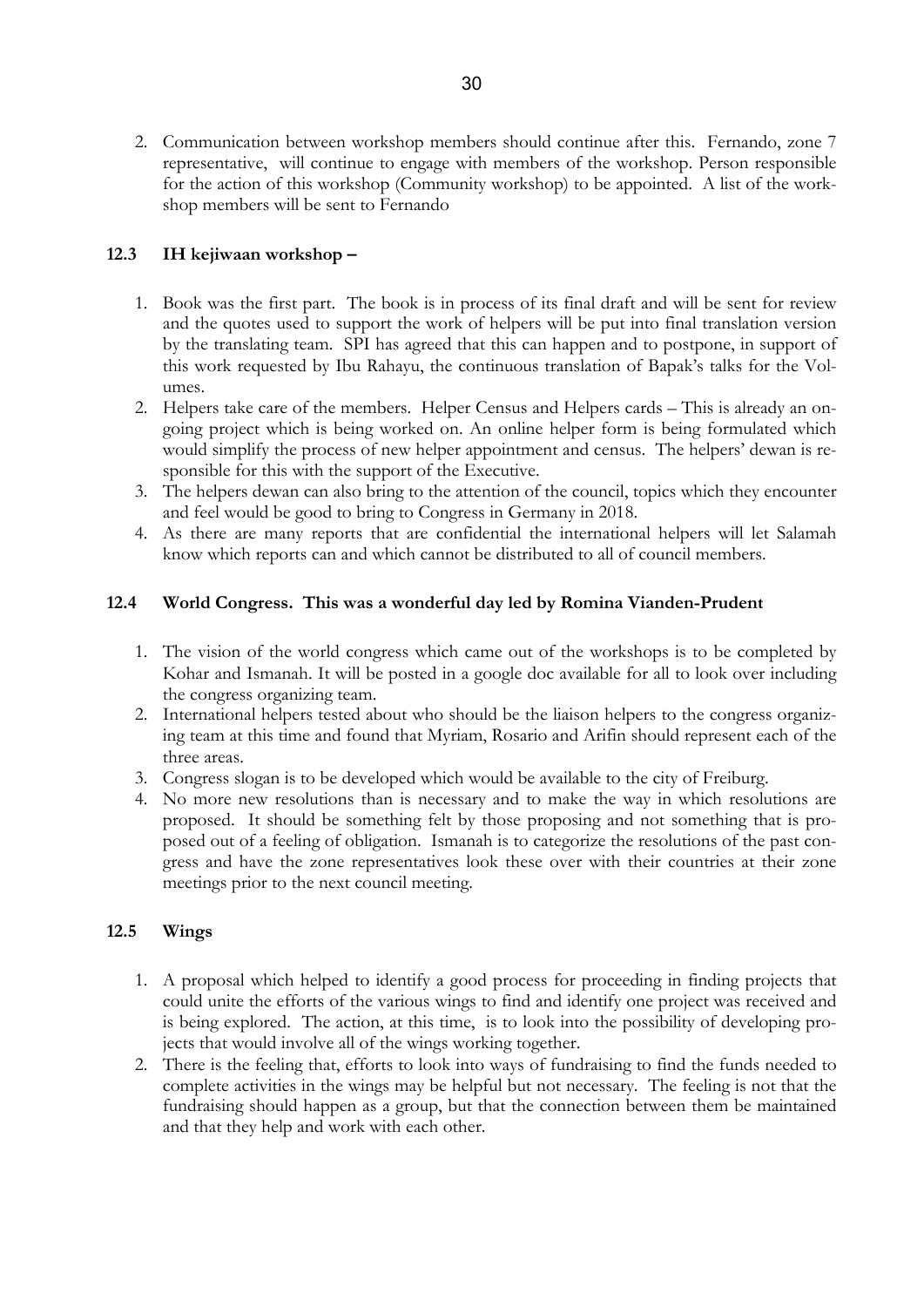3. The topic of "Basara Camp" surplus came up, and the council was reminded that Basara youth were obligated to uphold their promise to HGFP which funded their start up money and that the youth at the time promised to give a percentage of any surplus back to them but that they would certainly be open to discussing a contribution to WSA. George, Hadrian and Felix will be reporting back to Council.

## **12.6 Copyright and the talks and protecting our copyright**

- 1. Place disclaimer as you distribute talks. Salamah will send disclaimers in all languages to all of you. Talks can be distributed to members without permission with the added disclaimer at the beginning of the email.
- 2. Distribution of talks lies with the committees. Talks are sent to the committee councilors who distribute to their center chairs.
- 3. Since it has happened before that several versions of a talk have been circulated, it is important that talks be funelled through the office. The office is the only official place where the final versions, provisional versions, word files for translations and pdf files for distribution are tracked. If you send to one person you do not need to do this but if you are going to distribute then you do.
- 4. Come up with a procedure on distribution of talks, letters and documents and send it around to all WSC members and that you distribute to all your countries. Have international helpers aware of this procedure and able to answer questions on this topic when asked.
- 5. SPI relationship with WSA will be developed and reports will keep you updated on the work in progress.
- 6. A file in google docs for all the council members to receive material, to work jointly on material and to see the work in progress in different areas will be opened. This would be to provide information, get information from your side, to have a calendar with activities and travels. If you write a report and want it to go into SWN or Subud.org please send a copy to Salamah of everything you write.

# **12.7 Companion Book; Bapak's Advice and Guidance for committees.**

1. Osanna Waclik, Paloma de la Viña, Elias Dumit and Viktor Boehm, Suzanne Renna and Hoan Toan Phan will work together to develop the idea of the format for this book. This is not the committee which will necessarily write the book. The group is to meet prior to leaving Salobreña.

## **12.8 World Council Meeting for 2017 in Freiburg**

- 2. There is a request that the meeting include two weekends and one week in between giving us 9 days. It has been requested that the dates be chosen soon and that we respect the request from Farah Czwiertnia, zone 4 representative, who cannot meet during the first three weeks of September and of Nahum Harlap, international helper area 1, who needs to have time for the high holiday of Yom Kippur September 29 and 30.
- 3. There will be doodle sent out of the possible dates within the next couple of weeks. All could choose their favorite dates and a consensus would then be taken.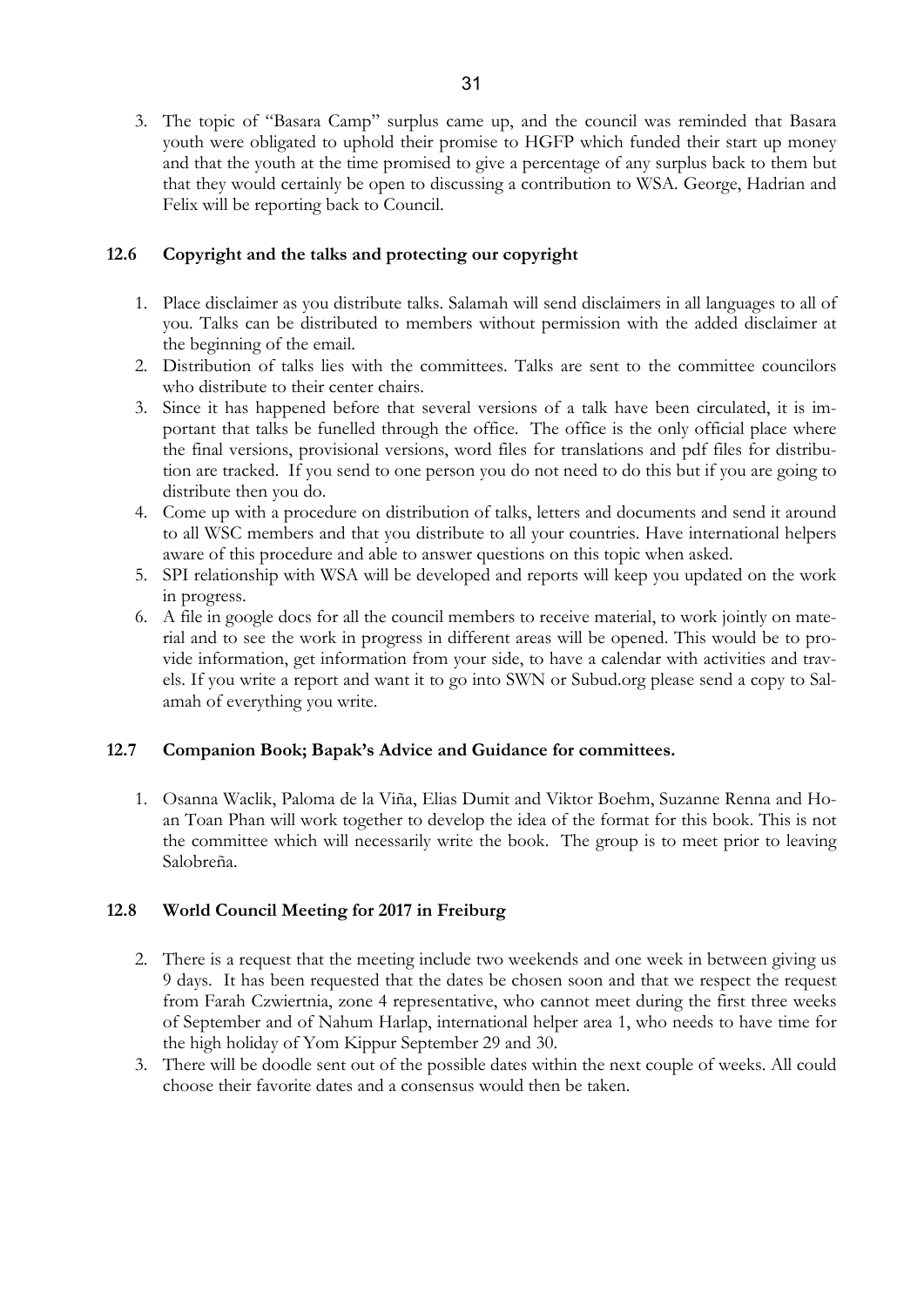### **12.9 WSA domicile**

- 1. Proposal brought in at world congress 2014 was a proposal by Subud Germany on behalf of zone 3. It was suggested that the political situation in the US be monitored. As the association is incorporated in Virginia it is subject to the state law and not the federal law and Virginia is a state which is favorable to corporations and so it seems that if we monitor the situation it would be safe to keep the domicile for WSA in the US in the state of Virginia.
- 2. Muftiah McCartin is a lawyer in a top law firm in DC, who has worked in parliament previously and has contacts and is our CC. She is someone who could monitor for us and for us to consult with. Muftiah is also being asked to be the guardian of the physical address for WSA. Lorraine Arden, our current agent would be able to retire at this time. Salamah is to contact Muftiah.

## **12.10 Latihan and mental illness**

1. At congress 2014 a group was formed to look into this topic but unfortunately it did not continue to function beyond the congress. Currently, Matthew Moir is interested in re-activating this group. Anyone who is interested and might have experience with crisis and mental health is asked to form a group to make suggestions and recommendations to congress 2018. The thought is to develop a document that would be a separate guide for helpers to give clear understanding on mental illness from a functional point of view and to understand what severity of mental illness we refer to when we are talking about mental illness and latihan. Another possibility is to develop a resource group made up of helpers and professionals that would be available in an advisory capacity to helpers around the world. Those interested in this group at this time are Matthew Moir, Suzanne Renna, Mahmud Nestmann, George Demers, and Salamah Dick LeClaire. Please let us know of anyone you feel might contribute positively to this workshop.

#### **12.11 Tool kit/information packet for fund raising for zone representatives.**

1. Hilaria's power point presentation in several languages, videos like the one on archive center in Cilandak, films and other videos to be uploaded on google drive and available to anyone in need of ideas for fund raising.

#### **12.12 Security in communication and reduction of the bulk of emails**

1. SIGNAL as an app to replace Google emails and drive and WhatsApp was suggested and needs to be reviewed as to its compatibility with needs of WSC as a whole. This proposition is to give Rashid the go ahead to work on this topic and to test the SIGNAL app